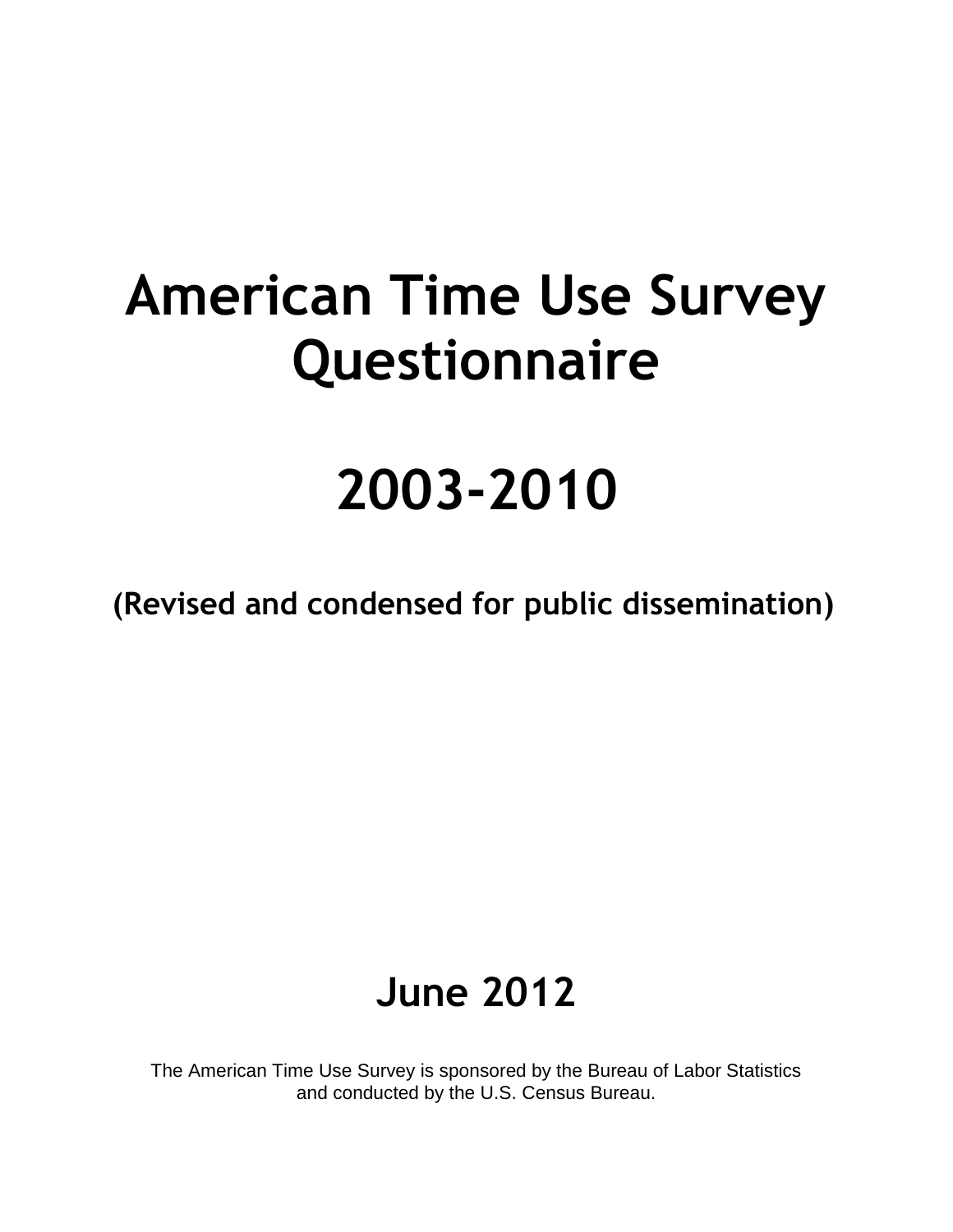### **Table of Contents**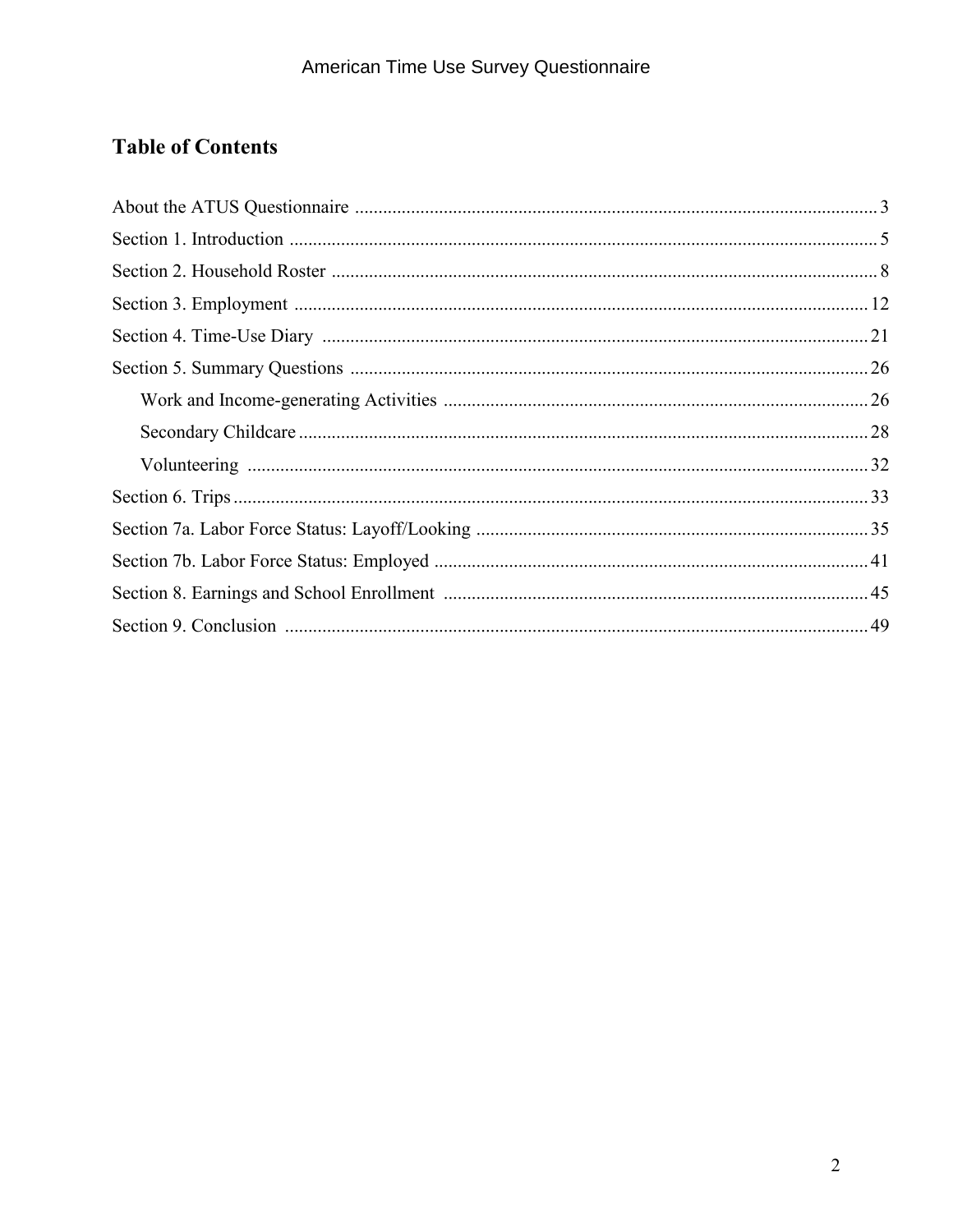### **About the ATUS Questionnaire**

The American Time Use Survey (ATUS) is the first federally funded, continuous survey designed to measure time use in the United States. The ATUS is sponsored by the Bureau of Labor Statistics and conducted by the U.S. Census Bureau. Information is collected in the ATUS on how people spend their time, as well as where they are and whom they are with during their daily activities.

The ATUS is a nationally representative sample drawn from households that have completed their eighth and final interview for the Current Population Survey (CPS). Using CPS households saves time because demographic and labor force information has already been collected. An eligible person from each CPS household in the sample is selected as the ATUS designated person (DP). Each ATUS DP is then assigned a day about which to report his or her activities. The ATUS interviewer contacts the DP on the interview day, the day directly following the preassigned reporting day (e.g., Monday will be the interview day for a DP who has been assigned to report about their activities on a Sunday). ATUS interviewers attempt to contact the DP on the interview day for up to eight weeks to complete a one-time interview. No proxy responses are allowed in the ATUS, so only the DP may complete the interview.

All of the ATUS interviews are conducted using a Computer Assisted Telephone Interviewing (CATI) instrument, allowing interviewers to easily follow complex skip patterns, skipping different questions depending on various respondent characteristics. For example, a person living alone will not be asked questions about his or her spouse. See the ATUS User's Guide [\(http://www.bls.gov/tus/atususersguide.pdf\)](http://www.bls.gov/tus/atususersguide.pdf) for information about the interview and the CATI instrument.

One of the disadvantages of the CATI system is the loss of a readable paper questionnaire. The purpose of this document is to provide the data user with question universes, question wording, response choices, and skip patterns in a readable paper format. This document includes most, but not all, questions asked in the survey in 2003-2010, their descriptions, and variables associated with the questions. These question variables should not be confused with the variable names provided in the ATUS data dictionaries. Information for each question is contained within individual boxes in this document. Text and selected screen shots are included to provide further explanation of the data collection instrument.

In 2011, questions about trips were replaced with eldercare questions. No other changes were made to the questionnaire. The current ATUS questionnaire is available online at [www.bls.gov/tus/tuquestionnaire.pdf.](http://www.bls.gov/tus/tuquestionnaire.pdf)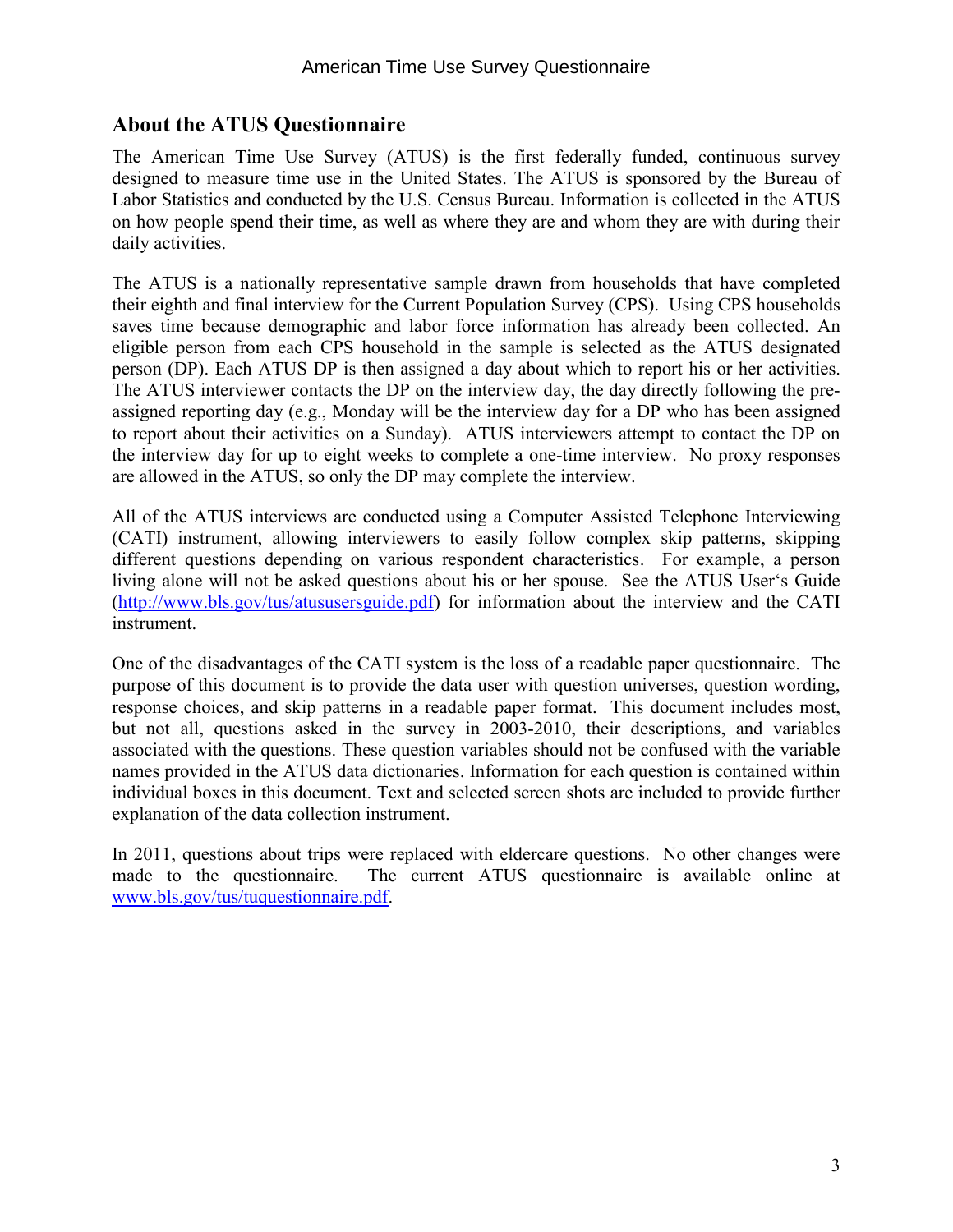#### American Time Use Survey Questionnaire

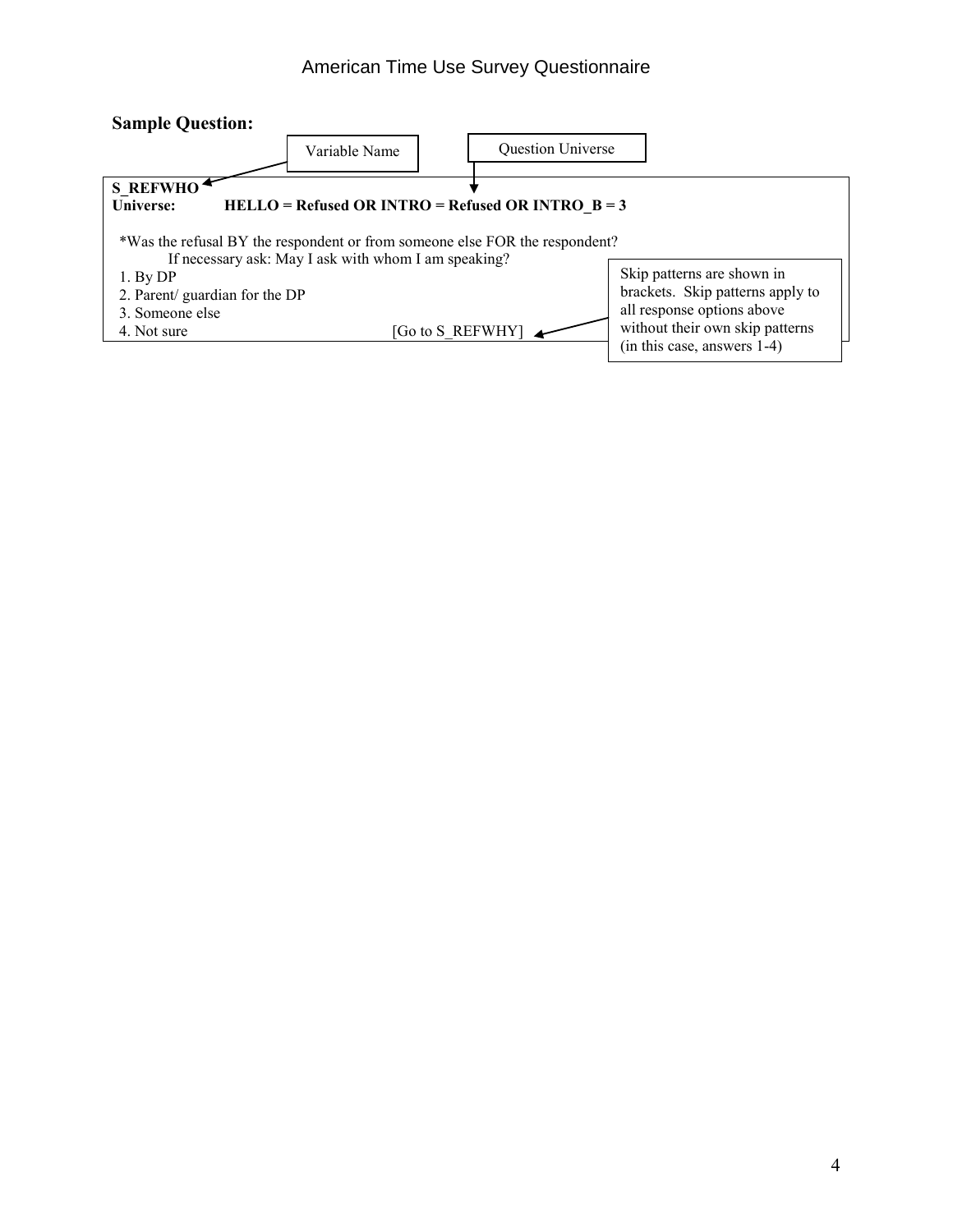#### **S1: Introduction Universe: ALL**

The interview begins as the interviewer attempts to contact the designated person (DP) on the interview day. If the DP refuses the interview or someone else in the household refuses the interview on behalf of the DP, the interviewer records who refused and the reason for refusal. If the DP agrees to the interview, the interviewer verifies the DP's address.

| <b>HELLO</b>                  |                                                                                                         |                                                                                                                                                                                                                                                                                                                                  |
|-------------------------------|---------------------------------------------------------------------------------------------------------|----------------------------------------------------------------------------------------------------------------------------------------------------------------------------------------------------------------------------------------------------------------------------------------------------------------------------------|
| <b>Universe</b>               |                                                                                                         | Someone answers the telephone or someone calls into the telephone center                                                                                                                                                                                                                                                         |
|                               | contacted your house concerning a very important survey.<br>*If necessary: Am I speaking with [DPNAME]? | <b>If outgoing call:</b> Hello. This is ________ from the U.S. Census Bureau. May I please speak to [DPNAME]?<br>If incoming call: Thank you for returning our call. My name is ______ from the U.S. Census Bureau. We                                                                                                           |
| 1. This is the correct person |                                                                                                         | [Go to INTRO]                                                                                                                                                                                                                                                                                                                    |
|                               | 2. Person not home or not available now                                                                 | [Call back later]                                                                                                                                                                                                                                                                                                                |
|                               | 3. Person unknown at this number                                                                        | [Verify telephone number and address]                                                                                                                                                                                                                                                                                            |
|                               | 4. Other outcome or problem interviewing DP                                                             | [Terminate interview, record outcome]                                                                                                                                                                                                                                                                                            |
| Refused                       |                                                                                                         | [Go to S REFWHO]                                                                                                                                                                                                                                                                                                                 |
|                               |                                                                                                         |                                                                                                                                                                                                                                                                                                                                  |
|                               |                                                                                                         |                                                                                                                                                                                                                                                                                                                                  |
| <b>INTRO</b>                  |                                                                                                         |                                                                                                                                                                                                                                                                                                                                  |
| Universe:                     | All                                                                                                     |                                                                                                                                                                                                                                                                                                                                  |
|                               |                                                                                                         | We are conducting a survey for the Bureau of Labor Statistics on how people in America spend their time. This<br>information will help policy makers understand how people divide their time between work, family and other<br>demands in our fast-paced society. This is a one-time only survey and will take about 15 minutes. |
|                               | requesting your participation?                                                                          | Did you receive our mailing for the American Time Use Survey explaining the importance of this survey, and                                                                                                                                                                                                                       |
| 1. Yes                        |                                                                                                         | [Continue with address verification]                                                                                                                                                                                                                                                                                             |
| 2. No                         |                                                                                                         | [Go to H LETTER]                                                                                                                                                                                                                                                                                                                 |
| Refusal                       |                                                                                                         | [Go to S REFWHO]                                                                                                                                                                                                                                                                                                                 |

If the DP confirms receipt of the letter, the interview continues with address verification (below):

| Before we get started, I need to verify that your address is still [ADDRESS]?         |                                  |  |
|---------------------------------------------------------------------------------------|----------------------------------|--|
| 1. Same address<br>2. Moved, not same address                                         | [Go to INTRO B]<br>[Go to MOVED] |  |
| 3. Haven't moved, but address has changed<br>4. Incorrect address previously recorded | [Correct address, go to INTRO B] |  |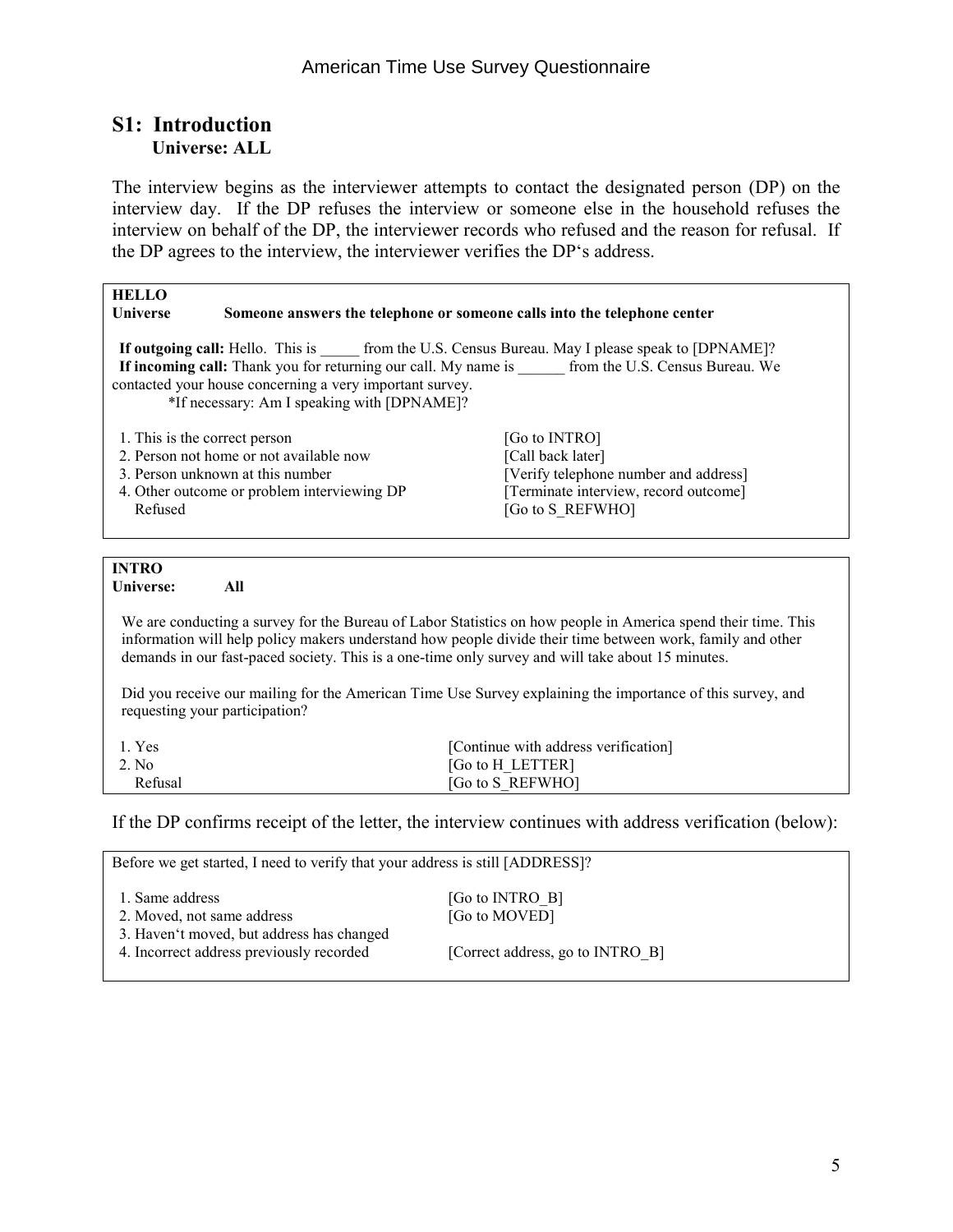If the DP indicates that he or she has not received the letter, then the interviewer reads the following text (see H\_LETTER below):

#### **H\_LETTER**   $INTRO = 2$

 The American Time Use Survey measures how people balance their time between work, family, and other activities. The survey will help policy makers understand competing demands on people's time.

 I would like you to know that all the information you provide for this voluntary survey is confidential. This survey is authorized by Title 13, Sections 8 and 9. The OMB number is 1220-0175.

1. Return to INTRO and verify address

#### **MOVED Universe: Address verification in INTRO = 2**

 Since we selected an individual at this address for inclusion in the survey and we are not following people when they move, no interview is needed of you at this time. Thank you for your time.

1. Terminate interview and record outcome in interviewer notes

#### **INTRO\_B Universe: INTRO = 1, 3, 4**

My supervisor is working with me today and may listen in to evaluate my performance.

- 
- 4. Language problem or refer to supervisor

1. Continue [Go to S2: (Household Roster)]<br>2. Inconvenient time. Callback needed. [Schedule call back appointment] 2. Inconvenient time. Callback needed. [Schedule call back approximate 13. Refused to participate 15. [Go to S REFWHO] 3. Refused to participate [Go to S\_REFWHO]<br>4. Language problem or refer to supervisor [Terminate interview, record outcome]

### **S\_REFWHO**

#### **Universe: HELLO = Refused OR INTRO = Refused OR INTRO\_B = 3**

 \*Was the refusal BY the respondent or from someone else FOR the respondent? If necessary ask: May I ask with whom I am speaking?

- 1. By DP
- 2. Parent/ guardian for the DP
- 3. Someone else
- 

4. Not sure [Go to S\_REFWHY]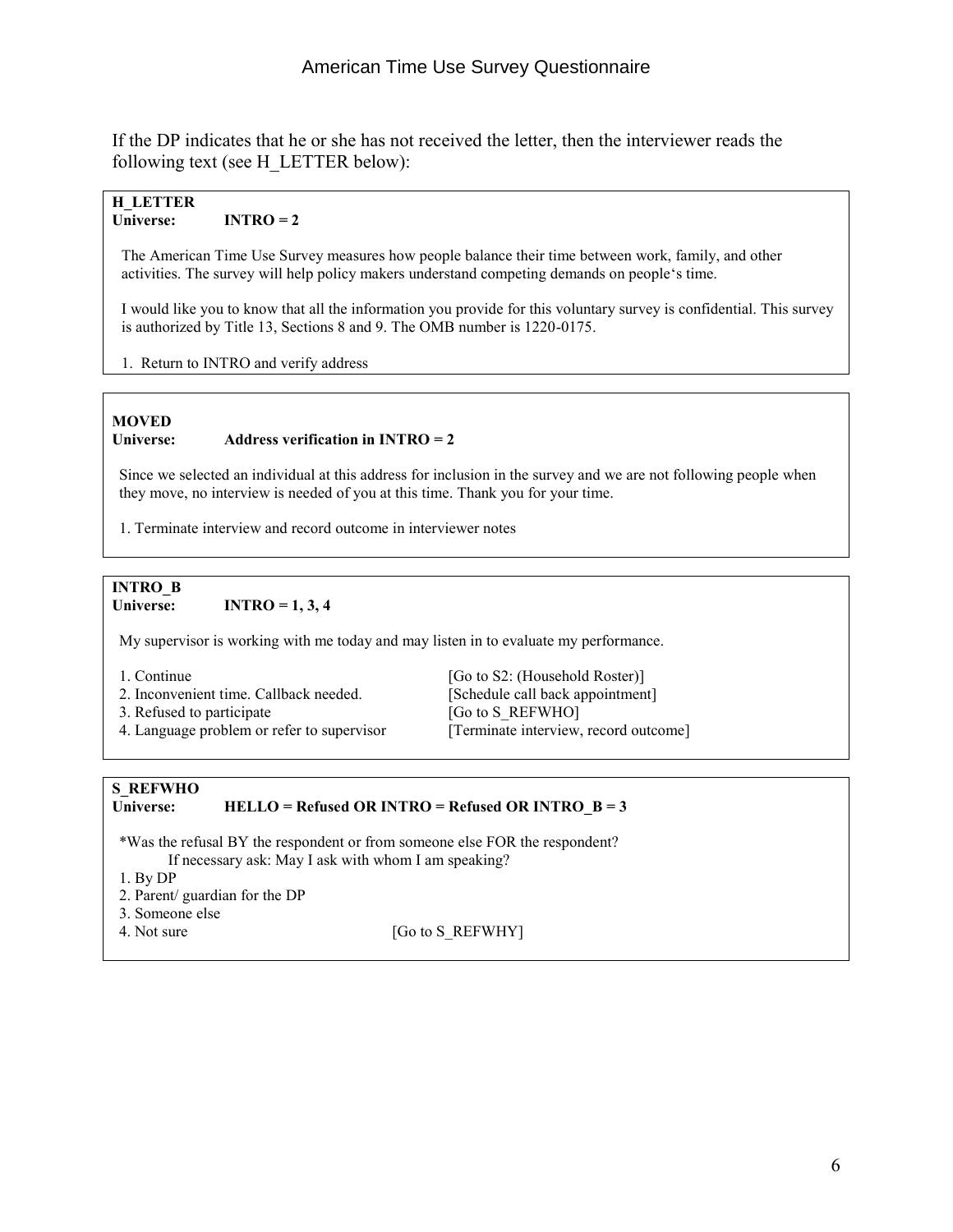| <b>S REFWHY</b> |                  |
|-----------------|------------------|
| Universe:       | $S$ REFWHO = 1-4 |

| *Recode reason for refusal                              | If necessary ask: Would you please tell me the main reason you don't want to participate in this survey? |
|---------------------------------------------------------|----------------------------------------------------------------------------------------------------------|
| 1. Tired of doing CPS                                   |                                                                                                          |
| 2. Not interested in topic                              |                                                                                                          |
| 3. Too busy, survey takes too long                      |                                                                                                          |
| 4. Topic is too personal/ none of government's business | [Terminate interview, record outcome]                                                                    |
| 5. Other - Specify                                      | [Record verbatim response, terminate interview,                                                          |
|                                                         | record outcome]                                                                                          |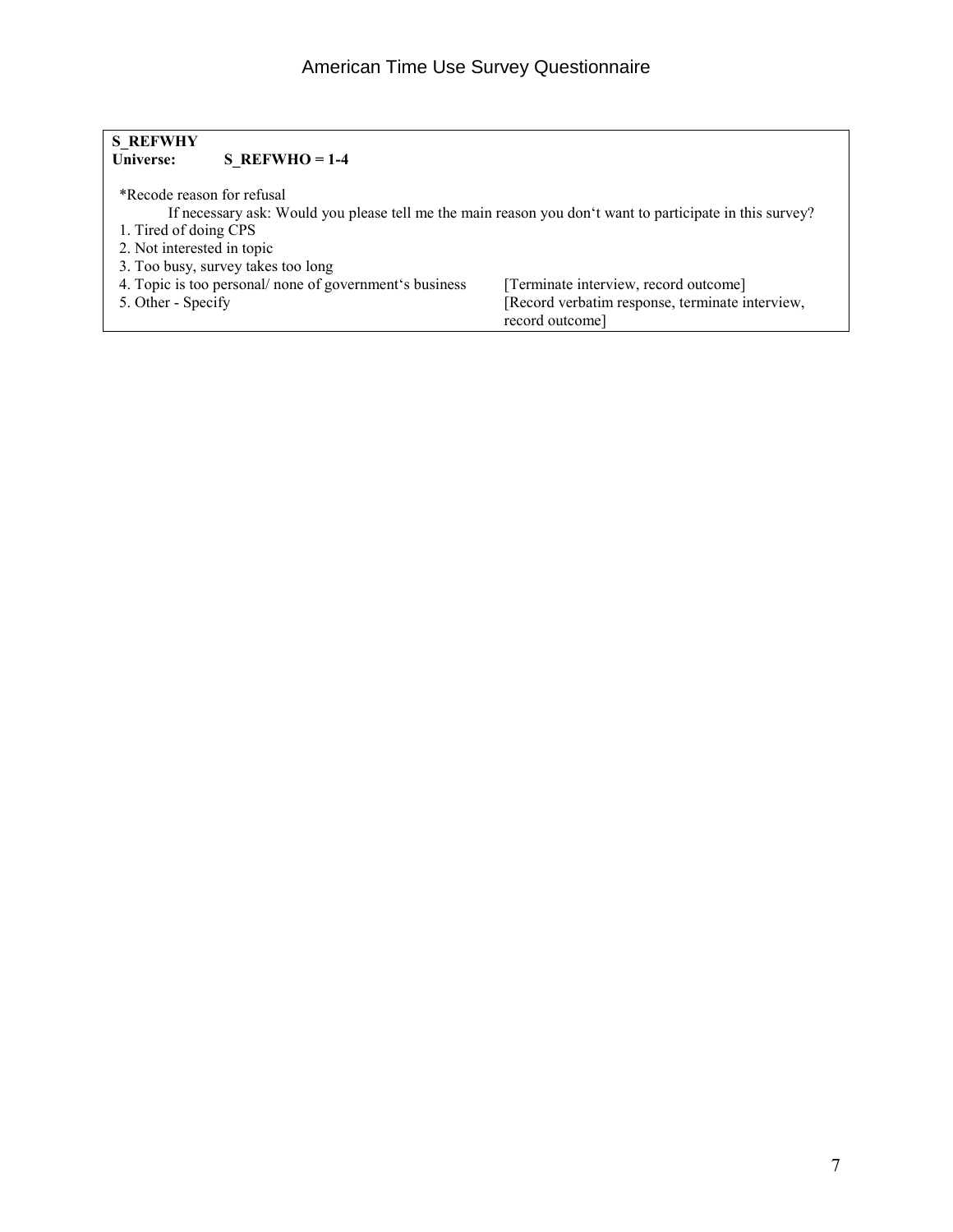#### **S2: Household Roster Universe: ALL**

Next, the interviewer reviews the household roster, which includes the name, sex, birth date, and age of each household member, as well his or her relationship to the DP. The ATUS household roster begins with the last recorded CPS household roster. The interviewer verifies and updates the roster to reflect any changes in the household since the final CPS interview.

| Main<br>Roster   EDays   FAQ   S3<br> S4<br>S <sub>5</sub><br>S6<br>S8<br>S <sub>S</sub><br>Exit<br><b>Question Text</b><br>Who else is living or staying here now? $\blacktriangleleft$<br>* Enter First Name<br>Interviewer<br>* Enter 999 if no more persons<br>Instructions<br>Enter a text of at most 16 characters<br>Variables<br>Birth Month Day<br>Age <<br>Rel<br>Year<br>Stat<br><b>First Name</b><br>Last Name<br>Mem<br>Ure<br>Sex<br>$\overline{7}$<br>$\sqrt{40}$<br>Wife<br>$\overline{2}$<br>1966<br>Doe<br>$\overline{2}$<br> 18<br>$\vert$ [1]<br>$\overline{1}$<br>46<br>20<br>1961<br>$\overline{1}$<br>$\overline{1}$<br>$\overline{4}$<br>$\vert$ 1<br> [2]<br>Husband<br>Doe<br>Household<br>$\overline{22}$<br>$\sqrt{15}$<br>$-5$<br>19<br>Daughter<br>Doe<br>$\overline{1}$<br>$\overline{2}$<br>1988<br> [3]<br>members<br>$\sqrt{12}$<br>$\overline{22}$<br>$\sqrt{21}$<br>$\overline{1}$<br>Son<br>Doe<br>$\overline{1}$<br>2002<br>$\overline{4}$<br>[4]<br>999<br>L<br>[5]<br>and their<br>$\vert$ [6]<br>information<br> 17]<br>[8]<br>$\vert$ [9]<br>[t10]<br>$\vert$ [11]<br>[12]<br>$\vert$ [13] | Answer Navigate Options Help<br>Eorms |  |  |  |  |
|--------------------------------------------------------------------------------------------------------------------------------------------------------------------------------------------------------------------------------------------------------------------------------------------------------------------------------------------------------------------------------------------------------------------------------------------------------------------------------------------------------------------------------------------------------------------------------------------------------------------------------------------------------------------------------------------------------------------------------------------------------------------------------------------------------------------------------------------------------------------------------------------------------------------------------------------------------------------------------------------------------------------------------------------------------------------------------------------------------------------------------------|---------------------------------------|--|--|--|--|
|                                                                                                                                                                                                                                                                                                                                                                                                                                                                                                                                                                                                                                                                                                                                                                                                                                                                                                                                                                                                                                                                                                                                      |                                       |  |  |  |  |
|                                                                                                                                                                                                                                                                                                                                                                                                                                                                                                                                                                                                                                                                                                                                                                                                                                                                                                                                                                                                                                                                                                                                      |                                       |  |  |  |  |
|                                                                                                                                                                                                                                                                                                                                                                                                                                                                                                                                                                                                                                                                                                                                                                                                                                                                                                                                                                                                                                                                                                                                      |                                       |  |  |  |  |
|                                                                                                                                                                                                                                                                                                                                                                                                                                                                                                                                                                                                                                                                                                                                                                                                                                                                                                                                                                                                                                                                                                                                      |                                       |  |  |  |  |
|                                                                                                                                                                                                                                                                                                                                                                                                                                                                                                                                                                                                                                                                                                                                                                                                                                                                                                                                                                                                                                                                                                                                      |                                       |  |  |  |  |

| <b>STLLIV</b><br>Universe:            | All                                   |
|---------------------------------------|---------------------------------------|
| I have listed [Names]<br>* Read names |                                       |
|                                       | Do all these persons still live here? |
| 1. Yes                                |                                       |
| 2. No.                                | [Go to STATUS]                        |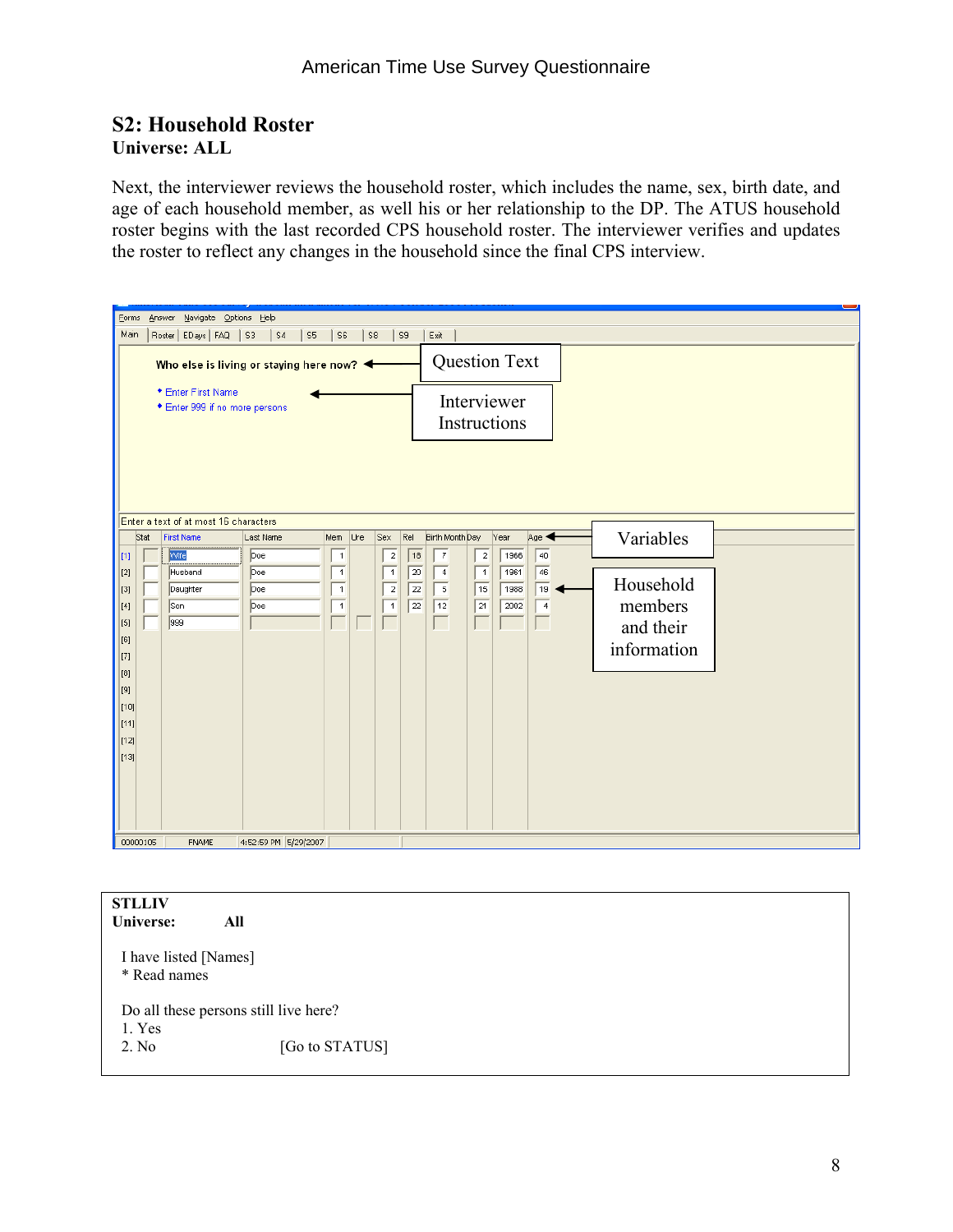The following variables are included in the household roster (see screenshot above):

#### **STATUS (Labeled STAT in screenshot above) Universe: STLLIV = 1, 2 and Household member is not the DP If STLLIV = 2**: Use arrow key to move to the correct person and enter reason for membership change. 1. Person deceased 2. Person moved out 3. Person left - was a Usually Resides Elsewhere' last month

- 4. Correct a previous mistake
- 5. Person is a Usually Resides Elsewhere' this month
- 9. Reinstate

If there is a blank field on the roster, the interviewer runs through a series of questions to fill it in.

#### **FNAME (Labeled FIRST NAME in screenshot above) Universe: STATUS = blank, 9**

Who else is living or staying here now?

- 1. Enter First Name
- 2. 999 if no more persons [Go to NEWLIV]

**LNAME (Labeled LAST NAME in screenshot above) Universe: FNAME ≠ 999 and STATUS = blank, 9** 

1. Enter Last Name

#### **MEM Universe: FNAME ≠ 999 and STATUS = blank, 9**  Is this [your/name's] usual place of residence? \* A nonhousehold child is a respondent's child under the age of 18 who does not live with the respondent 1. Yes [Go to SEX] 2. No [Go to URE] 3. No, nonhousehold child Don't Know, Refused [Go to SEX]

| URE<br>Universe: | $MEM = 2$                                                               |
|------------------|-------------------------------------------------------------------------|
|                  | Do you/ Does [FNAME] [LNAME] have a usual place of residence elsewhere? |
| 1. Yes           | [Go to next household member]                                           |
| 2. No.           | [Go to $SEX$ ]                                                          |
|                  |                                                                         |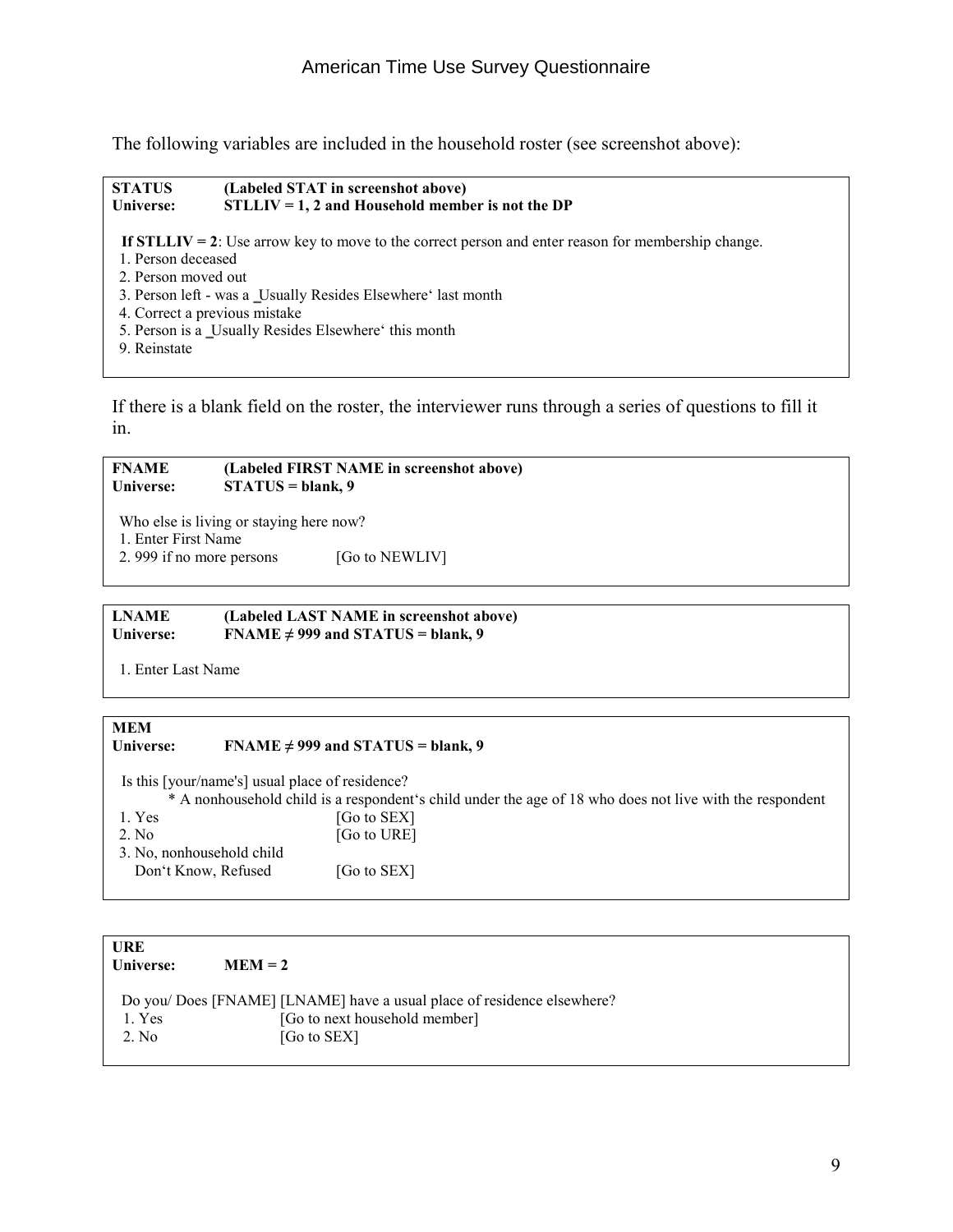| <b>SEX</b><br>Universe:                             |                                            | MEM = 1, 2, 3, Don't Know or Refused and STATUS = blank, 9                         |
|-----------------------------------------------------|--------------------------------------------|------------------------------------------------------------------------------------|
|                                                     | What is [your/FNAME] [LNAME] sex?          |                                                                                    |
| 1. Male                                             |                                            |                                                                                    |
| 2. Female                                           |                                            |                                                                                    |
| Don't Know, Refused                                 |                                            | [IF DP or nonhousehold child, go to BIRTHM] [Else go to RRP]                       |
| <b>RRP</b>                                          |                                            | (Labeled REL in screenshot above)                                                  |
| Universe:                                           |                                            | (MEM = 1, 2, Don't Know, Refused and STATUS = blank, 9) AND (Person is not the DP) |
|                                                     | How is [FNAME] [LNAME] related to you?     |                                                                                    |
|                                                     | *Ask if not apparent                       |                                                                                    |
| 20. Spouse (husband/wife)                           |                                            |                                                                                    |
| 21. Unmarried partner                               |                                            |                                                                                    |
| 22. Child/stepchild                                 |                                            |                                                                                    |
| 23. Grandchild                                      |                                            |                                                                                    |
| 24. Parent (mother or father)<br>25. Brother/sister |                                            |                                                                                    |
|                                                     |                                            | 26. Other related person (aunt, cousin, nephew, mother-in-law, etc.)               |
| 27. Foster child                                    |                                            |                                                                                    |
| 28. Housemate/roommate                              |                                            |                                                                                    |
| 29. Roomer/boarder                                  |                                            |                                                                                    |
| 30. Other nonrelative                               |                                            |                                                                                    |
| 40. Nonhousehold child                              |                                            | [Go to BIRTHM]                                                                     |
|                                                     |                                            |                                                                                    |
| <b>BIRTHM</b>                                       |                                            | (labeled Birth Month in screenshot above)                                          |
| Universe:                                           |                                            | Person is household member and STATUS = blank, 9                                   |
|                                                     | What is [fill: your/name's] date of birth? |                                                                                    |
| 1. Enter Birth Month                                |                                            |                                                                                    |
| Don't Know, Refused                                 |                                            | [Go to BIRTHD]                                                                     |
|                                                     |                                            |                                                                                    |
| <b>BIRTHD</b><br>Universe:                          | $BIRTHM =$ valid response                  | (Labeled DAY in screenshot above)                                                  |
|                                                     |                                            |                                                                                    |
| 1. Enter Birth Day                                  |                                            |                                                                                    |
| Don't Know, Refused                                 |                                            | [Go to BIRTHY]                                                                     |
|                                                     |                                            |                                                                                    |
| <b>BIRTHY</b>                                       |                                            | (Labeled YEAR in screenshot above)                                                 |
| Universe:                                           | <b>BIRTHD</b> = valid response             |                                                                                    |
| 1. Enter Birth Year                                 |                                            |                                                                                    |
|                                                     |                                            |                                                                                    |
| Don't Know, Refused                                 |                                            | [Go to AGE]                                                                        |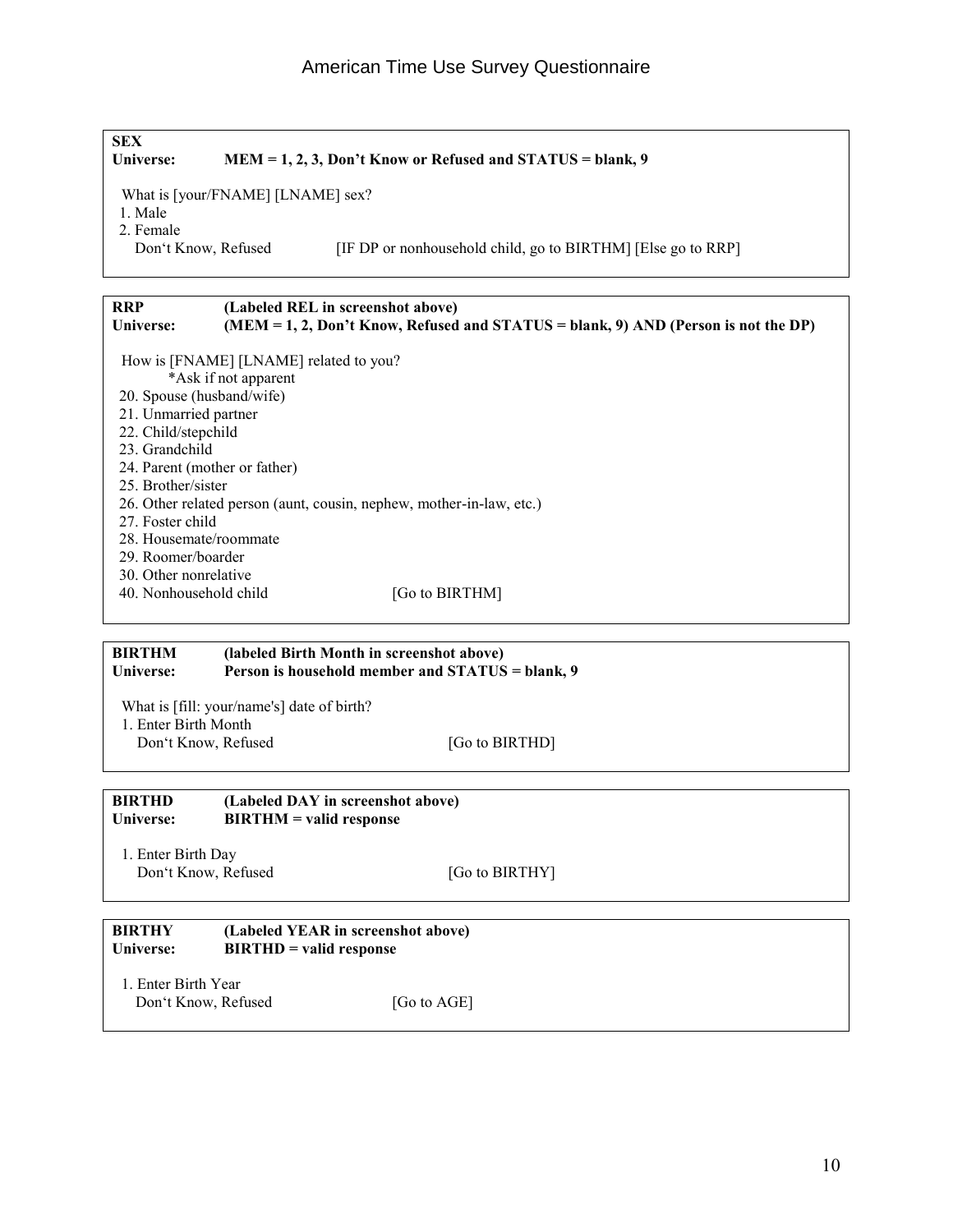| AGE                      |               |                                                                                                                                                                                              |
|--------------------------|---------------|----------------------------------------------------------------------------------------------------------------------------------------------------------------------------------------------|
| Universe:                | <b>BIRTHY</b> |                                                                                                                                                                                              |
| old.<br>Is that correct? |               | If BIRTHY = Response: As of yesterday, that would make [FNAME] [LNAME] approximately [AGE] years                                                                                             |
| $10-98$                  |               | IF BIRTHY = blank, Don't Know, Refused: Even though you don't know [FNAME] [LNAME]'s birth date,<br>what is your best guess as to how old you/he/she were/was on your/his/her last birthday? |
| Don't Know/Refused       |               | [Go to next line on grid]<br>[If last line on grid, go to NEWLIV]                                                                                                                            |

Before closing the roster screen, the instrument includes a question to ensure that no one has been missed (NEWLIV). If anyone new is added to the household roster, the series of questions beginning with FNAME above are repeated to capture his/her name, age, and relationship to the DP. In addition, respondents are asked whether they have any children under 18 not living with them. If a respondent has a nonhousehold child under 18, the child's information is added to the household roster, enabling the selection of that child in the WHO column once the ATUS diary is asked.

### **NEWLIV**

#### **Universe: All appropriate grid fields are complete**

 Is anyone else living or staying here now? 1. Yes [Add person] 2. No [Go to NHHCHILD]

#### **NHHCHILD**

Universe: NEWLIV = 2

 Do you have any children under 18 who do not live with you? \* Read if necessary: The way people spend time is often related to whether they have children even if the children don't live with them. 1. Yes, add child [Add person] 2. No [Go to S3: (Employment)]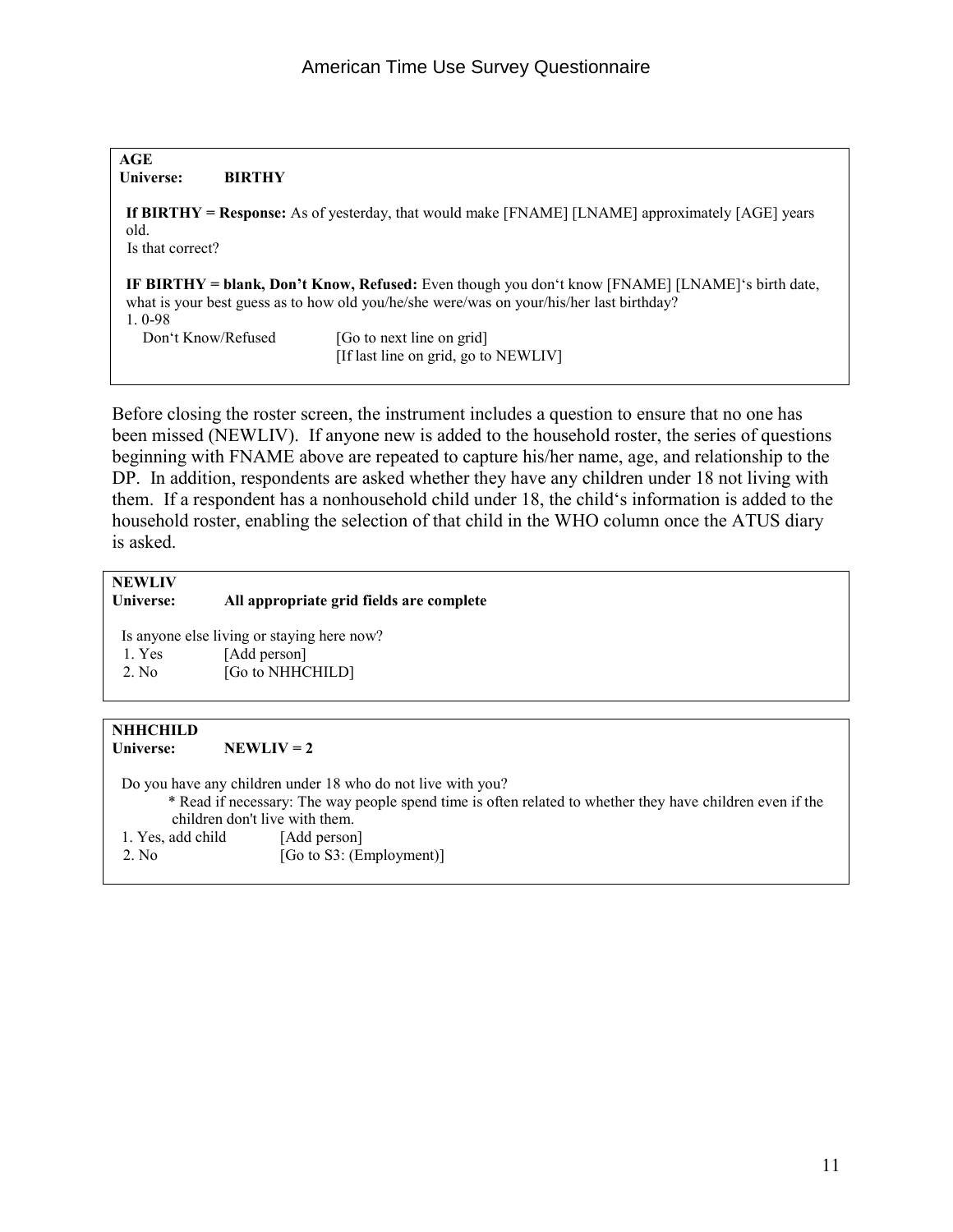#### **S3: Employment Universe: ALL**

Next, the interviewer asks questions to determine whether the DP was working, looking for a job, on layoff, retired, or disabled. The interviewer also asks if anyone in the household owns a business or a farm. These questions update previously collected CPS information and use the same wording as the CPS questions except that the CPS language —last week" is changed to —last seven days" in the ATUS.

A CPS variable called the Monthly Labor force Recode (MLR) is used to drive the skip patterns in this section. MLR indicates whether the respondent was reported to be employed in the final CPS interview. Its values are as follows:

- 1 Employed, at work
- 2 Employed, absent
- 3 Unemployed, on layoff
- 4 Unemployed, looking
- 5 Not in labor force, retired
- 6 Not in labor force, disabled
- 7 Not in labor force, other

RRP (See S2: Household Roster) is also used to constrain the universe for several variables. RRPs of 20 and 21 constrain the universe to persons with a spouse (20) or unmarried partner (21).

#### **LABFOR**

#### **Universe: All**

We know that people who work spend their time differently than others. So, before I ask you about what you did yesterday, I need to update your employment status. The next few questions will sound familiar to you if you were the person in your household who did the Current Population Survey. I'm going to ask you about work in the LAST SEVEN DAYS. By the LAST SEVEN DAYS, I mean the days beginning on [Interview date minus eight, in day, month, date, year format], and ending yesterday.

1. Enter 1 to continue. [Go to BUS]

| <b>BUS</b><br>Universe:      | All |                                                                                                                                          |
|------------------------------|-----|------------------------------------------------------------------------------------------------------------------------------------------|
| 1. Yes                       |     | [Do you/Does anyone in this household] have a business or a farm?<br>[If there is only 1 household member, go to FWK] [Else go to BUSL1] |
| 2. No<br>Don't Know, Refused |     | [Go to FWK]                                                                                                                              |
|                              |     |                                                                                                                                          |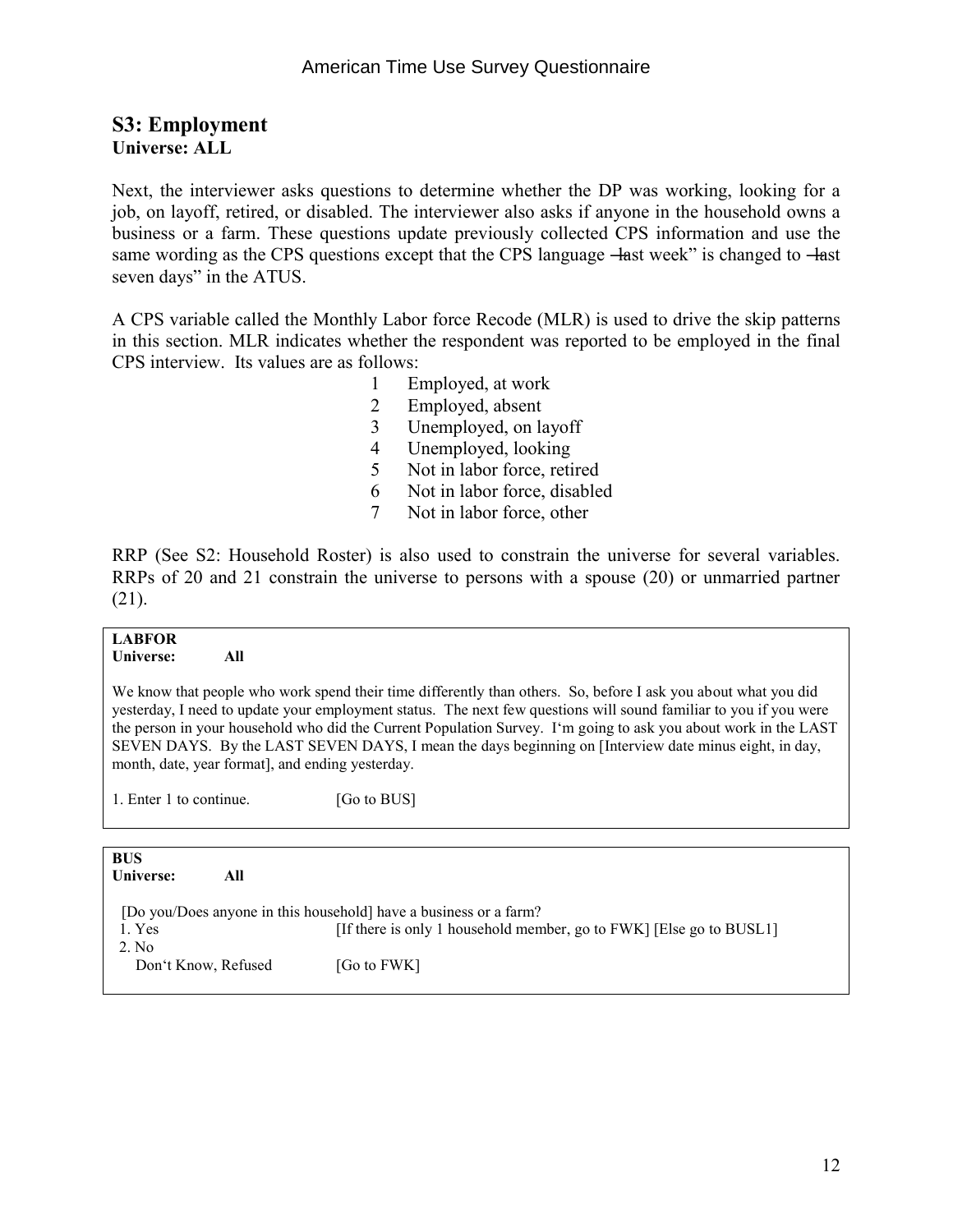#### **BUSL1 BUS =1 AND more than 1 household member**

Whose business or farm is it?

\*Enter all that apply, separate with commas.

(The instrument displays all household members, and instructs the interviewer to enter the number of each person who owns the business or farm, separated by a comma.)

1. [FNAME] [LNAME]

- 2. [FNAME] [LNAME]
- 3. [FNAME] [LNAME]

Don't Know, Refused [Go to FWK]

### **FWK**

| r vy re<br>Universe: | All                                                                         |
|----------------------|-----------------------------------------------------------------------------|
|                      | In the LAST SEVEN DAYS, did you do ANY work for [pay/either pay or profit]? |
| 1. Yes               | [Go to MJ]                                                                  |
| 2. No.               | [If BUS=1 and there is only 1 household member go to BUS1]                  |
|                      | [If MLR = 5 and age > 64 AND FWK = 2, 4, or 5 go to RET]                    |
|                      | [If MLR = 6 go to DIS]                                                      |
|                      | [All others go to FABS]                                                     |
| 3. Retired           | [Age $> 64$ go to RET1a]                                                    |
| 4. Disabled          | [Go to DIS1a]                                                               |
| 5. Unable to work    | [Go to DIS2a]                                                               |
| Don't Know, Refused  | [Go to FABS]                                                                |
|                      |                                                                             |

### **BUS1**<br>**Universe:**

#### **FWK = 2-5 AND BUS = 1 AND more than one household member**

|        | In the LAST SEVEN DAYS, did you do any unpaid work in the family business or farm? |
|--------|------------------------------------------------------------------------------------|
| 1. Yes | [If a household member is a business owner go to HRUSL1] [Else go to BUS2]         |
| 2. No  |                                                                                    |
|        | [If MLR = 5 and age > 64 AND FWK = 2, 4, or 5 go to RET]                           |
|        | [If MLR = 6 go to DIS]                                                             |
|        | [If FWK = 4 go to DIS1a]                                                           |
|        | [If FWK = 5 go to DIS2a]                                                           |
|        | [If FWK = 3 AND age $> 64$ go to RET1a]                                            |
|        | [All else go to FABS]                                                              |

| <b>BUS2</b><br>Universe: | $BUS1 = 1$ AND household member other than DP or DP's spouse/unmarried partner is/are<br>the business owner(s) |                |
|--------------------------|----------------------------------------------------------------------------------------------------------------|----------------|
| 1. Yes<br>2. No          | Do you receive any payments or profits from the business?                                                      |                |
| Don't Know, Refused      |                                                                                                                | [Go to HRUSL1] |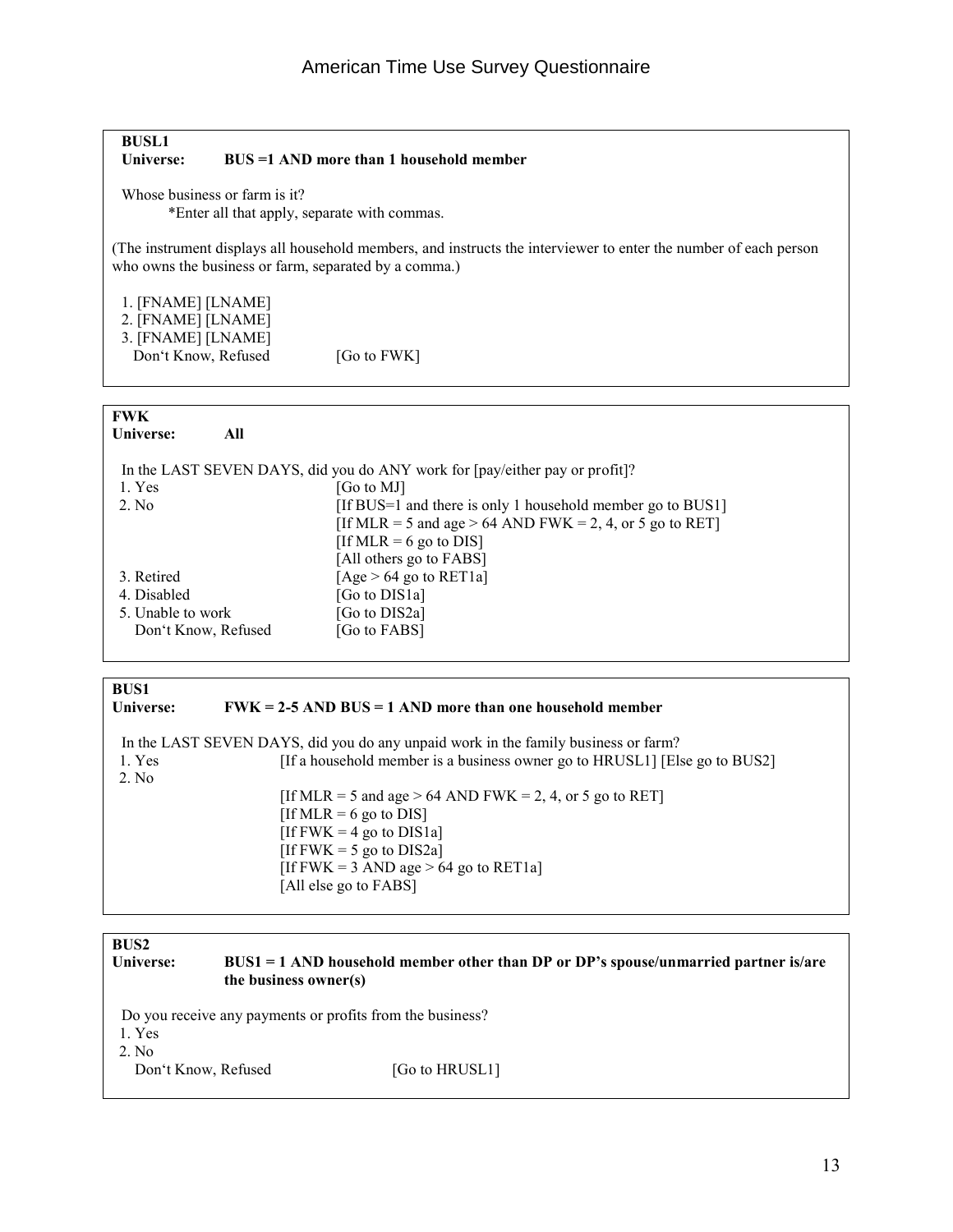| <b>RET</b><br><b>Universe:</b>      | household member)                                      | $(FWK = 2, 4, 5 AND MLR = 5 AND age > 64) AND (BUS \neq 1) OR (there is more than one$<br>OR (BUS1 = 2, Don't Know, Refused and FWK = 2, 4, 5 and MLR = 5 and age $> 64$ )                                          |
|-------------------------------------|--------------------------------------------------------|---------------------------------------------------------------------------------------------------------------------------------------------------------------------------------------------------------------------|
| Are you still retired?              |                                                        | The last time we spoke to someone in this household you were reported to be retired.                                                                                                                                |
| 1. Yes<br>2. No                     |                                                        | [Go to RET1a]                                                                                                                                                                                                       |
| Don't Know, Refused                 | 3. Was not retired last month/last time                | [Go to FABS]                                                                                                                                                                                                        |
| <b>DIS</b><br>Universe:             |                                                        | (FWK = 2-5 AND (BUS $\neq$ 1 OR there is more than one household member)<br>OR (BUS1 = 2, Don't Know, Refused)) AND MLR = $6$                                                                                       |
|                                     | work in the family business or farm]?                  | [Fill: Last time we spoke to someone in this household, you were reported to have a disability.]<br>Does your disability continue to prevent you from doing any kind of work for the next 6 months [fill: including |
| 1. Yes<br>2. No                     |                                                        | [If RRP = 20, 21 for any household member go to SP1]<br>[Else go to S4: (Time-use Diary)]                                                                                                                           |
| Don't Know, Refused                 | 3. Did not have disability last month                  | [If FWK = 3 AND age > 64 go to RET1a] [Else go to FABS]                                                                                                                                                             |
| RET1a<br><b>Universe:</b>           | $(DIS \neq 1)$<br>OR $(RET = 1)$                       | (FWK = 3 AND (BUS $\neq$ 1 or there is more than one household member) and age > 64 and<br>OR (BUS1 = 2, Don't Know, Refused and FWK = 3 and age > 64)                                                              |
| 1. Yes, Maybe, it depends           | Do you currently want a job, either full or part time? |                                                                                                                                                                                                                     |
| 2. No                               |                                                        | [If RRP = 20, 21 for any household member go to SP1]<br>[Else go to S4: (Time-use Diary)]                                                                                                                           |
| 3. Has a job<br>Don't Know, Refused |                                                        | [Go to ABSRSN]<br>[If RRP = 20, 21 for any household member go to SP1]<br>[Else go to S4: (Time-use Diary)]                                                                                                         |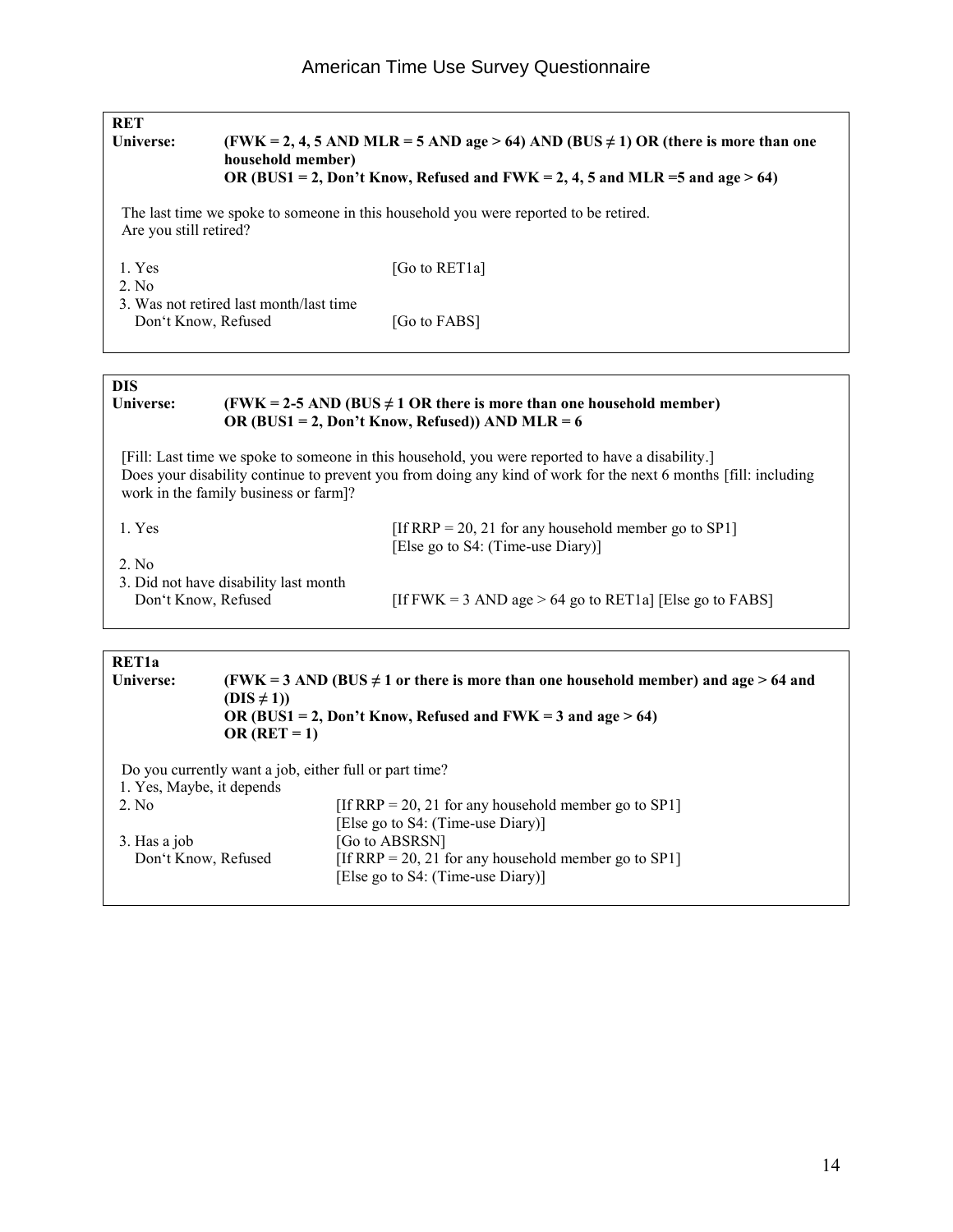| Universe:        | $(DIS = 2, 3, Don't Know, Refused AND FWK = 3 AND age > 64)$<br>OR (FWK = 4 AND (MLR $\neq$ 5 or age < 50) AND MLR $\neq$ 6 AND (BUS $\neq$ 1 or there is<br>more than one household member)<br>OR (BUS1 = 2, Don't Know, Refused AND (FWK = 4 AND (MLR $\neq$ 5 or age < 50)<br>AND MLR $\neq$ 6) |
|------------------|----------------------------------------------------------------------------------------------------------------------------------------------------------------------------------------------------------------------------------------------------------------------------------------------------|
| 1. Yes<br>2. No. | Does your disability prevent you from accepting any kind of work during the next six months?<br>[If RRP = 20, 21 for any household member go to SP1] [Else go to S4: (Time-use Diary)]<br>Don't Know, Refused [Go to FABS]                                                                         |

| (FWK = 5 AND (MLR $\neq$ 5 or age < 50) AND MLR $\neq$ 6 AND (BUS $\neq$ 1 or there is more<br>Universe:<br>than one household member)) OR BUS1 = 2, Don't Know, Refused AND FWK = $5$<br>AND ((MLR $\neq$ 5 or age < 50) AND MLR $\neq$ 6) |                                                                                                                                                                                                                  |  |
|---------------------------------------------------------------------------------------------------------------------------------------------------------------------------------------------------------------------------------------------|------------------------------------------------------------------------------------------------------------------------------------------------------------------------------------------------------------------|--|
| 1. Yes<br>2. No                                                                                                                                                                                                                             | Do you have a disability that prevents you from accepting any kind of work during the next six months?<br>[If RRP = 20, 21 for any household member go to SP1] [Else go to S4: (Time-use Diary)]<br>[Go to FABS] |  |

| Universe: | (RET1a = empty) AND [(WK = 2) AND (BUS $\neq$ 1 or more than one household member)      |  |  |  |
|-----------|-----------------------------------------------------------------------------------------|--|--|--|
|           | AND (MLR $\neq$ 5) or (age < 50) AND (MLR $\neq$ 6)]                                    |  |  |  |
|           | OR $[(FWK = 3)$ AND (age < 50) AND (BUS $\neq$ 1 or more than one household member) AND |  |  |  |
|           | (MLR $\neq$ 5) AND (MLR $\neq$ to 6)] OR                                                |  |  |  |
|           | $[(BUS1 = 2, Don't Know, Refused) AND (FWK = 2) AND (MLR \ne 5) or (age < 50)$          |  |  |  |
|           | AND (MLR $\neq$ 6)                                                                      |  |  |  |
|           | OR $[(BUS1 = 2, Don't Know, Refused) AND (FWK = 3) AND (age < 50) AND (MLR \neq 6)]$    |  |  |  |
|           | OR $[(RET = 2, 3, Don't Know, Refused AND (FWK \neq 3 or age \leq 50)]$                 |  |  |  |
|           | OR $[(DIS = 2, 3, Don't Know, Refused AND (FWK \neq 3 or age \leq 50)]$                 |  |  |  |
|           | OR ( $DIS1a = 2$ , Don't Know, Refused)                                                 |  |  |  |
|           | OR ( $DIS2a = 2$ , Don't Know, Refused)                                                 |  |  |  |
|           | OR (FWK = Don't Know, Refused)                                                          |  |  |  |
|           |                                                                                         |  |  |  |

 In the LAST SEVEN DAYS, [in addition to the business,] did you have a job either full or part time? Include any job from which you were temporarily absent.

| 1. Yes              | [Go to ABSRSN]                                                             |
|---------------------|----------------------------------------------------------------------------|
| 2. No.              | [If a household member is a business owner, go to ABSRSN] [Else go to LAY] |
| 3. Retired          | [If age $> 64$ AND no entry in RET1a go to RET1b] [Else go to LAY]         |
| 4. Disabled         | [Go to DIS 1b]                                                             |
| 5. Unable           | [Go to DIS 2b]                                                             |
| Don't Know, Refused | [Go to LAY]                                                                |
|                     |                                                                            |

٦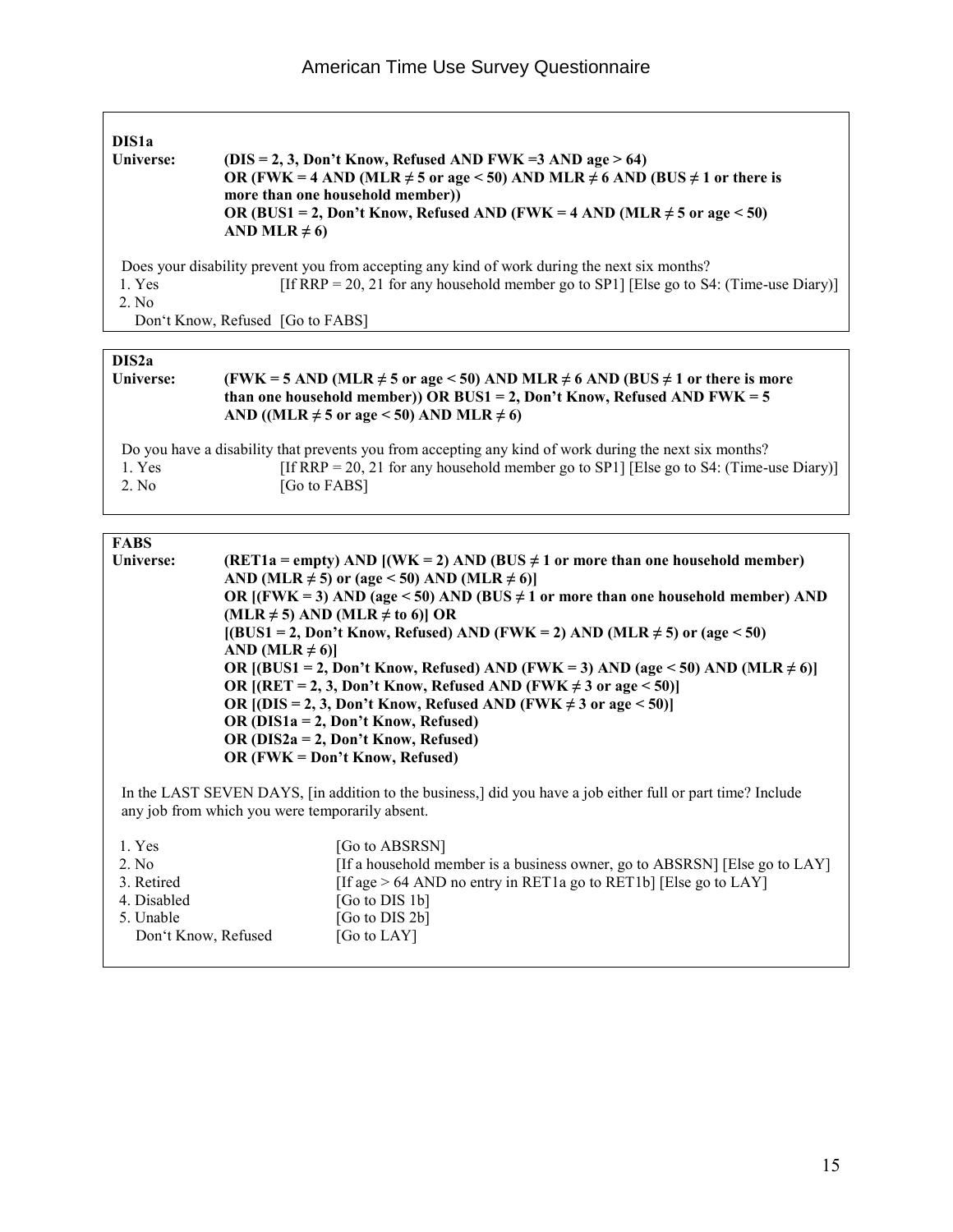| <b>RET1b</b><br>Universe:   | (No entry in RET1a) AND FABS = $3$ AND age > 64                                           |
|-----------------------------|-------------------------------------------------------------------------------------------|
|                             | Do you currently want a job, either full or part time?                                    |
| 1. Yes or Maybe, it depends |                                                                                           |
| 2. No.                      | [If RRP = 20, 21 for any household member go to SP1]                                      |
|                             | [Else go to S4: (Time-use Diary)]                                                         |
| 3. Has a job                | [Go to ABSRSN]                                                                            |
| Don't Know, Refused         | [If RRP = 20, 21 for any household member go to SP1]<br>[Else go to S4: (Time-use Diary)] |
|                             |                                                                                           |

| <b>DIS1b</b>        |            |                                                                                              |
|---------------------|------------|----------------------------------------------------------------------------------------------|
| Universe:           | $FARS = 4$ |                                                                                              |
|                     |            | Does your disability prevent you from accepting any kind of work during the next six months? |
| 1. Yes              |            | [IF RRP = 20, 21 for any household member go to SP1]                                         |
|                     |            | [Else go to S4: (Time-Use Diary)]                                                            |
| 2. No.              |            |                                                                                              |
| Don't Know, Refused |            | [Go to LAY]                                                                                  |
|                     |            |                                                                                              |
|                     |            |                                                                                              |
| DIS2b               |            |                                                                                              |

| <b>DISZD</b><br>Universe: | $FABS=5$ |                                                                                                |
|---------------------------|----------|------------------------------------------------------------------------------------------------|
| months?                   |          | Do you have a disability that prevents you from accepting any kind of work during the next six |
| 1. Yes                    |          | [If RRP = 20, 21 go to SP1]                                                                    |
|                           |          | [Else go to S4: (Time-use Diary)]                                                              |
| 2. No.                    |          |                                                                                                |
| 3. Don't Know, Refused    |          | [Go to LAY]                                                                                    |

| LAY                 |                                                                                                     |
|---------------------|-----------------------------------------------------------------------------------------------------|
| Universe:           | (DIS1b = 2, Don't Know, Refused)<br>OR ( $DIS2b = 2$ , Don't Know, Refused)                         |
|                     | <b>OR (FABS = Don't Know, Refused)</b><br>OR (FABS = 2 AND No household member is a business owner) |
|                     | OR (FABS = 3 AND entry in RET1a or age $<$ 25)                                                      |
|                     | During the LAST SEVEN DAYS, were you on layoff from a job?                                          |
| 1. Yes              |                                                                                                     |
| 2. No.              | [If RRP = 20, 21 for any household member go to SP1]                                                |
|                     | [Else go to S4 (Time-use Diary)]                                                                    |
| 3. Retired          | [If age $> 64$ go to RET1c]                                                                         |
|                     | [If RRP = 20, 21 for any household member go to SP1]                                                |
|                     | [Else go to S4: (Time-use Diary)]                                                                   |
| 4. Disabled         | [Go to DIS1c]                                                                                       |
| 5. Unable           | [Go to DIS2c]                                                                                       |
| Don't Know, Refused | [If RRP = 20, 21 for any household member go to SP1]                                                |
|                     | [Else go to S4: (Time-use Diary)]                                                                   |
|                     |                                                                                                     |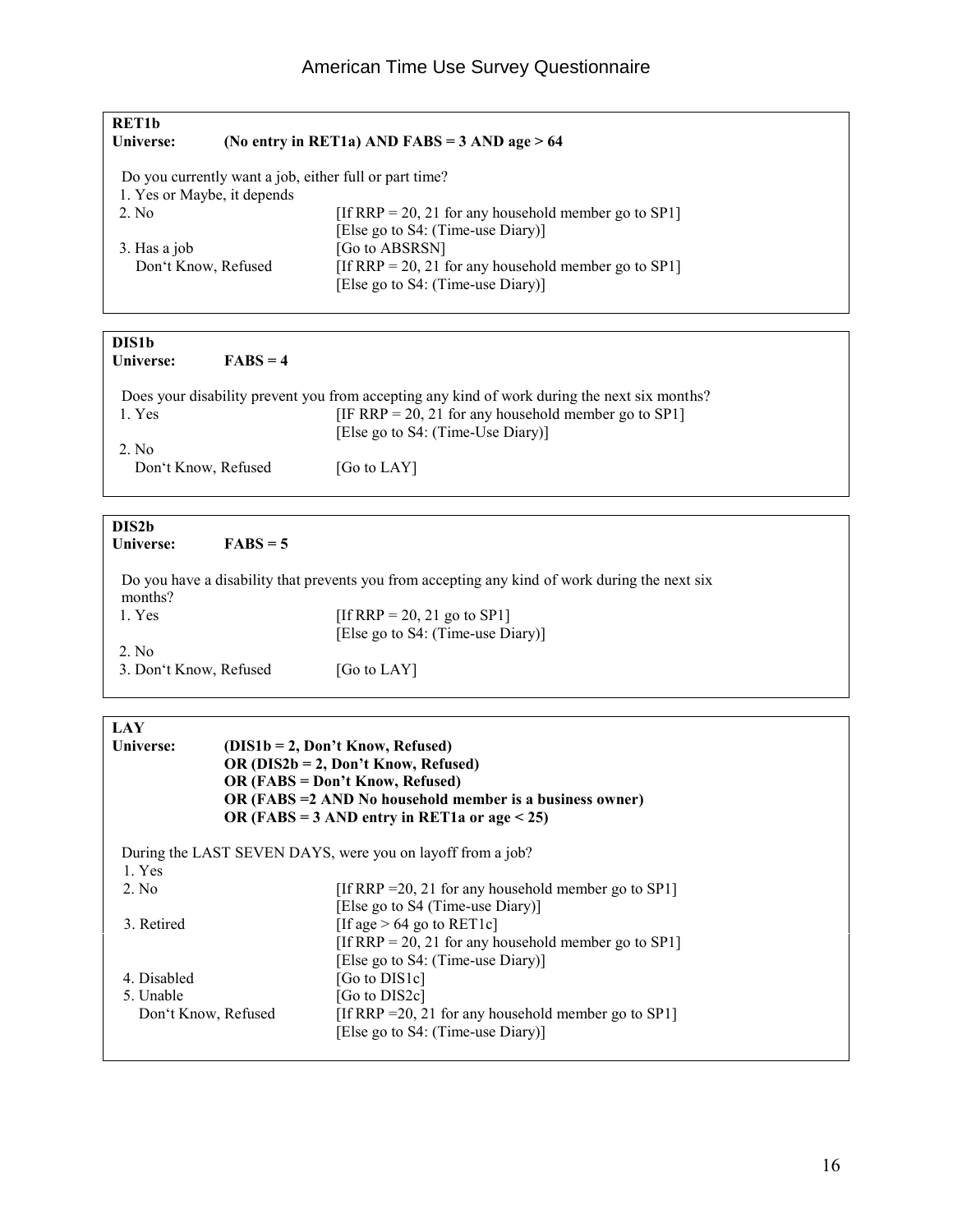| RET <sub>1</sub> c<br>Universe: |                             | (No entry in RET1 AND RET1a) AND LAY = $3$ AND age > 64 |
|---------------------------------|-----------------------------|---------------------------------------------------------|
|                                 |                             | Do you currently want a job, either full or part time?  |
|                                 | 1. Yes or Maybe, it depends |                                                         |
| 2. No.                          |                             | [If RRP = 20, 21 for any household member go to SP1]    |
|                                 |                             | [Else go to S4: (Time-use Diary)]                       |
| 3. Has a job                    |                             | [Go to ABSRSN]                                          |
|                                 | Don't Know, Refused         | [If RRP = 20, 21 for any household member go to SP1]    |
|                                 |                             | [Else go to S4: (Time-use Diary)]                       |
|                                 |                             |                                                         |

## **DIS1c**

| <b>Universe:</b> |  |  | (No entry in DIS1a, DIS2a, DIS1b and DIS2b) AND LAY = $4$ |  |
|------------------|--|--|-----------------------------------------------------------|--|
|------------------|--|--|-----------------------------------------------------------|--|

 Does your disability prevent you from accepting any kind of work during the next six months? 1. Yes

2. No<br>Don't Know, Refused

Don't Know, Refused [If RRP = 20, 21 for any household member go to SP1] [Else go to S4: (Time-use Diary)]

| DIS <sub>2</sub> c<br>Universe: | (No entry in DIS1a, DIS2a, DIS1b and DIS2b) AND $LAY = 5$                                              |  |
|---------------------------------|--------------------------------------------------------------------------------------------------------|--|
| 1. Yes<br>2. No                 | Do you have a disability that prevents you from accepting any kind of work during the next six months? |  |
| Don't Know, Refused             | [If RRP = 20, 21 for any household member go to SP1]<br>[Else go to S4: (Time-use Diary)]              |  |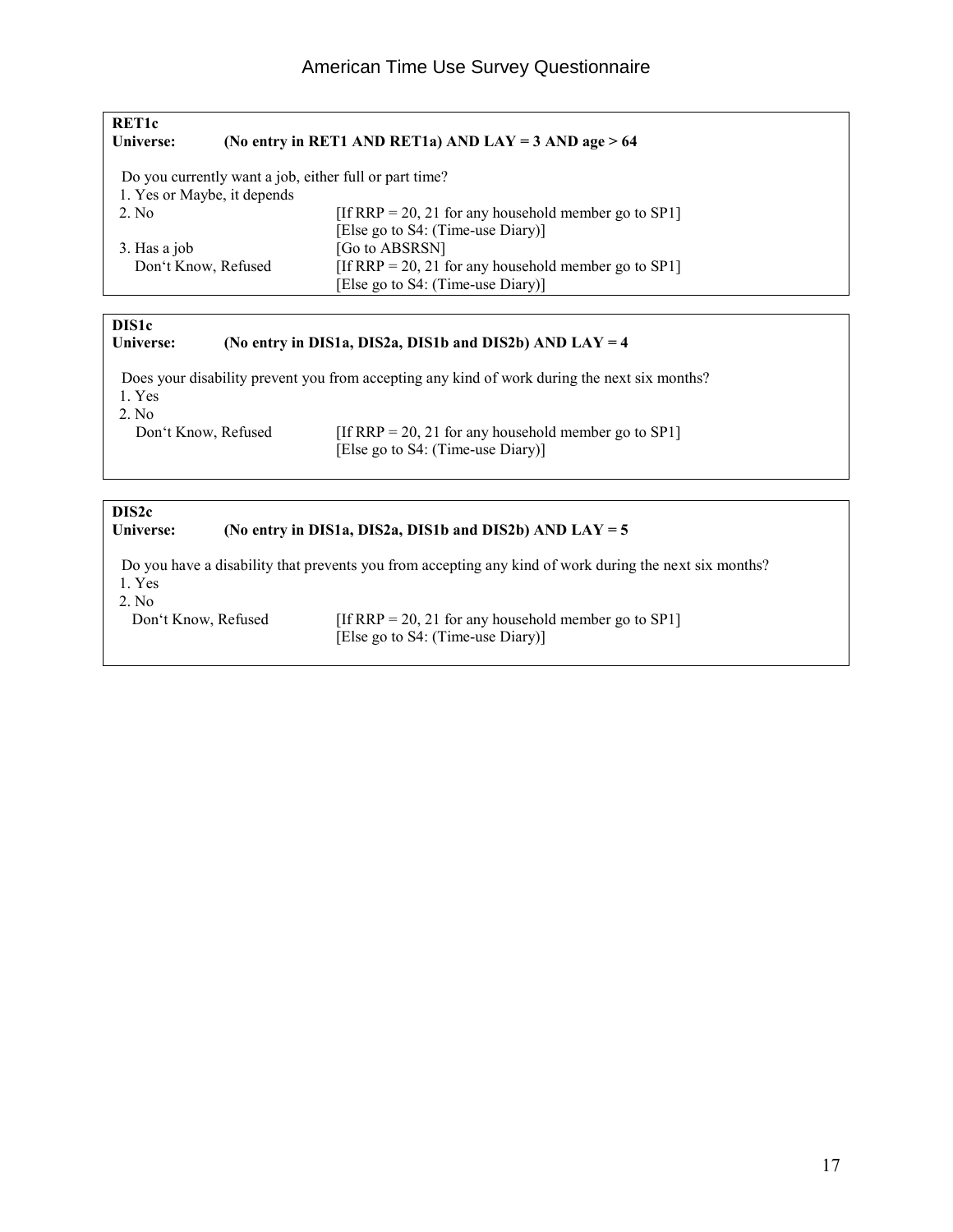| <b>ABSRSN</b>                |                                        |                                                                                               |
|------------------------------|----------------------------------------|-----------------------------------------------------------------------------------------------|
| Universe:                    | $(FABS=1)$                             |                                                                                               |
|                              | OR $(RET1a = 3)$                       |                                                                                               |
|                              | OR $(RET1b = 3)$                       |                                                                                               |
|                              | OR $(RET1c = 3)$                       |                                                                                               |
|                              |                                        | OR (FABS = 2 AND (a household member is a business owner))                                    |
|                              | 1. On layoff (temporary or indefinite) | What was the main reason you were absent from work during the LAST SEVEN DAYS?                |
|                              | 2. Slack work/business conditions      |                                                                                               |
|                              | 3. Waiting for new job to begin        | [If RRP = 20, 21 for any household member go to SP1]                                          |
|                              |                                        | [Else go to S4: (Time-use Diary)]                                                             |
| 4. Vacation/personal days    |                                        |                                                                                               |
|                              | 5. Own illness/injury/medical problems |                                                                                               |
| 6. Childcare problems        |                                        |                                                                                               |
|                              | 7. Other family/personal obligation    |                                                                                               |
| 8. Maternity/paternity leave |                                        |                                                                                               |
| 9. Labor dispute             |                                        |                                                                                               |
| 10. Weather affected job     |                                        |                                                                                               |
| 11. School/training          |                                        |                                                                                               |
| 12. Civic/military duty      |                                        | [If a household member is a business owner and $FABS = 1, 2$ go to<br>HRUSL1] [Else go to MJ] |
|                              | 13. Does not work in the business      | [If RRP = 20, 21 for any household member go to SP1]                                          |
|                              |                                        | [Else go to S4: (Time-use Diary)]                                                             |
| 14. Other                    |                                        | [Go to ABSPC]                                                                                 |
| Don't Know, Refused          |                                        | [If a household member is a business owner and $FABS = 1, 2$ go to                            |
|                              |                                        | HRUSL1] [Else go to MJ]                                                                       |
|                              |                                        |                                                                                               |

**ABSPC ABSRSN = 14**  1. Enter Verbatim Response [If a household member is a business owner and  $FABS = 1, 2$  go to HRUSL1]

[Else go to MJ]

### **MJ** Universe: **FWK** = 1  **OR (ABSRSN = 4 – 12, 14, Don't Know, Refused**  AND (no household member is a business owner)) OR ( $FABS \neq 2$ ) In the LAST SEVEN DAYS, did you have more than one job [or business], including part-time, evening or weekend

work?

1. Yes

2. No

Don't Know, Refused [go to HRUSL1]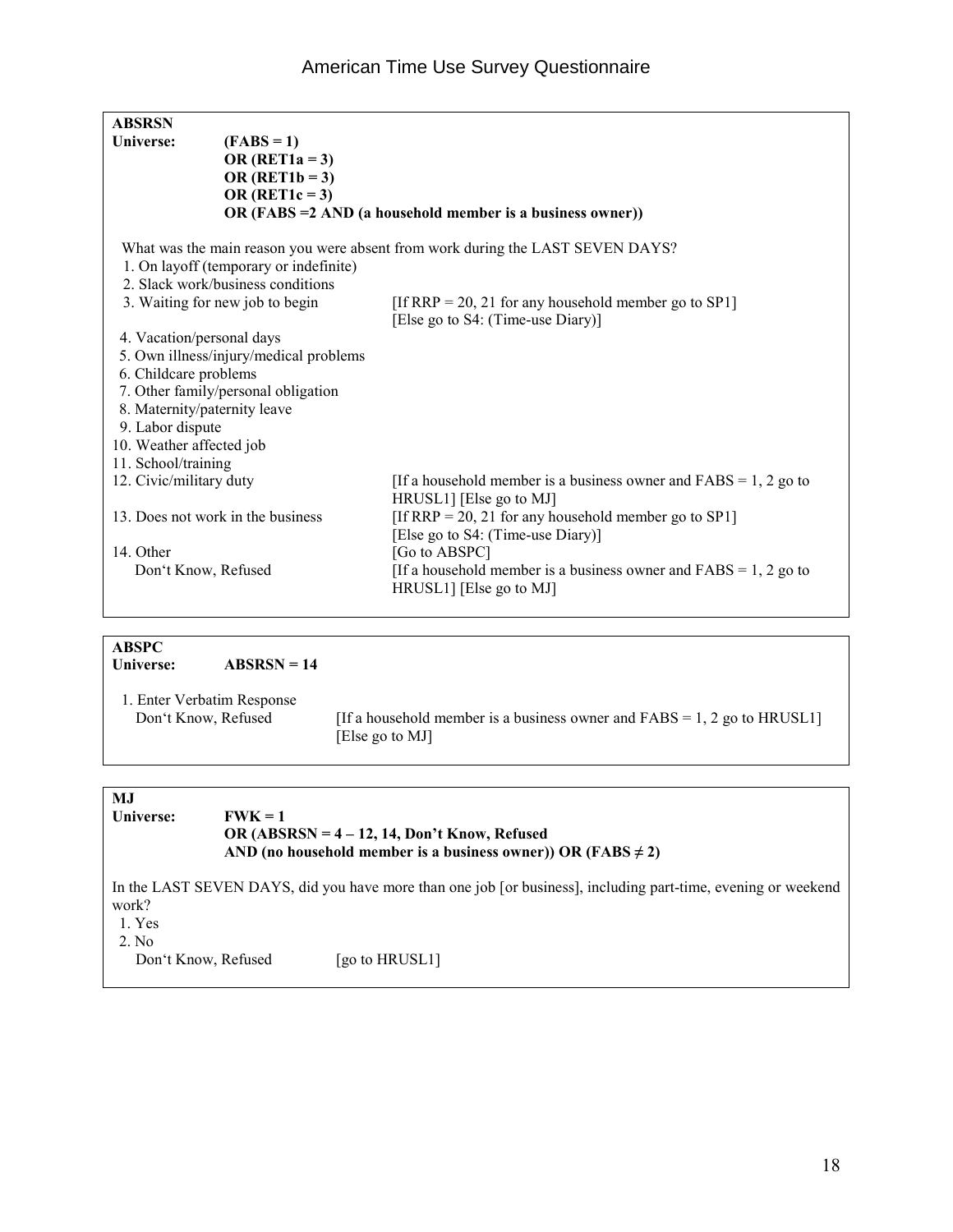|                                         | $(BUS1 = 1$ AND a household member is a business owner)                |  |  |  |  |  |  |  |
|-----------------------------------------|------------------------------------------------------------------------|--|--|--|--|--|--|--|
|                                         | OR $(MJ = 1, 2, Don't Know, Refused)$                                  |  |  |  |  |  |  |  |
| OR $(BUS2 = 1, 2, Don't Know, Refused)$ |                                                                        |  |  |  |  |  |  |  |
|                                         | OR (ABSRSN = 4-12, 14, Don't Know or Refused                           |  |  |  |  |  |  |  |
|                                         | AND (a household member is a business owner) AND FABS = $1, 2$ )       |  |  |  |  |  |  |  |
|                                         | How many hours per week do you USUALLY work at your [main] job?        |  |  |  |  |  |  |  |
|                                         | *By main job we mean the one at which you usually work the most hours. |  |  |  |  |  |  |  |
|                                         | *Please enter Hours or Enter V if Hours Vary                           |  |  |  |  |  |  |  |
|                                         | $[If MJ = 1$ go to $HRUSL2]$                                           |  |  |  |  |  |  |  |
|                                         | [If RRP = 20, 21 for any household member go to SP1]                   |  |  |  |  |  |  |  |
|                                         | [Else go to S4: (Time-use Diary)]                                      |  |  |  |  |  |  |  |
|                                         |                                                                        |  |  |  |  |  |  |  |
| Don't Know, Refused                     | $[BUS1 = 1$ and if DP has only one job, go to HRFTPT]                  |  |  |  |  |  |  |  |
|                                         | [If RRP = 20, 21 for any household member go to SP1]                   |  |  |  |  |  |  |  |
|                                         | [Else go to S4: (Time-use Diary)]                                      |  |  |  |  |  |  |  |
|                                         |                                                                        |  |  |  |  |  |  |  |

#### **HRUSL2**

**Universe: HRUSL1 = valid response AND DP has more than one job** 

 How many hours per week do you USUALLY work at your other job(s)? \* Please enter Hours or Enter V if Hours vary 0-99 hours Hours vary<br>Don't Know, Refused [If HRUSL1 = Don't Know, Refused, Hours vary, 0-34 and HRUSL2 =Don't Know, Refused, Hours vary, go to HRFTPT] [If HRUSL2 = Don't Know, Refused, Hours vary, 0-34 and HRUSL1 = Don't Know, Refused, Hours vary, go to HRFTP] [If RRP = 20, 21 for any household member go to SP1] [Else go to S4: (Time-use Diary)]

**HRFTPT Universe: (HRUSL1 = Don't Know, Refused, Hours Vary AND (BUS =1 or DP has only 1 job)) OR (HRUSL2 = Don't Know, Refused, Hours Vary AND HRUSL1 = Don't Know, Refused, Hours Vary, 0-34) OR (HRUSL1 = Don't Know, Refused, Hours vary AND HRUSL2 = Don't Know, Refused, Hours vary, 0-34)**

Do you USUALLY work 35 hours or more per week [at all your jobs combined/in the family business or farm/ at your job]?

1. Yes

2. No

3. Hours vary

 Don't Know, Refused [If RRP = 20, 21 for any household member go to SP1] [Else go to S4: (Time-use Diary)]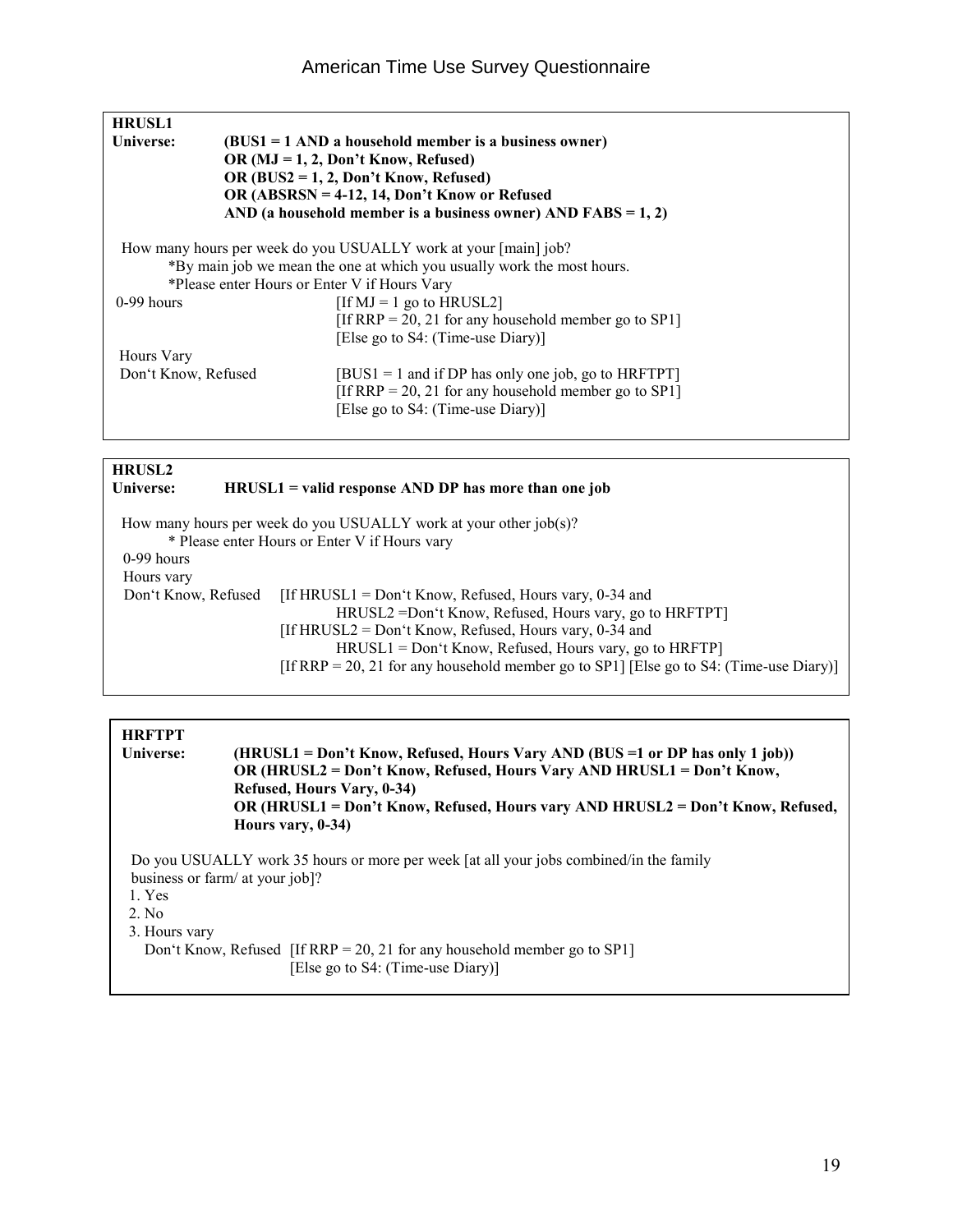| <b>SP1</b>        |                     |                                                                                                                                    |
|-------------------|---------------------|------------------------------------------------------------------------------------------------------------------------------------|
| <b>Universe:</b>  |                     | Household member with $\text{RRP} = 20, 21$ who was not deleted from household roster because<br>he/she moved out, or was deceased |
|                   |                     | In the LAST SEVEN DAYS, did [spouse's name] do ANY work for [pay/either pay or profit]?                                            |
| 1. Yes            |                     | [Go to SP3]                                                                                                                        |
| 2. No             |                     | [Go to SP2]                                                                                                                        |
| 3. Retired        |                     | [Go to S4: (Time-use Diary)]                                                                                                       |
| 4. Disabled       |                     | [Go to S4: (Time-use Diary)]                                                                                                       |
| 5. Unable to Work |                     | [Go to S4: (Time-use Diary)]                                                                                                       |
|                   | Don't Know, Refused | [Go to SP2]                                                                                                                        |
|                   |                     |                                                                                                                                    |
|                   |                     |                                                                                                                                    |
| <b>CDA</b>        |                     |                                                                                                                                    |

#### **SP2**

#### **Universe: SP1 = 2, Don't Know, Refused**

In the LAST SEVEN DAYS, [in addition to the business,] did [spouse's name] have a job either full or part time? Include any job from which [he/she] was temporarily absent. 1. Yes [Go to SP3] 2. No 3. Retired 4. Disabled 5. Unable [Go to S4: (Time-use Diary)]

**SP3** 

**Universe: SP2 = 1** 

 How many hours per week does [spouse's name] USUALLY work? \*Enter V for Hours vary

00-99 hours [Go to S4: (Time-use Diary)] Hours vary Don't Know, Refused [Go to SP4]

#### **SP4**

#### **Universe: SP3 = Hours vary, Don't Know, Refused**

Does [he/she] USUALLY work 35 hours or more per week? 1. Yes 2. No

- 3. Hours vary
- 4. No longer has a job
- 

Don't Know, Refused [Go to S4: (Time-use Diary)]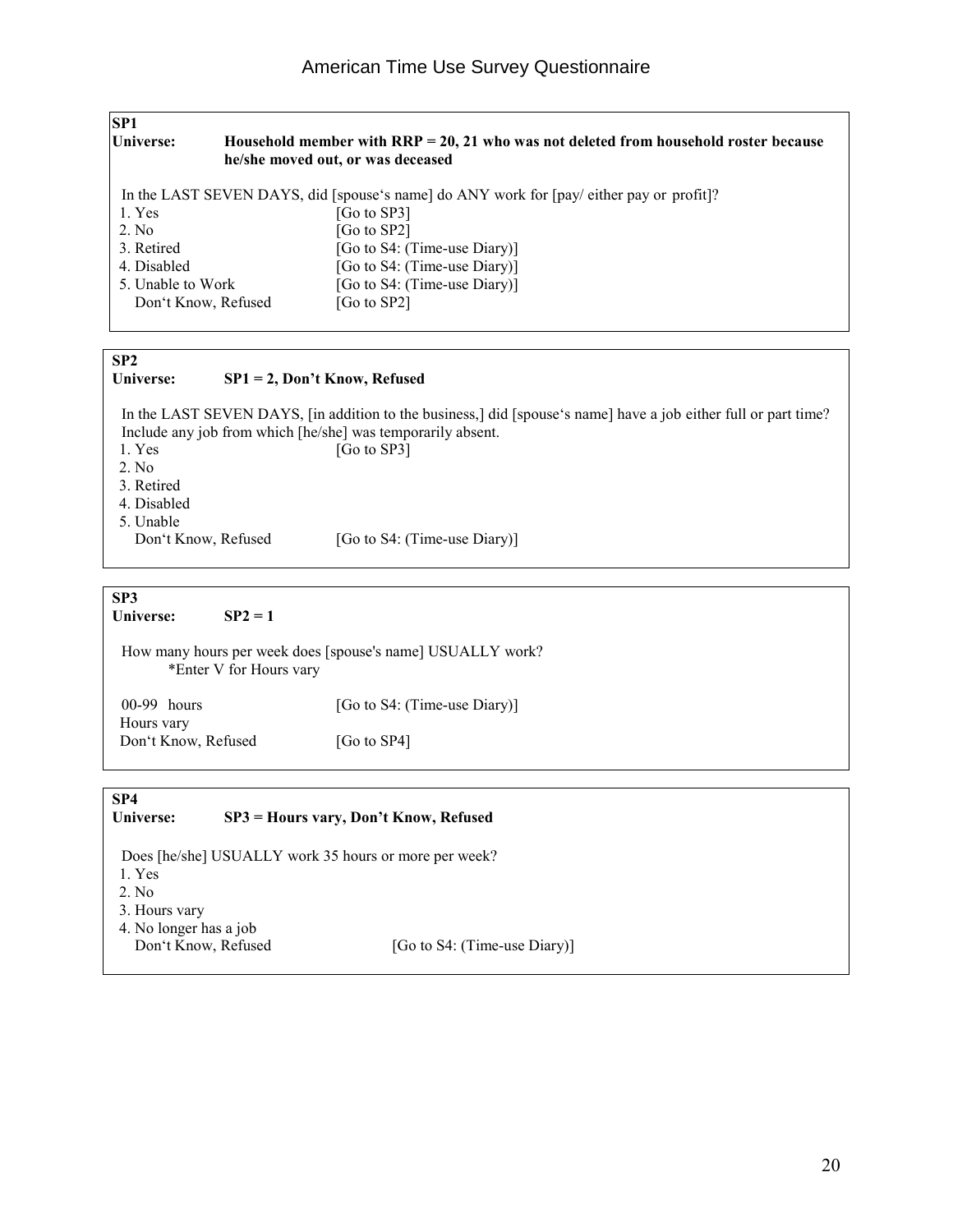#### **S4: Time-use Diary Universe: ALL**

Next, the interviewer collects a detailed account of the DP's activities from 4 a.m. the previous day to 4 a.m. on the interview day. The interviewer uses pre-codes (1-12 in the diary grid) to quickly record commonly-reported activities, but records the DP's verbatim responses for all other activities. The interviewer then asks how long each reported activity took. This may be recorded either as the duration of the activity or as the start and stop times of the activity. The interviewer continues, asking WHO questions for all activities, except for sleeping, grooming, and personal activities (e.g. cuddling, making out, etc.). He or she then asks the WHERE questions for all activities except for sleeping, grooming, and personal activities. After the DP completely answers all questions about an activity (including duration, with whom, and where), the interviewer prompts for the next activity.

Simultaneous activities, when offered by respondents, are recorded in one activity field separated by a slash. The interviewer does not ask specifically about simultaneous activities and they are not coded on the ATUS files at this time.

|              |                                      |                 |                              | American Time Use Survey Webcati Instrument Ver 1.6.8 : October 2007 Production                      |                                  |                |             |                  |                                    |                |                           |               | $\overline{\mathsf{x}}$ |
|--------------|--------------------------------------|-----------------|------------------------------|------------------------------------------------------------------------------------------------------|----------------------------------|----------------|-------------|------------------|------------------------------------|----------------|---------------------------|---------------|-------------------------|
| Forms        |                                      |                 | Answer Navigate Options Help |                                                                                                      |                                  |                |             |                  |                                    |                |                           |               |                         |
| Main         |                                      |                 | Roster   EDays   FAQ   S3    | $\vert$ S4<br>S8<br>Exit                                                                             |                                  |                |             |                  |                                    |                |                           |               |                         |
|              |                                      |                 |                              |                                                                                                      | Exit from Webcati                |                |             |                  |                                    |                |                           | Question text |                         |
|              | What did you do next?                |                 |                              |                                                                                                      |                                  |                |             |                  |                                    |                |                           |               |                         |
|              |                                      |                 |                              | * Read if necessary: An activity is anything you did during the day. Activities include both active  |                                  |                |             |                  |                                    |                |                           |               |                         |
|              |                                      |                 |                              | tasks like socializing, preparing food, or eating; and more quiet tasks like thinking and relaxing.  |                                  |                |             |                  |                                    |                |                           | Interviewer   |                         |
|              |                                      |                 |                              | Right now, you are talking to me on the telephone. Talking on the telephone is one type of activity. |                                  |                |             |                  |                                    |                |                           | Instructions  |                         |
|              |                                      |                 |                              | * Use the slash key (/) for recording separate/simultaneous activities.                              |                                  |                |             |                  |                                    |                |                           |               |                         |
|              |                                      |                 |                              | * Do not use precodes for secondary activities.                                                      |                                  |                |             |                  |                                    |                |                           |               |                         |
|              | 1. Sleeping                          |                 |                              | 8. Cleaning kitchen                                                                                  |                                  |                |             |                  | 30. Don't know/Can't remember      |                |                           |               |                         |
|              | 2. Grooming (self)<br>3. Watching TV |                 |                              | 9. Laundry<br>10. Grocery shopping                                                                   |                                  |                |             |                  | 31. Refusal/ None of your business |                |                           | Pre-coded     |                         |
|              | 4. Working at main job               |                 |                              | 11. Attending religious service                                                                      |                                  |                |             |                  |                                    |                |                           |               |                         |
|              | 5. Working at other job              |                 | 6. Preparing meals or snacks | 12. Paying household bills                                                                           |                                  |                |             |                  |                                    |                |                           | activities    |                         |
|              | 7. Eating and drinking               |                 |                              |                                                                                                      |                                  |                |             |                  |                                    |                |                           |               |                         |
|              |                                      |                 |                              |                                                                                                      |                                  |                |             |                  |                                    |                |                           |               |                         |
|              | Start                                | ID.             | Activity                     |                                                                                                      | TIME                             | <b>Hrs</b>     | <b>Mins</b> | Stop             | Who                                |                | Who 2 Where Where specify | Variables     |                         |
| $\vert$ [1]  | 4:00AM                               |                 | Sleeping                     |                                                                                                      | $\overline{1}$                   | $\overline{4}$ |             | 8:00AM           |                                    |                |                           |               |                         |
| [2]<br> 13   | 8:00AM<br>8:30AM                     |                 | Grooming<br>Driving to work  |                                                                                                      | $\overline{1}$<br>$\overline{1}$ |                | 30<br>30    | 8:30AM<br>9:00AM | $\boxed{0}$                        | 12             | Car, truck, or motor      |               |                         |
| $\vert$ [4]  | 9:00AM                               |                 |                              | Talking on the phone/working                                                                         | $\overline{1}$                   |                | 30          | 9:30AM           | $\overline{0}$                     | $\overline{2}$ | Respondent's work         |               |                         |
| [5]          | 9:30AM                               |                 |                              |                                                                                                      | $\overline{1}$                   |                |             |                  |                                    |                |                           |               |                         |
| [6]          |                                      |                 |                              |                                                                                                      |                                  |                |             |                  |                                    |                |                           |               |                         |
| 17]          |                                      |                 |                              |                                                                                                      |                                  |                |             |                  |                                    |                |                           |               |                         |
| [8]          |                                      |                 |                              |                                                                                                      |                                  |                |             |                  |                                    |                |                           |               |                         |
| [[9]         |                                      |                 |                              | Simultaneous Activities                                                                              |                                  |                |             |                  |                                    |                |                           |               |                         |
| [10]         |                                      |                 |                              |                                                                                                      |                                  |                |             |                  |                                    |                |                           |               |                         |
| [11]         |                                      |                 |                              |                                                                                                      |                                  |                |             |                  |                                    |                |                           |               |                         |
| [12]         |                                      |                 |                              |                                                                                                      |                                  |                |             |                  |                                    |                |                           |               |                         |
| [13]         |                                      |                 |                              |                                                                                                      |                                  |                |             |                  |                                    |                |                           |               |                         |
| $\vert$ [14] |                                      |                 |                              |                                                                                                      |                                  |                |             |                  |                                    |                |                           |               |                         |
| [15]         |                                      |                 |                              |                                                                                                      |                                  |                |             |                  |                                    |                |                           |               | v                       |
| 00000008     |                                      | <b>ACTIVITY</b> |                              | 3:17:58 PM 6/3/2008                                                                                  |                                  |                |             |                  |                                    |                |                           |               |                         |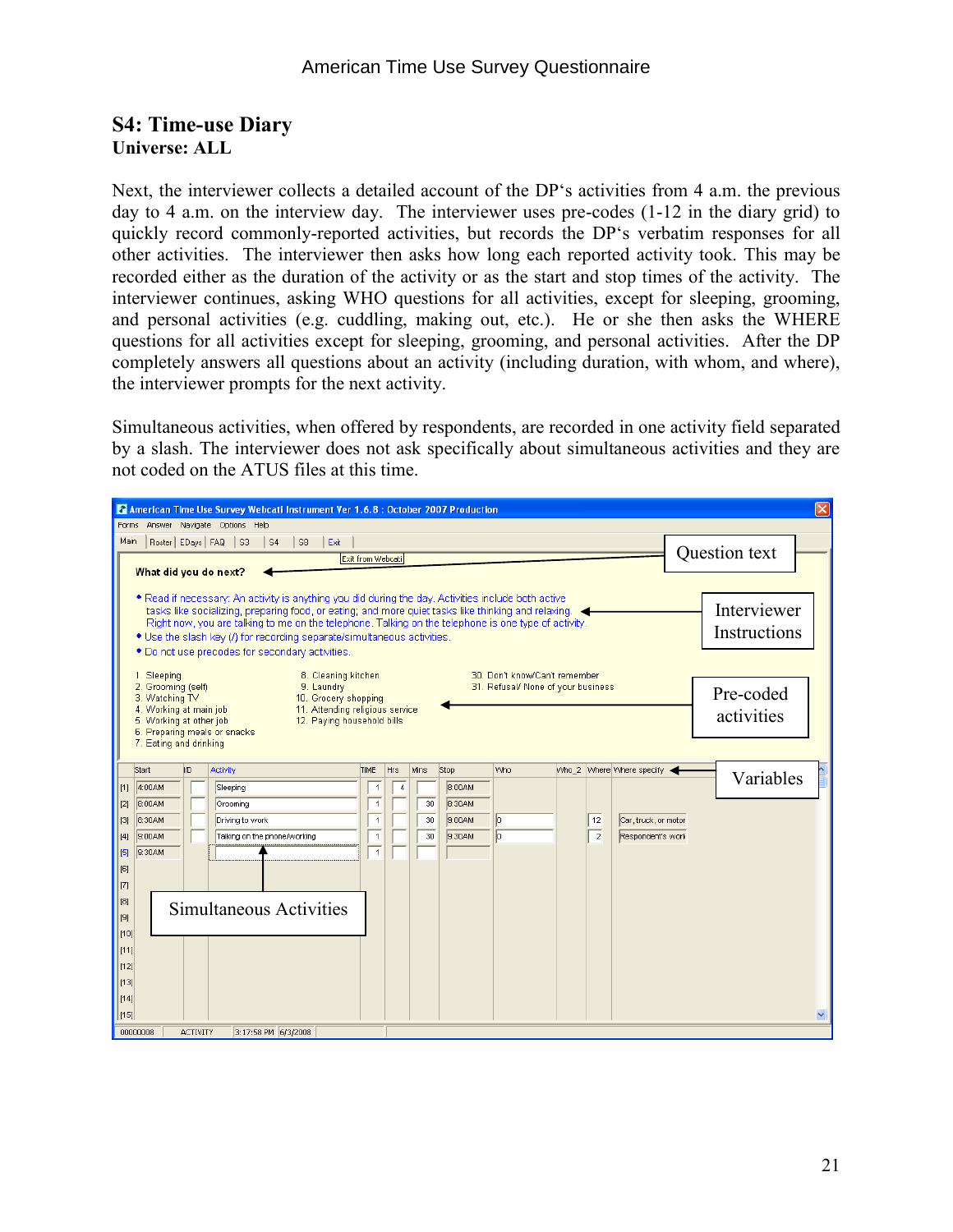#### **CORE\_LEAD Universe: All**

 Now I'd like to find out how you spent your time yesterday, [yesterday's day & date], from 4:00 in the morning until 4:00 AM this morning. I'll need to know where you were and who else was with you. If an activity is too personal, there's no need to mention it.

The following variables are included in the diary grid:

| <b>ACTIVITY</b>                                                                                                    |  |  |  |  |  |  |  |  |  |
|--------------------------------------------------------------------------------------------------------------------|--|--|--|--|--|--|--|--|--|
| Universe:<br>All                                                                                                   |  |  |  |  |  |  |  |  |  |
|                                                                                                                    |  |  |  |  |  |  |  |  |  |
| So let's begin. Yesterday, [previous weekday] at 4:00 AM, what were you doing? /What did you do next?              |  |  |  |  |  |  |  |  |  |
| *Use the slash key (/) for recording separate/simultaneous activities.                                             |  |  |  |  |  |  |  |  |  |
| (If the DP reports an activity with no associated precode, the interviewer can type the activity directly onto the |  |  |  |  |  |  |  |  |  |
| blank activity line.)                                                                                              |  |  |  |  |  |  |  |  |  |
|                                                                                                                    |  |  |  |  |  |  |  |  |  |
| 1. Sleeping                                                                                                        |  |  |  |  |  |  |  |  |  |
| 2. Grooming (self)                                                                                                 |  |  |  |  |  |  |  |  |  |
| 3. Watching TV                                                                                                     |  |  |  |  |  |  |  |  |  |
| 4. Working at main job                                                                                             |  |  |  |  |  |  |  |  |  |
| 5. Working at other job                                                                                            |  |  |  |  |  |  |  |  |  |
| 6. Preparing meals or snacks                                                                                       |  |  |  |  |  |  |  |  |  |
| 7. Eating and drinking                                                                                             |  |  |  |  |  |  |  |  |  |
| 8. Cleaning kitchen                                                                                                |  |  |  |  |  |  |  |  |  |
| 9. Laundry                                                                                                         |  |  |  |  |  |  |  |  |  |
| 10. Grocery shopping                                                                                               |  |  |  |  |  |  |  |  |  |
| 11. Attending religious service                                                                                    |  |  |  |  |  |  |  |  |  |
| 12. Paying household bills                                                                                         |  |  |  |  |  |  |  |  |  |
| 30. Don't know/ Can't remember                                                                                     |  |  |  |  |  |  |  |  |  |
| 31. Refusal/ None of your business<br>[Go to TIME]                                                                 |  |  |  |  |  |  |  |  |  |
|                                                                                                                    |  |  |  |  |  |  |  |  |  |
|                                                                                                                    |  |  |  |  |  |  |  |  |  |
| TIME                                                                                                               |  |  |  |  |  |  |  |  |  |

| <b>TIME</b><br>Universe: | $\text{ACTIVITY} = \text{valid response}$ |                                     |  |
|--------------------------|-------------------------------------------|-------------------------------------|--|
|                          | How long did you spend [ACTIVITY]?        |                                     |  |
| 2. Enter stop time       | 1. Enter duration (hours, minutes)        | [Go to HOURDUR]<br>[Go to STOPTIME] |  |

#### **HOURDUR TIME=1**

Enter Hours [Go to MINDUR]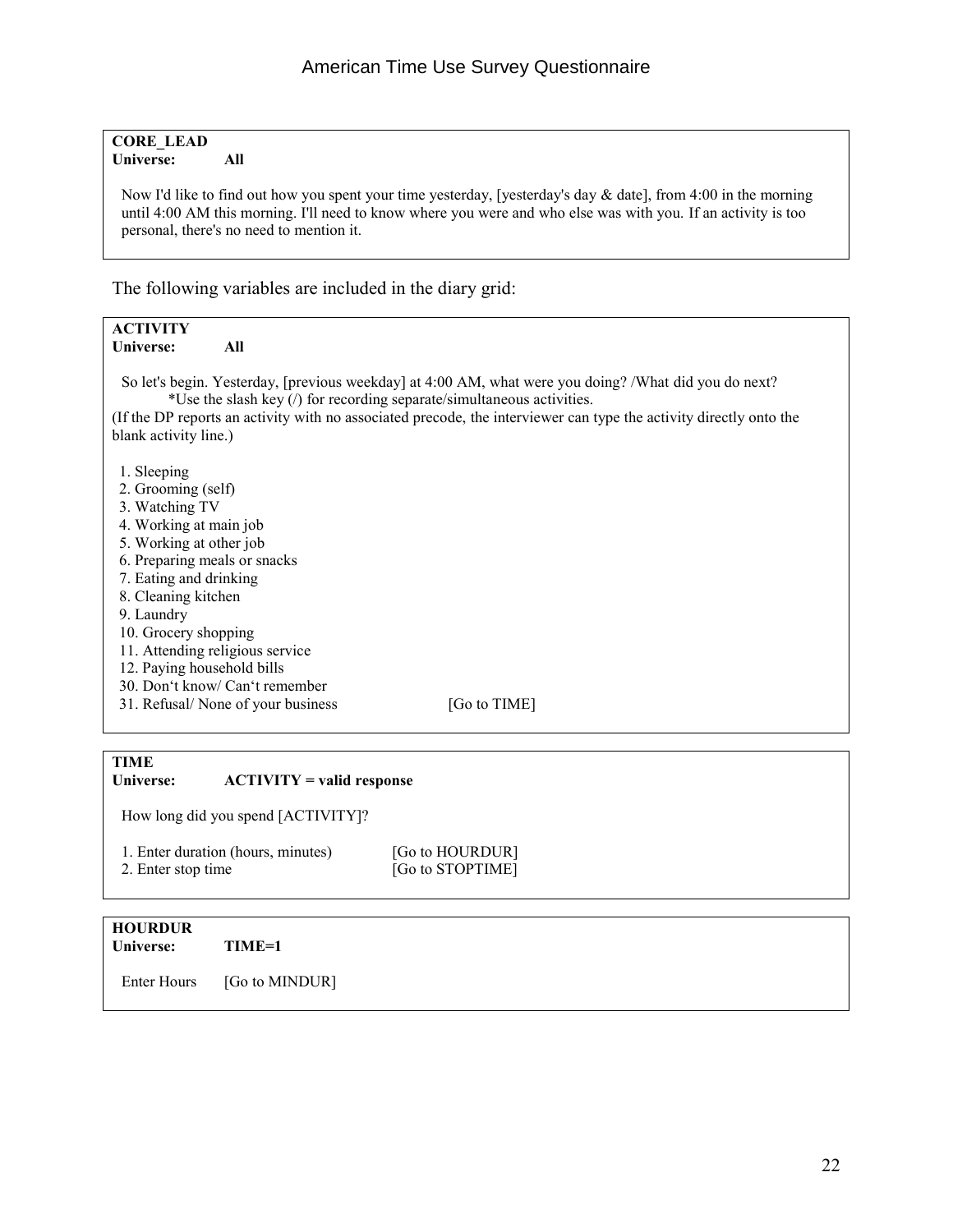#### **MINDUR**

**Universe: TIME =1 AND HOURDUR=blank or valid entry** 

Enter Minutes [Go to STOPTIME]

#### **STOPTIME**

**Universe: All** 

 \*Instrument will calculate STOPTIME if HOURDUR and MINDUR have entries other than blank or Don't Know. \*If there is a value for STARTIM, then interviewer should do the following:

Enter Time and AM or PM

**WHO Universe: Not a personal activity and not an activity with a precode of 1, 2, 30, 31\***  Who was with you? / Who accompanied you? 0. Alone 1—39. Household members and nonhousehold children 50. All household members 51. Parents 52. Other non-HH family members <18 53. Other non-HH family members 18 and older (including parents-in-law) 54. Friends 56. Neighbors, acquaintances 57. Other non-HH children < 18 58. Other non-HH adults 18 and older (including parents-in-law) 59. Boss or manager\* 60. People whom I supervise\* 61. Co-workers\*<br>62. Customers\* [Go to WHERE]

\*Note: WHO was not asked about work activities (corresponding to precodes 4 and 5) until January 2010. Response options 59-62 were added to the WHO question at this time.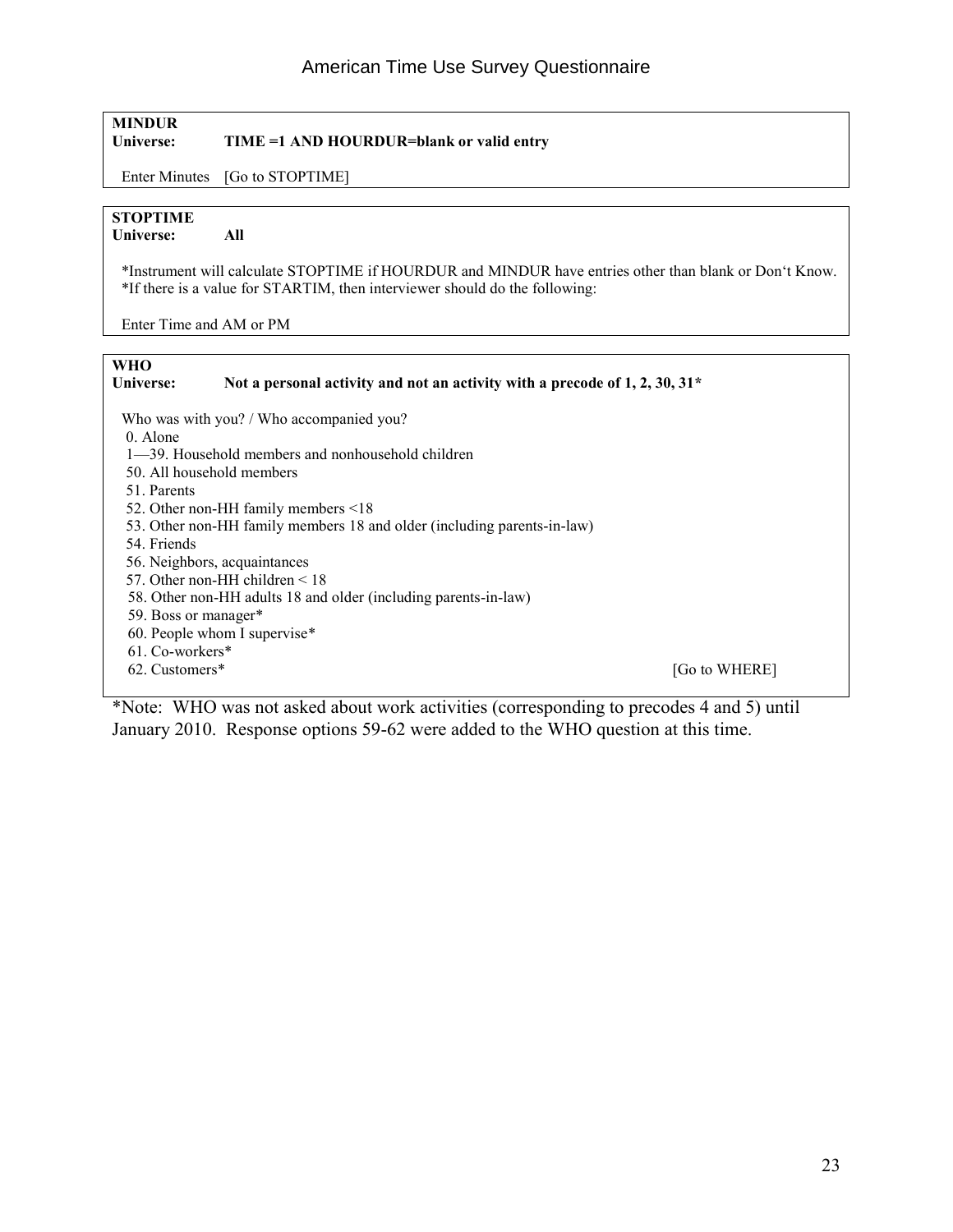#### American Time Use Survey Questionnaire

| <b>WHERE</b>               |                                           |                                                                     |                                                       |
|----------------------------|-------------------------------------------|---------------------------------------------------------------------|-------------------------------------------------------|
| Universe:                  |                                           | Personal activity reported OR ACTIVITY $\neq$ Precodes 1, 2, 30, 31 |                                                       |
|                            | Where were you while you were [ACTIVITY]? |                                                                     |                                                       |
|                            | <b>PLACE</b>                              |                                                                     | <b>MODE OF TRANSPORTATION</b>                         |
| 1. DP's home or yard       |                                           | 30. Bank $*$                                                        | 12. Car, truck, or motorcycle (driver)                |
| 2. DP's workplace          |                                           | 31. Gym/Health Club*                                                | 13. Car, truck, or motorcycle (passenger)             |
| 3. Someone else's home     |                                           | 32. Post Office*                                                    | 14. Walking                                           |
| 4. Restaurant/Bar          |                                           |                                                                     | $15.$ Bus                                             |
| 5. Place of worship        |                                           |                                                                     | 16. Subway/Train                                      |
| 6. Grocery store           |                                           |                                                                     | 17. Bicycle                                           |
| 7. Other store/Mall        |                                           |                                                                     | 18. Boat/Ferry                                        |
| 8. School                  |                                           |                                                                     | 19. Taxi/Limousine Service                            |
| 9. Outdoors away from home |                                           |                                                                     | 20. Airplane                                          |
| 10. Library                |                                           |                                                                     | 21. Other (specify)                                   |
| 11. Other place (specify)  |                                           |                                                                     |                                                       |
|                            |                                           |                                                                     | [If STOPTIME $> 4$ AM, go to S5: (Summary questions)] |
|                            |                                           |                                                                     | [Else continue to next row]                           |
| $\mathbf{A}$               | $\cdot$ .                                 | $11.1$ $\ldots$ $\ldots$<br>$\sim$ $\sim$ $\sim$                    | $\cdot$ 1 $\sim$ 0.0 $\cdot$                          |

\*Note: Response options 30-32 were added to WHERE in mid-2004.

The following screenshots demonstrate how the WHO and WHERE questions are collected in the instrument:

WHO Screenshot

| . <del>.</del><br>Forms Answer Navigate Tools Options Help Show-Watch-Window<br>S4<br>Main   Roster   EDays   FAQ<br>S <sub>3</sub><br>S5a<br>$ $ ss | $$10$ $$Exit$                                                                                                                      |                                                                                                                                                                                                                                                         |  |  |  |  |  |  |
|------------------------------------------------------------------------------------------------------------------------------------------------------|------------------------------------------------------------------------------------------------------------------------------------|---------------------------------------------------------------------------------------------------------------------------------------------------------------------------------------------------------------------------------------------------------|--|--|--|--|--|--|
| Who was in the room with you? / Who accompanied you?<br>Other NonHH<br>On HH Roster<br>NonHH Family                                                  |                                                                                                                                    |                                                                                                                                                                                                                                                         |  |  |  |  |  |  |
| 0. Alone<br>2. Greg Voe<br>Child Voe<br>Child Voe<br><b>R</b><br><sub>8</sub><br>Θ.<br>$\overline{ }$ 10.<br>50. All household members               | □51. Parents<br>□ 52. Other non-HH family members < 18<br>□ 53. Other non-HH family members 18 and older (incl.<br>Parents-in-law) | □ 54. Friends<br>□ 56. Neighbors, acquaintances<br>□ 57. Other non-HH children < 18<br>□ 58. Other non-HH adults 18 and older<br>□ 59. Boss or manager<br>□ 60. People whom I supervise<br>V61. Co-workers<br>V62. Customers<br>□95. Continue HH Roster |  |  |  |  |  |  |
| Start<br>I/D<br><b>Activity</b><br>[1] 4:00AM                                                                                                        | <b>Who</b><br><b>TIME</b><br>Hrs<br>Stop<br><b>Mins</b>                                                                            | Who_2 Where Where specify                                                                                                                                                                                                                               |  |  |  |  |  |  |
| Sleeping<br>8:00AM<br>Grooming<br>$\vert$ [2]                                                                                                        | 8:00AM<br>$\overline{4}$<br>$\mathbf{1}$<br>$\overline{2}$<br>10:00AM<br>$\overline{1}$                                            |                                                                                                                                                                                                                                                         |  |  |  |  |  |  |
| 10:00AM<br>Preparing meals and snacks<br>Iзı<br>[4] 10:30AM<br>Eating and drinking                                                                   | 2,3,4<br>$\circ$<br>30<br>10:30AM<br>$\overline{1}$<br>$\overline{1}$<br>11:30AM<br>2,3,4<br>$\overline{1}$                        | Respondent's home<br>$\overline{1}$<br>$\overline{1}$<br>Respondent's home                                                                                                                                                                              |  |  |  |  |  |  |
| [5] 11:30AM<br>driving to work                                                                                                                       | ∥o.<br>$\overline{0}$<br>12:15PM<br>12<br>45<br>$\overline{1}$                                                                     | Car, truck, or motor                                                                                                                                                                                                                                    |  |  |  |  |  |  |
| [6] 12:15PM<br>Working at main job                                                                                                                   | $\lceil 3 \rceil$<br>61,62<br>30<br>3:45PM<br>$\overline{1}$                                                                       | $\overline{2}$<br>Respondent's work                                                                                                                                                                                                                     |  |  |  |  |  |  |
| [7] 3:45PM<br>Eating and drinking<br>Working at main job<br>4:15PM<br>[8]                                                                            | 61<br>$\overline{0}$<br>30<br>4:15PM<br>$\overline{1}$<br>$\overline{\mathbf{3}}$<br>7:45PM<br>62,61<br>30<br>$\overline{1}$       | Restaurant/Bar<br>$\overline{4}$<br>Respondent's work<br>$\overline{2}$                                                                                                                                                                                 |  |  |  |  |  |  |
| [9] 7:45PM                                                                                                                                           | $\overline{1}$                                                                                                                     |                                                                                                                                                                                                                                                         |  |  |  |  |  |  |
| 1101 <br> 1111                                                                                                                                       |                                                                                                                                    |                                                                                                                                                                                                                                                         |  |  |  |  |  |  |
| 112                                                                                                                                                  |                                                                                                                                    |                                                                                                                                                                                                                                                         |  |  |  |  |  |  |
| 1131                                                                                                                                                 |                                                                                                                                    |                                                                                                                                                                                                                                                         |  |  |  |  |  |  |
| [14]<br> [15]                                                                                                                                        |                                                                                                                                    | $\mathbf{r}$                                                                                                                                                                                                                                            |  |  |  |  |  |  |
| 00000110<br><b>WHO</b><br>12:31:35 P 4/25/2011                                                                                                       |                                                                                                                                    |                                                                                                                                                                                                                                                         |  |  |  |  |  |  |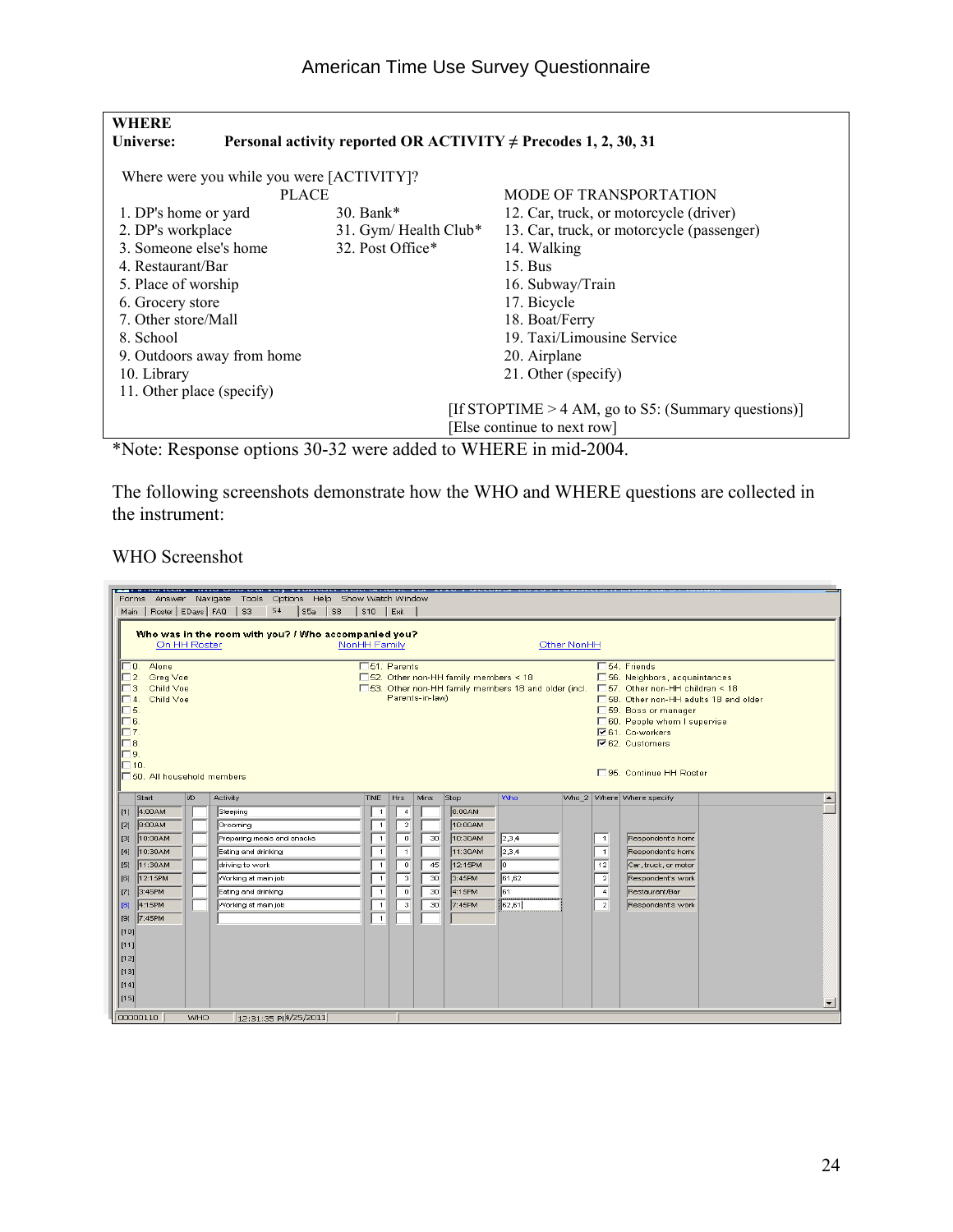#### WHERE Screenshot

| Options Help Show Watch Window<br>Navigate<br>Tools<br>Answer<br>Forms<br>S4<br>Main   Roster   EDays   FAQ<br>$\vert$ s <sub>3</sub><br> S5a   S8<br>$ $ S10 $ $ Exit                                                                                                                                                                                                                                                                                                                                                                                                                                                                      |                                                                                                                                              |                                                                                                                                              |                            |                                                                        |                                                |  |                                                                                  |                                                                                                                            |  |         |
|---------------------------------------------------------------------------------------------------------------------------------------------------------------------------------------------------------------------------------------------------------------------------------------------------------------------------------------------------------------------------------------------------------------------------------------------------------------------------------------------------------------------------------------------------------------------------------------------------------------------------------------------|----------------------------------------------------------------------------------------------------------------------------------------------|----------------------------------------------------------------------------------------------------------------------------------------------|----------------------------|------------------------------------------------------------------------|------------------------------------------------|--|----------------------------------------------------------------------------------|----------------------------------------------------------------------------------------------------------------------------|--|---------|
| Where were you while you were working at main job?<br>MODE OF TRANSPORTATION<br><b>PLACE</b><br><b>PLACE</b>                                                                                                                                                                                                                                                                                                                                                                                                                                                                                                                                |                                                                                                                                              |                                                                                                                                              |                            |                                                                        |                                                |  |                                                                                  |                                                                                                                            |  |         |
| C 1. Respondent's home or yard<br>C 30, Bank<br>O 12. Car, truck, or motorcycle (driver)<br>2. Respondent's workplace<br>C 31. Gym/Health Club<br>C 13. Car, truck, or motorcycle (passenger)<br>C 3. Someone else's home<br>C 32. Post Office<br>C 14. Walking<br>C 15, Bus<br>C 4. Restaurant/Bar<br>C 5. Place of worship<br>C 16. Subway/Train<br>Grocery store<br>O 17. Bicycle<br>C 6.<br>C 7. Other store/Mall<br>C 18. Boat/Ferry<br>School<br>C 19. Taxi/Limousine Service<br>C8.<br>C 9. Outdoors away from home<br>C 20. Airplane<br>C 10. Library<br>C 21. Other mode of transportation(specify)<br>C 11. Other place (specify) |                                                                                                                                              |                                                                                                                                              |                            |                                                                        |                                                |  |                                                                                  |                                                                                                                            |  |         |
| Start<br>I/D<br>Activity                                                                                                                                                                                                                                                                                                                                                                                                                                                                                                                                                                                                                    | TIME                                                                                                                                         | Hrs                                                                                                                                          | Mins                       | Stop                                                                   | Who                                            |  |                                                                                  | Who_2 Where Where specify                                                                                                  |  |         |
| 8:00AM<br>[[2]<br>Grooming<br>10:00AM<br>Preparing meals and snacks<br>[[3]<br>10:30AM<br>Eating and drinking<br>$\vert$ [4]<br>11:30AM<br>driving to work<br>[[5]<br>12:15PM<br>Working at main job<br>[6]<br>3:45PM<br>Eating and drinking<br>$\vert$ [7]<br>4:15PM<br>Working at main job<br>$\vert$ [8]<br>7:45PM<br>[[9]<br>[10]<br>[111]<br>[12]<br>$\vert$ [13]<br>[14]<br>[t15]<br> [16]                                                                                                                                                                                                                                            | $\overline{1}$<br>$\overline{1}$<br>$\overline{1}$<br>$\overline{1}$<br>$\overline{1}$<br>$\overline{1}$<br>$\overline{1}$<br>$\overline{1}$ | $\overline{2}$<br>$\overline{0}$<br>$\overline{1}$<br>$\overline{0}$<br>$\overline{\mathbf{3}}$<br>$\overline{0}$<br>$\overline{\mathbf{3}}$ | 30<br>45<br>30<br>30<br>30 | 10:00AM<br>10:30AM<br>11:30AM<br>12:15PM<br>3:45PM<br>4:15PM<br>7:45PM | 2,3,4<br> 2,3,4 <br>10<br>61,62<br>∣ள<br>62,61 |  | $\overline{1}$<br>$\overline{1}$<br>12<br>$\overline{2}$<br>$\overline{4}$<br>72 | Respondent's home<br>Respondent's home<br>Car, truck, or motor<br>Respondent's work<br>Restaurant/Bar<br>Respondent's work |  | $\vert$ |

The following variable is not included in the diary grid. This question is asked only if the respondent did not report any eating or drinking as a main activity for the 24-hour reporting day.

| <b>EATCK</b><br>Universe: | $ACTIVITY \ne Precode 7$                                                                                      |
|---------------------------|---------------------------------------------------------------------------------------------------------------|
| activity?                 | You did not report any eating or drinking yesterday. Did you do any eating or drinking yesterday as your main |
| 1. Yes                    | [Edit diary, go to S5: (Summary questions)]                                                                   |
| 2. No                     | [Go to S5: (Summary questions)]                                                                               |
|                           |                                                                                                               |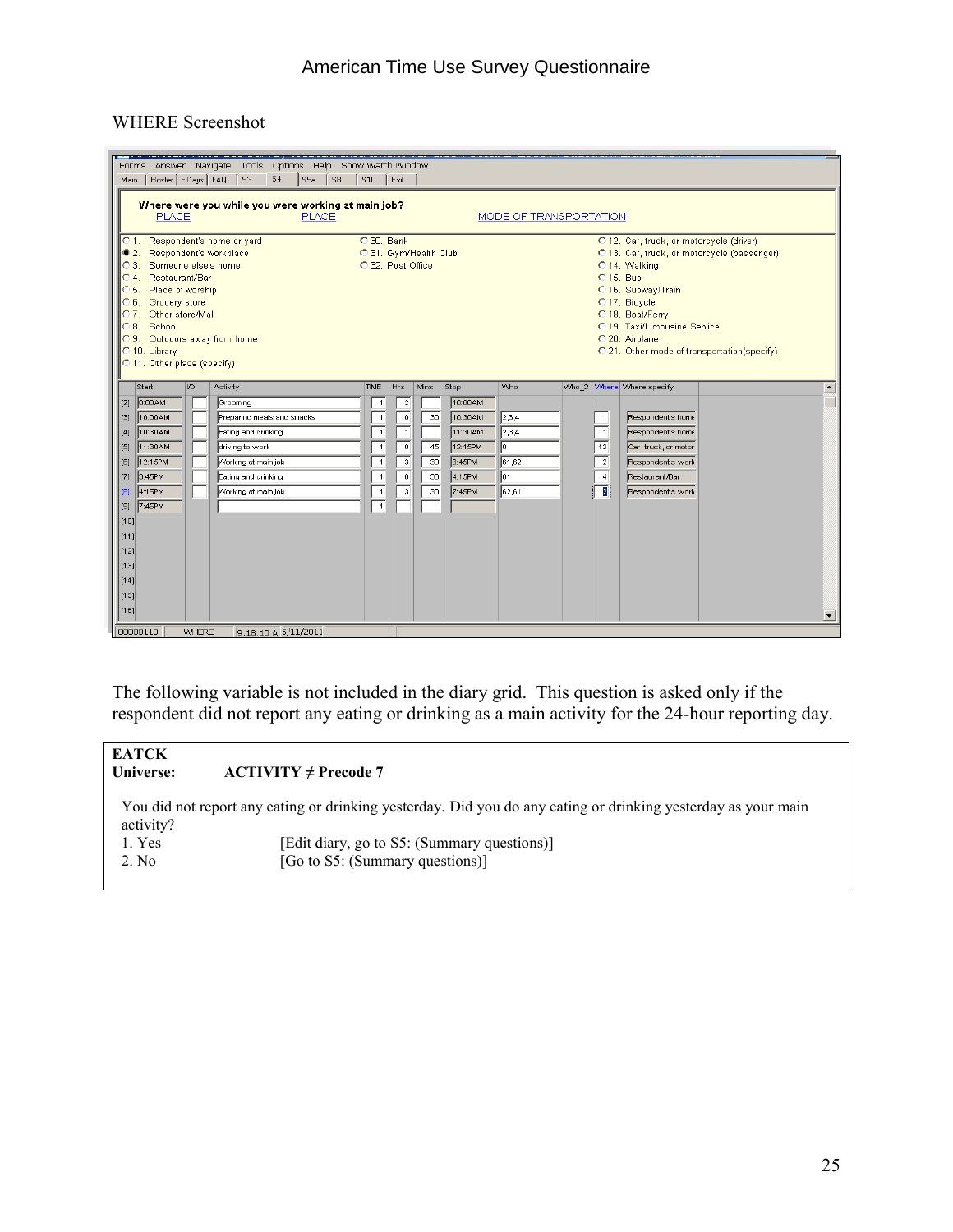#### **S5: Summary Questions**

#### **Universe: Time-use Diary and Employment are complete**

After the time diary is complete, the interviewer asks follow-up -summary questions" to obtain additional information on secondary childcare, volunteer, and work and income-generating activities. These series of questions are explained in the sequence that they appear in the instrument (below).

#### **Work and Income-generating Activities**

During the diary portion of the interview, work activities reported as such are captured in a straightforward way. The interviewer usually uses a pre-code of 4 or 5, the instrument automatically filling the field with —work, main job" or —work, other job" as indicated. However, some responses are not obviously work or income-generating activities, such as -reviewing tax documents." The summary questions below help to clarify which activities should be coded as work or income-generating. Any other activities identified by the respondent as work or incomegenerating are marked with a  $+$ " on the diary grid (see screenshot).

The interviewer first asks the respondent to identify any additional work activities that were done for his or her job or business. If a respondent has more than one job, the question is asked about both his or her main job, and his or her other job(s). Then, the interviewer asks about other activities done to earn additional income, such as hobbies done for income.

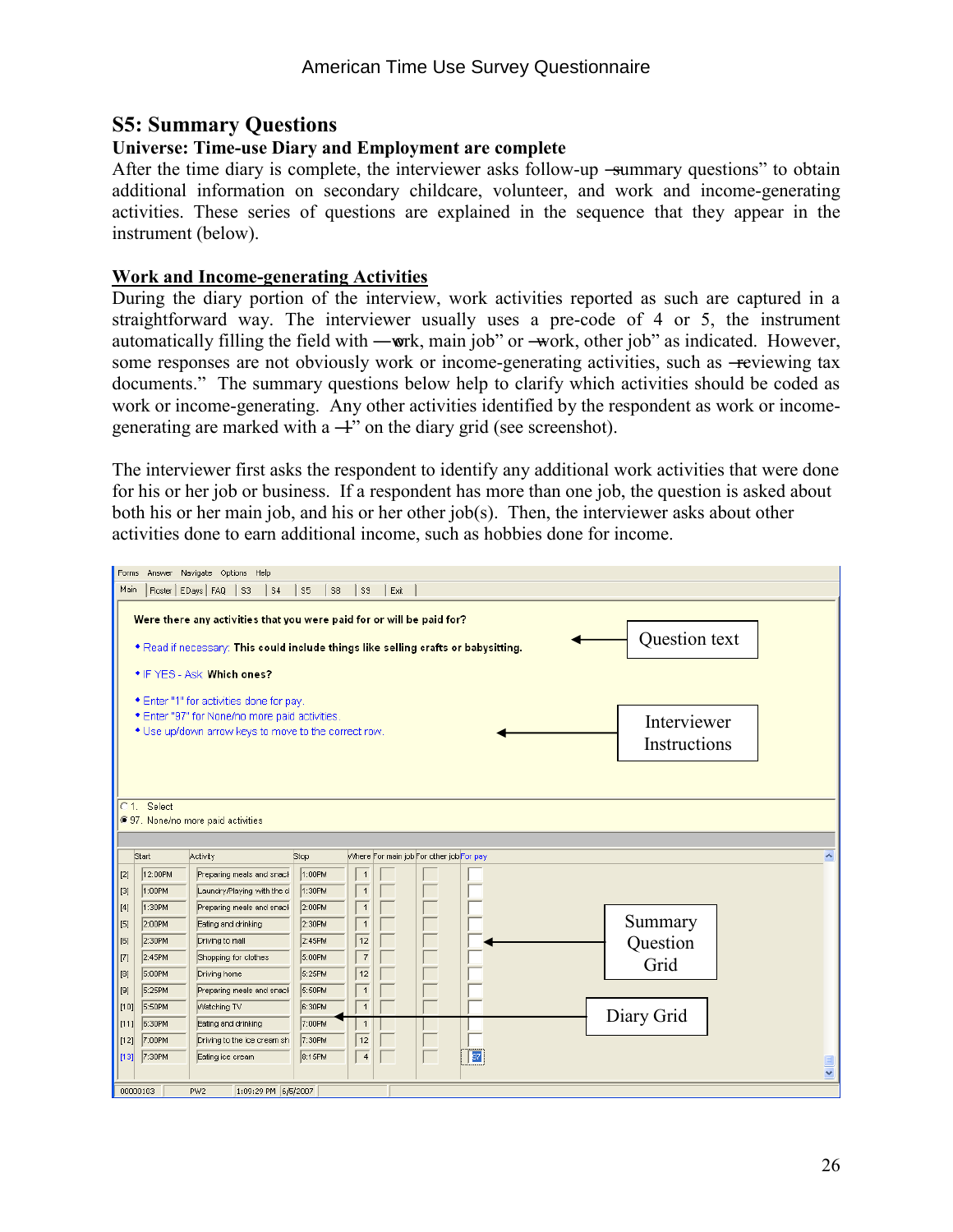In this section, skip patterns for some questions are driven by responses to the MJ variable (see S3: (Employment)), indicating whether respondents have only one job (MJ=2) or more than one job  $(MJ=1)$ .

| PW1                                                                                     |                                                                                                                  |  |
|-----------------------------------------------------------------------------------------|------------------------------------------------------------------------------------------------------------------|--|
| Universe:                                                                               | $(MJ \neq 1)$ AND (DP worked some hours during the week)                                                         |  |
|                                                                                         |                                                                                                                  |  |
|                                                                                         | We are interested in measuring the amount of time people spend working both inside and outside their usual       |  |
|                                                                                         | workplace. You said that you were working from [start and stop time of worked at main job from time diary]       |  |
|                                                                                         | Were there any [other] activities that were done as part of your job or business?                                |  |
| Please do not include getting ready for work or commuting.                              |                                                                                                                  |  |
| 1. Activities done for job.                                                             | [Next line of grid][If no more entries go to PW2]                                                                |  |
| 97. None/no more work activities.                                                       | [Go to PW2]                                                                                                      |  |
|                                                                                         |                                                                                                                  |  |
| Don't Know, Refused                                                                     | [Next line of grid] [If no more entries go to PW2]                                                               |  |
|                                                                                         |                                                                                                                  |  |
|                                                                                         |                                                                                                                  |  |
| <b>PWMJ1</b>                                                                            |                                                                                                                  |  |
| <b>Universe:</b><br>$MJ = 1$                                                            |                                                                                                                  |  |
|                                                                                         | We want to analyze how much time people commit to work both inside and outside their place of business. Of all   |  |
|                                                                                         | the activities you mentioned, which were done as part of your MAIN job [business]? Please do not include getting |  |
| ready for work or commuting.                                                            |                                                                                                                  |  |
| 1. Activities done for main job.                                                        | [Next line of grid] [If no more entries go to PWOJ1]                                                             |  |
| 97. None/no more work activities.                                                       | [Go to PWOJ1]                                                                                                    |  |
| Don't Know, Refused                                                                     | [Next line of grid] [If no more entries go to PWOJ1]                                                             |  |
|                                                                                         |                                                                                                                  |  |
|                                                                                         |                                                                                                                  |  |
| PWOJ1                                                                                   |                                                                                                                  |  |
| Universe:<br>$MJ = 1$                                                                   |                                                                                                                  |  |
|                                                                                         |                                                                                                                  |  |
|                                                                                         | You said that you were working for your OTHER job from [start and stop time of worked at other job from          |  |
|                                                                                         | time diary]. Were any of the [other] activities you mentioned done as part of your OTHER job [or business]?      |  |
| [Next line of grid] [If no more entries go to PW2]<br>1. Activities done for other job. |                                                                                                                  |  |
|                                                                                         |                                                                                                                  |  |

97. None/no more work activities. [Go to PW2]<br>Don't Know, Refused [Next line of

[Next line of grid] [If no more entries go to PW2]

| PW <sub>2</sub> |     |
|-----------------|-----|
| Universe:       | All |

 **If HRUSL1 is empty**: Sometimes people do things that bring in money like selling crafts or babysitting. Were there any activities that you did yesterday that you were paid for or will be paid for?

**If PW1, PWMJ1, or PWOJ1 = 1:** You told me about the activities that were done as part of your job(s). Were there any other activities that you were paid for or will be paid for? Please do not include paid breaks at work or paid time off. \* Read if necessary: This could include things like selling crafts or babysitting.

| IF YES - Ask: Which ones?         |                                                   |
|-----------------------------------|---------------------------------------------------|
| 1. Activities done for pay.       | [Next line of grid] [If last line, go to CC LEAD] |
| 97. None/no more paid activities. | [Go to CC LEAD]                                   |
| Don't Know, Refused               | [Next line of grid] [If last line, go to CC LEAD] |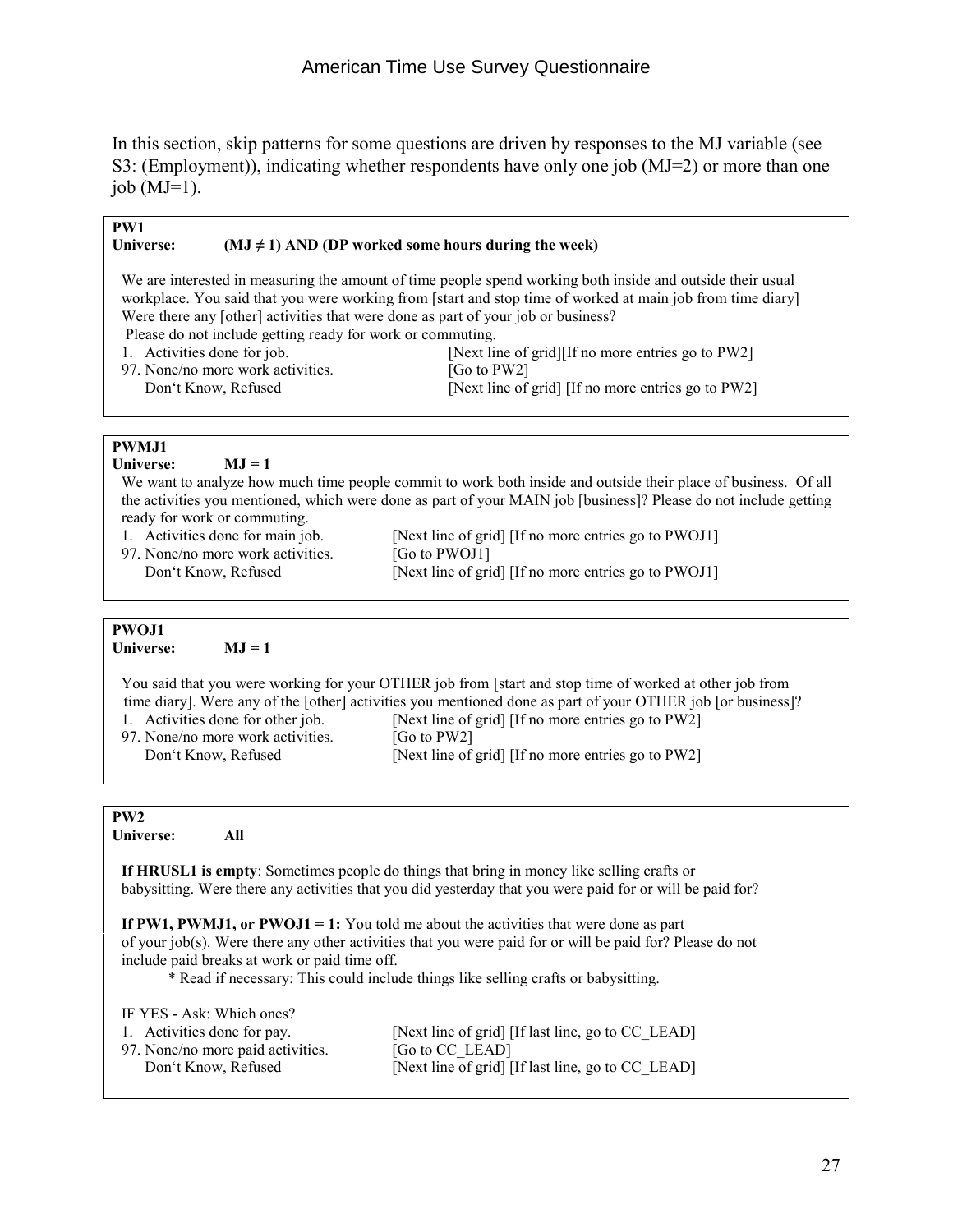#### **Secondary Childcare**

Next, the interviewer asks questions to obtain information on secondary childcare, defined as occurring when the DP had a child under age 13 in his or her care while doing other activities. The interviewer also asks what time the first child under age 13 got up and what time the last child under 13 went to bed.

In 2003, secondary childcare activities performed by the DP were captured separately for 1) household and own nonhousehold children under 13, and 2) non-own nonhousehold children under 13. After 2003, universes to the questions were altered so that separate measures could be developed for time the DP spent providing secondary childcare to 1) own household children, 2) non-own household children, 3) own nonhousehold children, and 4) non-own nonhousehold children. Because the questions during and after 2003 were similar in structure, with differences only in the universes, they are shown below only as they were asked in 2004 and after.

| <b>CC LEAD</b><br>Universe:<br>All                                                                                                     |                                                                                                                                                                                                  |  |
|----------------------------------------------------------------------------------------------------------------------------------------|--------------------------------------------------------------------------------------------------------------------------------------------------------------------------------------------------|--|
| If household roster includes children under 13 years of age: Now I'd like to talk with you in a little more detail<br>about childcare. |                                                                                                                                                                                                  |  |
| 1. Enter 1 to continue                                                                                                                 | [If at least two household children $\leq$ 13 then go to CC1]<br>[If one household child $\leq$ 13 then go to CC2]                                                                               |  |
| <b>OR</b>                                                                                                                              |                                                                                                                                                                                                  |  |
|                                                                                                                                        | If household roster does not include children under 13 years of age: Now I'd like to talk with you about<br>childcare. People often spend time with friends', neighbors' or relatives' children. |  |
| 1. Enter 1 to continue.                                                                                                                | [If no household children $\leq 13$ and at least 1 nonhousehold child $\leq 13$ then go to CC6]<br>[Else go to CC8]                                                                              |  |
|                                                                                                                                        |                                                                                                                                                                                                  |  |
|                                                                                                                                        |                                                                                                                                                                                                  |  |

#### **CC1 Universe: At least 2 household children < 13**

 I'd like you to think back over the day yesterday. Which child got up first yesterday? \*Display all names of household children in universe \*Read names, select all that apply separated by commas

1. [FNAME] [LNAME]

| 2. [FNAME] [LNAME]  |                |
|---------------------|----------------|
| 3. [FNAME] [LNAME]  | [Go to $CC2$ ] |
| Don't Know, Refused | [Go to CC3]    |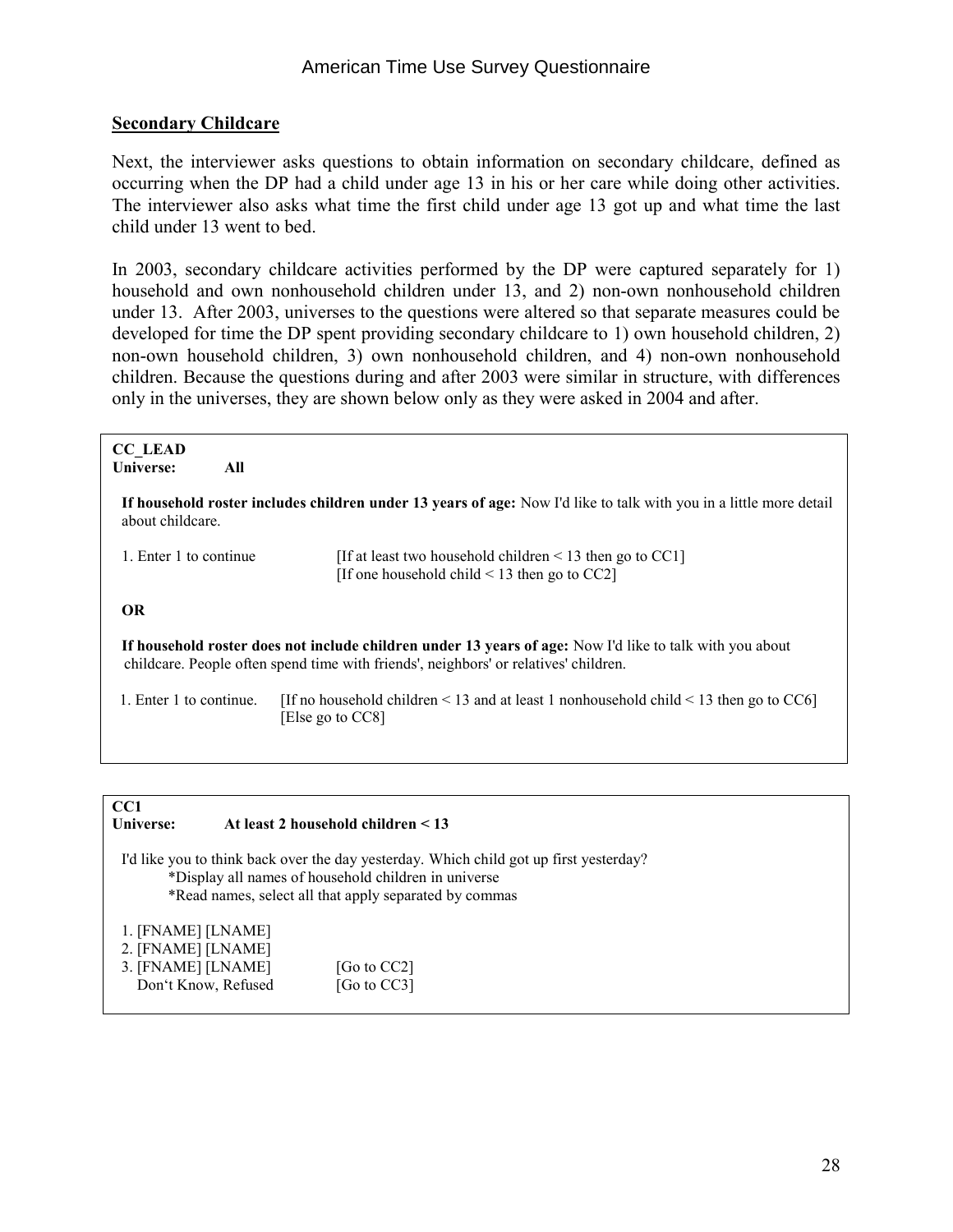| CC2<br>Universe: |                                                      | $(CC1 \neq Don't Know, Refused) OR (only one household child < 13)$             |  |
|------------------|------------------------------------------------------|---------------------------------------------------------------------------------|--|
|                  | At what time, yesterday, did [FNAME] [LNAME] get up? |                                                                                 |  |
|                  | 1. Time in HH:MM format                              |                                                                                 |  |
|                  | Don't Know, Refused                                  | [If 2 or more children $\leq$ 13 listed in WHO column on time diary, go to CC3] |  |
|                  |                                                      | [If 2 or more children < 13 listed in WHO column on time diary and              |  |
|                  |                                                      | $CC2$ =value with PM go to $CC$ $CK$ ]                                          |  |
|                  |                                                      | [If 1 child $\leq$ 13 listed in WHO column on time diary, go to CC4]            |  |
|                  |                                                      |                                                                                 |  |

CC3<br>Universe:

#### **(CC1= Don't Know, Refused) OR [(CC2 = Valid response) AND (At least 2 household children <13)]**

Which child or children went to bed last?

 \*Display names of household children in the universe \*Read names, select those that apply, separated by commas

1. [FNAME] [LNAME]

| 2. [FNAME] [LNAME]  |                                                            |
|---------------------|------------------------------------------------------------|
| 3. [FNAME] [LNAME]  | [Go to CC4]                                                |
| Don't Know, Refused | [If at least one own household child $\leq$ 13, go to CC5] |
|                     | [Else if no own household child $\leq$ 13,                 |
|                     | but at least one non-own household child, then go to CC5B] |

#### **CC4**

#### **Universe: CC3 ≠ Don't Know, Refused OR (At least 1 household child <13)**

| At what time did [FNAME] [LNAME] go to bed? |                                                            |
|---------------------------------------------|------------------------------------------------------------|
| 1. Time in HH:MM format                     | [If $CC2$ = value with AM go to $CC \, CK$ ]               |
|                                             | [If at least one own household child $\leq$ 13, go to CC5] |
|                                             | [Else if no own household child $\leq$ 13,                 |
|                                             | but at least one non-own household child, then go to CC5B  |
|                                             |                                                            |

### CC5<br>Universe:

#### At least 1 OWN household child under 13

 I'D LIKE TO ASK YOU ABOUT CHILDREN WHO LIVE WITH YOU. A child was awake between [insert value from CC2] and [insert value from CC4]. At which times or during which activities during that time period was/were [FNAME] [LNAME] in your care? (fills name(s) of all the DP's own children under 13 in the household)

\* Probe: Any other times or activities?

| 1. Activities where child was in your care. [Go to next row]<br>96. All day. |                                                                                                                                                                                                                                                         |
|------------------------------------------------------------------------------|---------------------------------------------------------------------------------------------------------------------------------------------------------------------------------------------------------------------------------------------------------|
| 97. None/no more childcare activities.                                       | [If first row of $CC5=97$ , or if no entries in $CC5$ , go to $CC5$ $CK$ ]                                                                                                                                                                              |
| Don't Know, Refused                                                          | [If CC5= Don't Know, Refused, go to next row]<br>[If no more rows or if $CC5=96$ , 97 and at least one non-own household<br>child $\leq$ 13, then go to CC5B]<br>[Else if no more rows or if CC5=96, 97 and no own nonhousehold<br>children, go to CC8] |
|                                                                              |                                                                                                                                                                                                                                                         |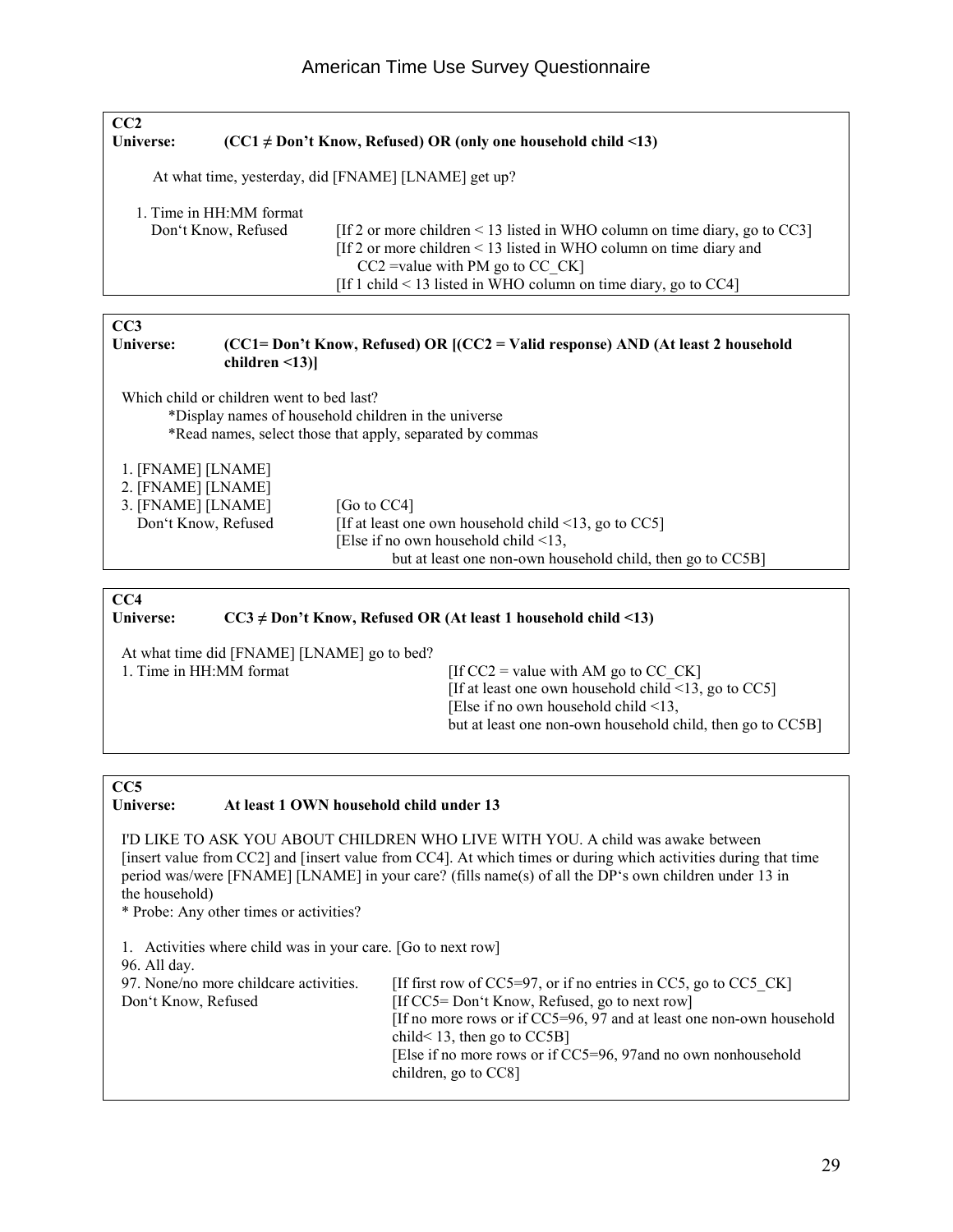#### **CC5\_CK Universe: If first row of CC5=97 or no entries in CC5**

The interviewer may clarify with the respondent that:

\*No activities were selected even though there are own children in the household <13. \*Enter reason or use the arrow key to go back to correct

- 1. No secondary childcare activities
- 2. Respondent didn't know
- 3. Respondent refused to answer
- 4. Child was away from home yesterday<br>5. Respondent was away from home yesterday
- 

[If at least 1 non-own household child  $\leq$ 13, then go to CC5B] [Else if at least 1 own nonhousehold child < 13, then go to CC6] [Else if no own nonhousehold children <13, then go to CC8]

#### **CC5B**

#### **Universe: At least 1 NON-OWN household child under 13**

NOW I'D LIKE TO ASK YOU ABOUT OTHER CHILDREN WHO LIVE WITH YOU. A child was awake between [insert value from CC2] and [insert value from CC4]. At which times or during which activities during that time period was/were [FNAME] [LNAME] in your care? (insert name(s) of non-own household children in age of 0-12 years old)

\* Probe: Any other times or activities?

| 1. Activities where child was in your care [Go to next row]<br>96. All day. |                                                                                                                                  |
|-----------------------------------------------------------------------------|----------------------------------------------------------------------------------------------------------------------------------|
| 97. None/no more childcare activities.<br>Don't Know, Refused               | [If first row of $CC5B=97$ , or if no entries in $CC5B$ , go to $CC5B \, CK$ ]<br>[If CC5B= Don't Know, Refused, go to next row] |
|                                                                             | [If no more rows or if CC5B=96, 97 and at least one non-own]                                                                     |
|                                                                             | household child $\leq$ 13, then go to CC6]<br>[Else if no more rows or if CC5=96, 97 and no own nonhousehold                     |
|                                                                             | children, go to CC8]                                                                                                             |

### **CC5B\_CK**

#### If first row of CC5B=97 or no entries in CC5B

The interviewer may clarify with the respondent that:

\*No activities were selected even though there are non-own children in the household <13. \*Enter reason or use the arrow key to go back to correct

- 1. No secondary childcare activities
- 2. Respondent didn't know
- 3. Respondent refusal to answer
- 4. Child was away from home yesterday
- 

5. Respondent was away from the home yesterday [If at least one own nonhousehold child < 13, then go to CC6] [Else if no own nonhousehold children, then go to CC8]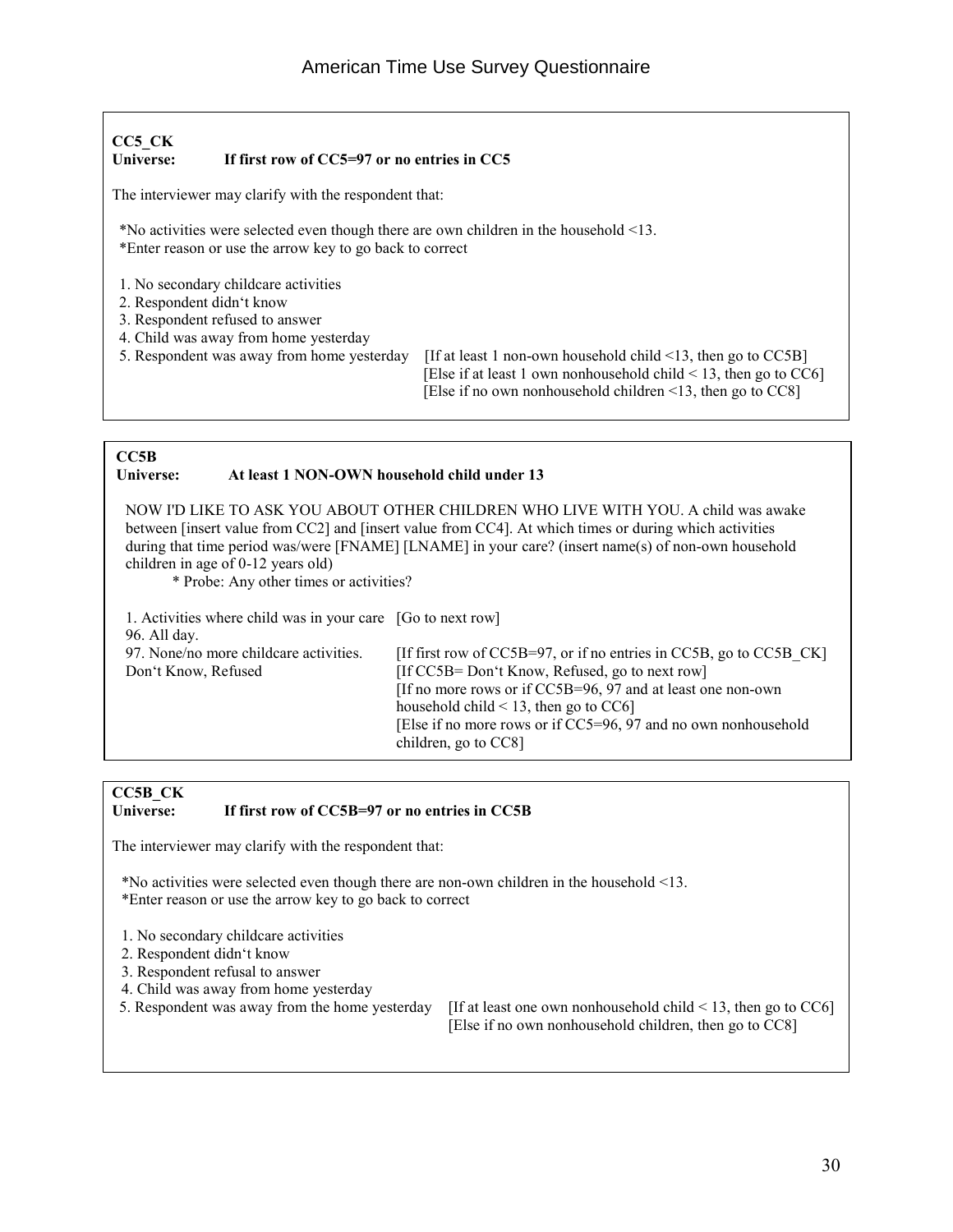### **CC6 Universe: At least 1 OWN Nonhousehold child under 13**  Now I'd like to ask you about YOUR children who don't live with you. During any part of the day yesterday, was/were [FNAME][LNAME] in your care? (insert name(s) of own, nonhousehold children under 13) 1. Yes [Go to CC7] 2. No Don't Know, Refused [Go to CC8] **CC7** Universe:  $CC6 = 1$  At which times or during which activities was/were [FNAME] [LNAME] in your care? (insert name(s) of own, nonhousehold children under 13) 1. Activities where nonhousehold child was in your care. [Go to next row] 97. None/no more nonhousehold childcare activities. Don't Know, Refused [If 97 in first row or no  $-4$ " in column, then go to CC7\_CK] [Else If no more rows go to CC8]

### **CC7\_CK**

#### If first row of CC7=97 or no entries in CC7

The interviewer may clarify that:

 \*No activities were selected even though DP said he or she had a nonhousehold child. \*Enter reason or use the arrow key to go back to correct.

1. No secondary childcare activities.

2. DP didn't know.

3. DP refused to answer. [Go to CC8]

**CC8**

**Universe: ALL** 

**If household roster includes children under 13 years of age:** Other than [FNAME] [LNAME] during any part of the day yesterday was a child who is 12 years old or younger in your care? Please do not include any paid childcare. (fills household and own nonhousehold children's names)

**If household roster does not include children under 13 years of age:** During any part of the day yesterday was a child who is 12 years old or younger in your care? Please do not include any paid childcare.

 IF YES - Ask: When was that? 1. Activities where other child was in your care. [Next line of grid] [If no more entries go to CC9] 97. None/no more childcare activities. [If 97 on first line of grid, go to V1]<br>Don't Know, Refused [Else if entries of 1 prior to entry of [Else if entries of 1 prior to entry of 97 go to  $CC9$ ]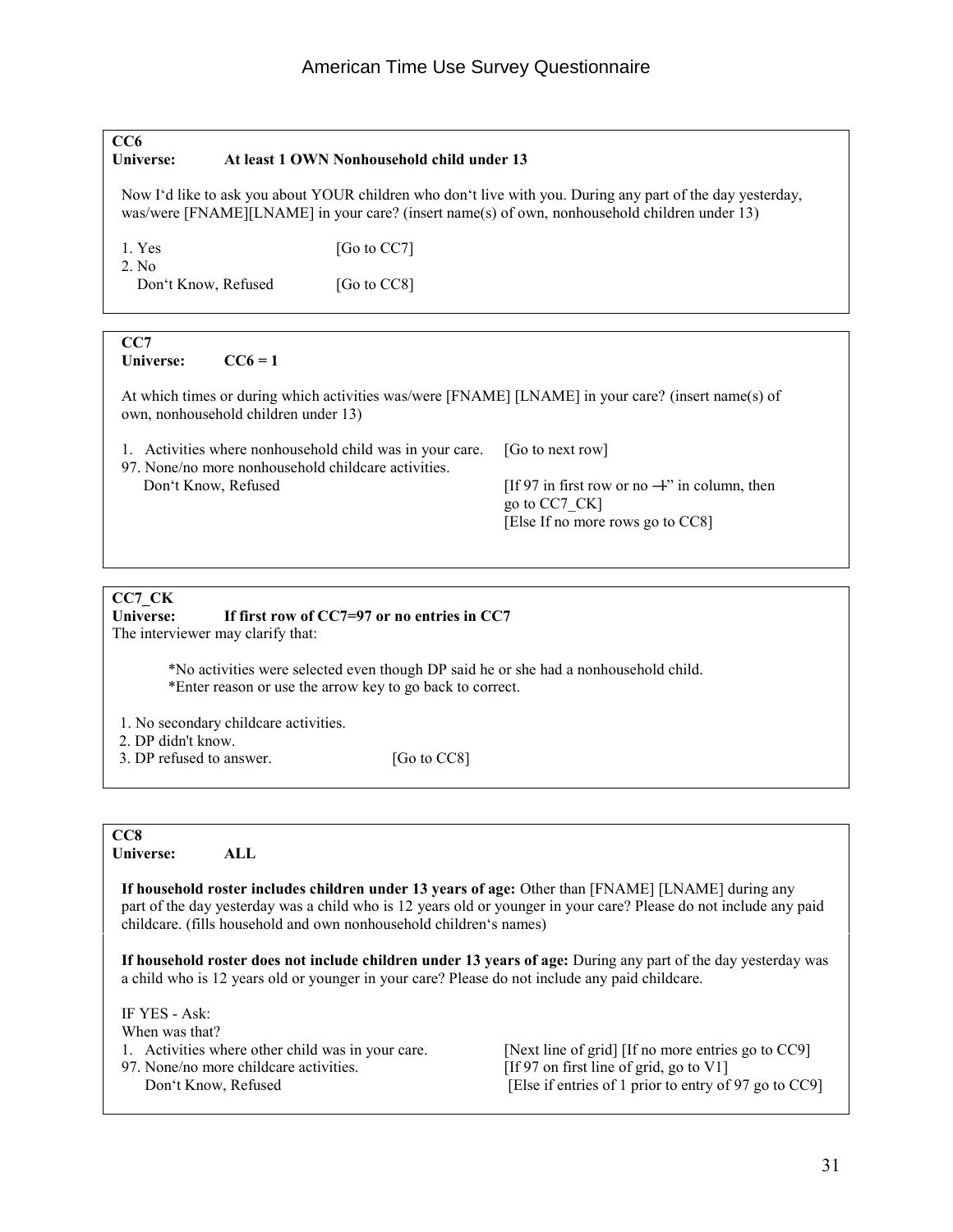| CC9<br>Universe:          |                                                  | $CC8 = 97$ and/or entry of "1" in at least one column. |
|---------------------------|--------------------------------------------------|--------------------------------------------------------|
| 1. Yes<br>2. No.          | Is that child/are those children related to you? |                                                        |
| 3. Some are, some are not |                                                  | [Go to $V1$ ]                                          |

#### **Volunteering**

Three summary questions identify which activities reported in the diary were done as part of volunteering for or through an organization. The question text was derived from the CPS volunteer supplement, the reference period being changed from one year to yesterday. Any activity identified as done for or through an organization is marked with a  $+$ " in V3.

| V1             |                                                                                                                       |
|----------------|-----------------------------------------------------------------------------------------------------------------------|
| Universe:      | All                                                                                                                   |
|                |                                                                                                                       |
|                | Now I'd like to ask you about volunteer activities, that is, activities for which people are not paid, except perhaps |
|                | expenses. Yesterday, did you do any volunteer activities for or through an organization?                              |
| 1. Yes         | [Go to V3]                                                                                                            |
| 2. No          | [Go to V2]                                                                                                            |
| Don't Know     | [Go to $V2$ ]                                                                                                         |
| Refused        | [Go to TRV INTRO]                                                                                                     |
|                |                                                                                                                       |
|                |                                                                                                                       |
| V <sub>2</sub> |                                                                                                                       |
| Universe:      | $V1 = 2$ , Don't Know                                                                                                 |
|                |                                                                                                                       |
|                | Sometimes people don't think of activities they do for schools, or youth, or religious organizations as volunteer     |
|                | activities. Yesterday, did you volunteer for these or similar organizations?                                          |

| west three, I cover many, when your conditions for through or billiary of guiling |                   |
|-----------------------------------------------------------------------------------|-------------------|
| 1. Yes                                                                            | [Go to $V3$ ]     |
| 2. No.                                                                            | [Go to TRV INTRO] |
| Don't Know, Refused                                                               | [Go to TRV INTRO] |

V3<br>Universe:  $V1 = 1$  OR V2 =1

Which of the activities that you told me about were volunteer activities?

| 1. Volunteer activities.               | [Next line of grid] [If no more entries, go to TRV INTRO] |
|----------------------------------------|-----------------------------------------------------------|
| 97. None/no more volunteer activities. | [Go to TRV INTRO]                                         |
| Don't Know, Refused                    | [Next line of grid] [If no more entries, go to TRV INTRO] |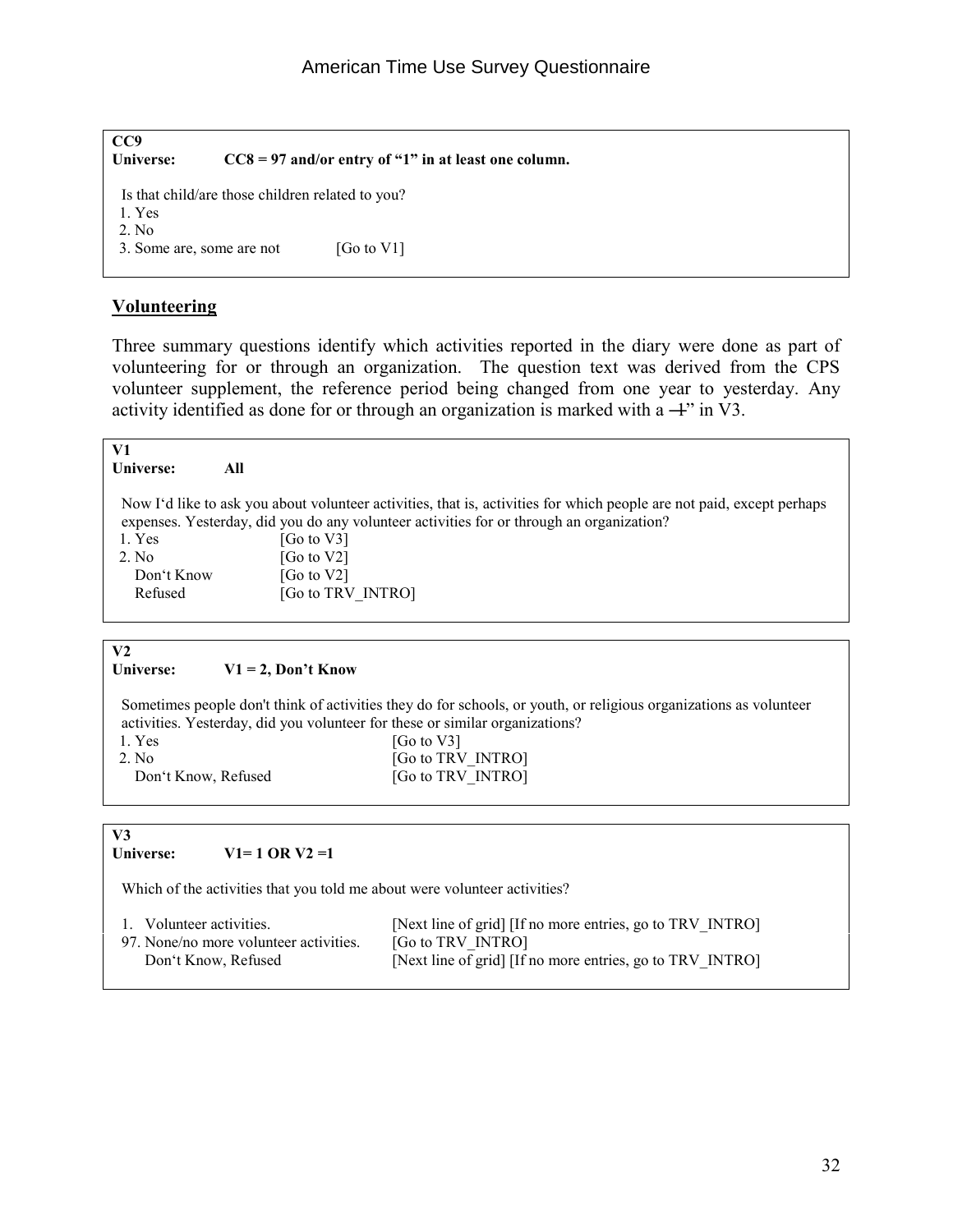#### **S6: Trips Universe: Summary questions are complete**

Following the summary questions, the interviewer asks a set of questions about any trips away from home lasting at least two consecutive nights that occurred during a specific reference month. These questions are asked so that analysts may develop a general idea of what might be missed in ATUS because of the -yesterday" design of the survey. While specific activities done on trips are not collected in this question series, the purpose and length of trips are collected.

Trips data are available for 2005-10. Because the trips data were underused, the trips questions were replaced by questions about eldercare in 2011. The current ATUS questionnaire, which includes questions about eldercare, is available online at [www.bls.gov/tus/tuquestionnaire.pdf.](http://www.bls.gov/tus/tuquestionnaire.pdf)

Note: Some skip patterns refer to —modules." A module is an additional set of questions about a specific topic. Modules are not asked in every year.

| <b>TRV INTRO</b><br>Universe:<br>All                                                                                                                         |                                                                                                                                                                                                                                                                                                                              |  |  |
|--------------------------------------------------------------------------------------------------------------------------------------------------------------|------------------------------------------------------------------------------------------------------------------------------------------------------------------------------------------------------------------------------------------------------------------------------------------------------------------------------|--|--|
| Now I'd like to ask you a FEW, VERY GENERAL questions about times when you may have been away from<br>home, for business, vacation, or other sorts of trips. |                                                                                                                                                                                                                                                                                                                              |  |  |
| 1. Enter 1 to continue.<br>[Go to TRV1]                                                                                                                      |                                                                                                                                                                                                                                                                                                                              |  |  |
|                                                                                                                                                              |                                                                                                                                                                                                                                                                                                                              |  |  |
| TRV1<br>All<br>Universe:                                                                                                                                     |                                                                                                                                                                                                                                                                                                                              |  |  |
| were away from home for 2 or more nights in a row.                                                                                                           | How many times were you away from home in the month of [Fill: reference month]? Only report times when you                                                                                                                                                                                                                   |  |  |
| $1.1 - 15$<br>2.0                                                                                                                                            | [Go to TRV2]                                                                                                                                                                                                                                                                                                                 |  |  |
| Don't Know, Refused                                                                                                                                          | [If DP works, go to IO LEAD] [If DP laid off, go to LAYDT]<br>[If DP didn't work but isn't prevented from work, go to LK]<br>[If DP is prevented from working and AGE $\neq$ 15-49, go to Module<br>OR go to S9: (Conclusion)]<br>[If DP is prevented from working and $AGE = 15-49$ , Don't Know, Refused,<br>go to SCHENR] |  |  |

### **TRV2**

 $TRV1 = 1-15$ 

 Let's start with the most recent trip you took in [reference month]. What was the purpose of that trip? Choose as many as apply - was it vacation or visiting others, business or work, or something else?

\* Repeat for all trips starting with most recent and work backwards

1. Vacation or visiting friends or relatives

| 2. Business or work           | [Go to TRV5] |
|-------------------------------|--------------|
| 3. Something else $-$ specify | [Go to TRV3] |
| 4. Multiple purposes          | [Go to TRV4] |
| Don't Know, Refused           | [Go to TRV5] |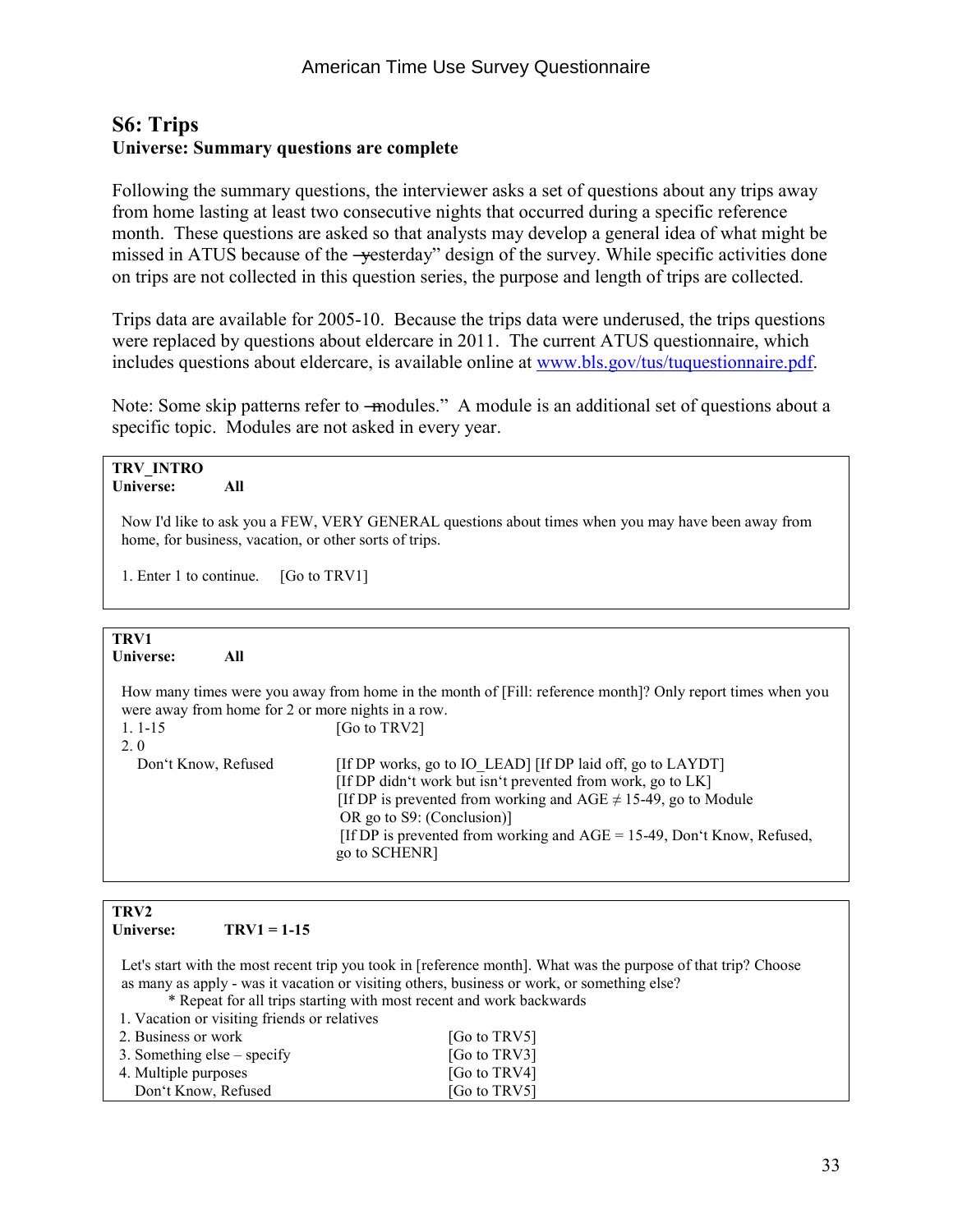| TRV3                                         |                                                                           |  |  |
|----------------------------------------------|---------------------------------------------------------------------------|--|--|
| Universe:<br>$TRV2 = 3$                      |                                                                           |  |  |
|                                              |                                                                           |  |  |
| * Specify: Enter all that apply              |                                                                           |  |  |
| 1. School - related activities               |                                                                           |  |  |
| 2. Weddings or funerals                      |                                                                           |  |  |
| 3. Medical reasons                           | [Go to TRV5]                                                              |  |  |
| 4. Other/specify                             | [Enter verbatim response, go to TRV5]                                     |  |  |
| Don't Know, Refused                          | [Go to TRV5]                                                              |  |  |
|                                              |                                                                           |  |  |
|                                              |                                                                           |  |  |
| TRV4                                         |                                                                           |  |  |
| Universe:<br>$TRV2 = 4$                      |                                                                           |  |  |
|                                              |                                                                           |  |  |
| *Enter all that apply                        |                                                                           |  |  |
| 1. Vacation or visiting friends or relatives |                                                                           |  |  |
| 2. Business or work                          |                                                                           |  |  |
| 3. School-related activities                 |                                                                           |  |  |
| 4. Weddings or funerals                      |                                                                           |  |  |
| 5. Medical reasons                           | [Go to TRV5]                                                              |  |  |
| 6. Other/specify                             | [Enter verbatim response, go to TRV5]                                     |  |  |
| Don't Know, Refused                          | [Go to TRV5]                                                              |  |  |
|                                              |                                                                           |  |  |
| TRV5                                         |                                                                           |  |  |
| Universe:                                    | (TRV2 = 1, 2, Don't Know, Refused) or (TRV4 = 1-6, Don't Know, Refused)   |  |  |
| or $(TRV3 = 1, 2, 3, 4)$                     |                                                                           |  |  |
|                                              |                                                                           |  |  |
| $1, 2 - 30$                                  | How many nights were you away to/for [Fill: description from TRV2/ TRV3]? |  |  |
|                                              |                                                                           |  |  |
| Don't Know, Refused                          | [Go to TRV2 for next trip]                                                |  |  |
|                                              | If no more trips:                                                         |  |  |
|                                              | [If DP works, go to IO LEAD]                                              |  |  |
|                                              | [If DP laid off, go to LAYDT]                                             |  |  |
|                                              | [If DP didn't work but isn't prevented from working, go to LK]            |  |  |
|                                              | [If DP is prevented from working and AGE $\neq$ 15-49,                    |  |  |
|                                              | go to Module OR go to S9: (Conclusion)]                                   |  |  |
|                                              | [If DP is prevented from working and                                      |  |  |

 $AGE = 15-49$ , Don't Know, Refused go to SCHENR]

34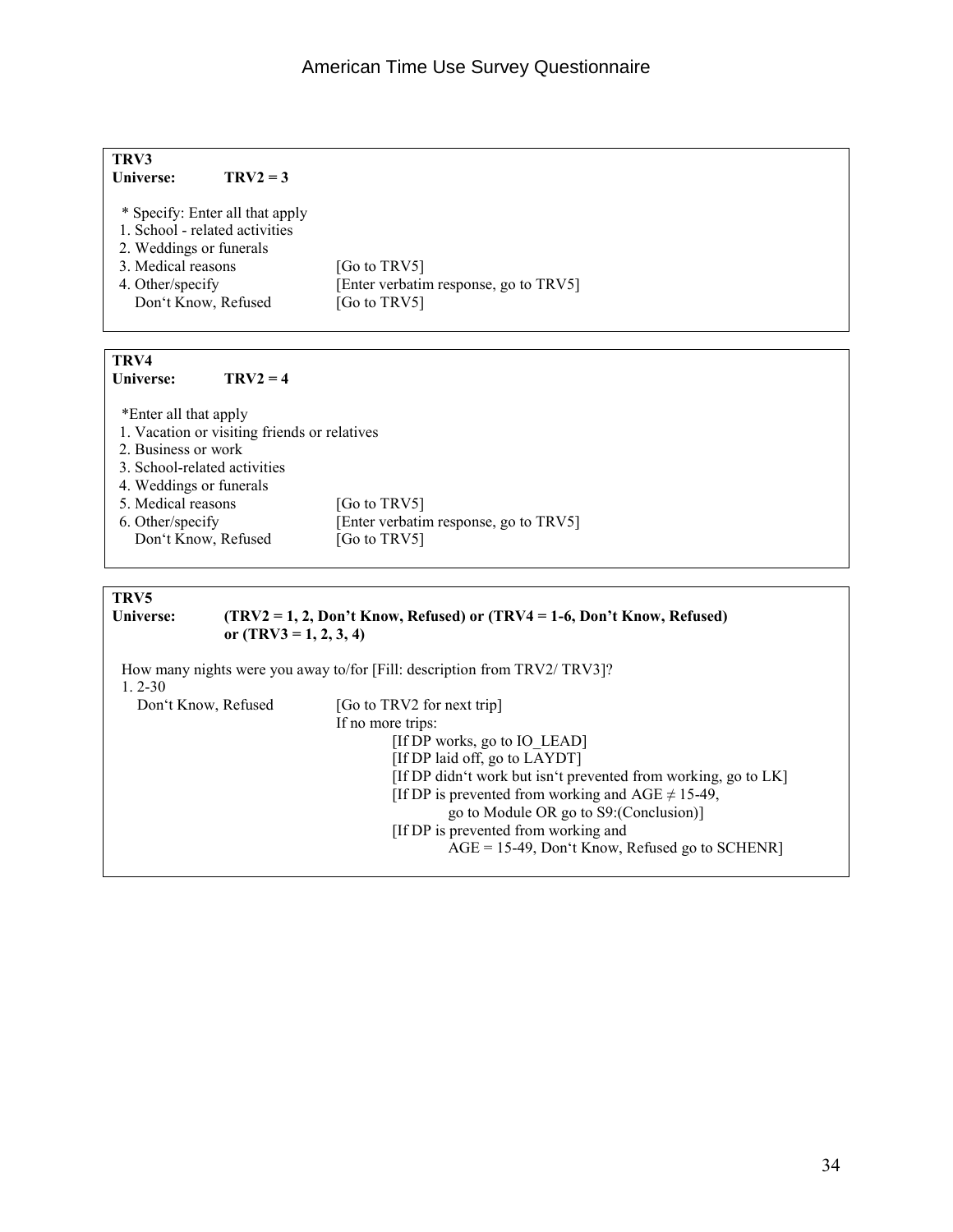#### **S7 (a): Labor Force Status: Layoff/Looking Universe: DP is laid off**

Next the interviewer asks questions to determine the DP's labor force status. DPs who reported being unemployed, on layoff, or disabled in S3: (Employment) are asked if and how they are actively looking for work. Those who reported being on layoff are also asked if and when they expect to be recalled to their jobs. In the ATUS, these questions are worded exactly as in CPS, except that the CPS wording —last week" is replaced with —lat seven days."

Note: Some skip patterns refer to —modules." A module is an additional set of questions about a specific topic. Modules are not asked in every year.

| <b>LAYDT</b><br>Universe: | DP is laid off |                                                                                                                |
|---------------------------|----------------|----------------------------------------------------------------------------------------------------------------|
| a date to return to work? |                | Now I would like to ask a few more questions about the job you are on layoff from. Has your employer given you |
| 1. Yes<br>2. No.          |                | [Go to LAYAVL]                                                                                                 |
| Don't Know, Refused       |                | [Go to LAY6M]                                                                                                  |
|                           |                |                                                                                                                |

| <b>LAY6M</b><br>Universe:    | $LAYDT = 2$ , Don't Know, Refused                                                                                |
|------------------------------|------------------------------------------------------------------------------------------------------------------|
| 1. Yes                       | Have you been given any indication that you will be recalled to work within the next 6 months?<br>[Go to LAYAVL] |
| 2. No<br>Don't Know, Refused | [Go to $LK$ ]                                                                                                    |

#### **LAYAVL**

#### Universe:  $LAYDT = 1$  or  $LAY6M = 1$

 Could you have started a job in the LAST SEVEN DAYS, if one had been offered? 1. Yes [Go to LAYLK] 2. No [Go to LAYAVR] Don't Know, Refused [Go to LAYLK]

#### **LAYAVR**  Universe: **LAYAVL** = 2

| Why is that?<br>1. Own temporary illness |                                        |
|------------------------------------------|----------------------------------------|
| 2. Going to School                       | [Go to LAYLK]                          |
| 3. Other                                 | [Enter verbatim response, go to LAYLK] |
| Don't Know, Refused                      | [Go to LAYLK]                          |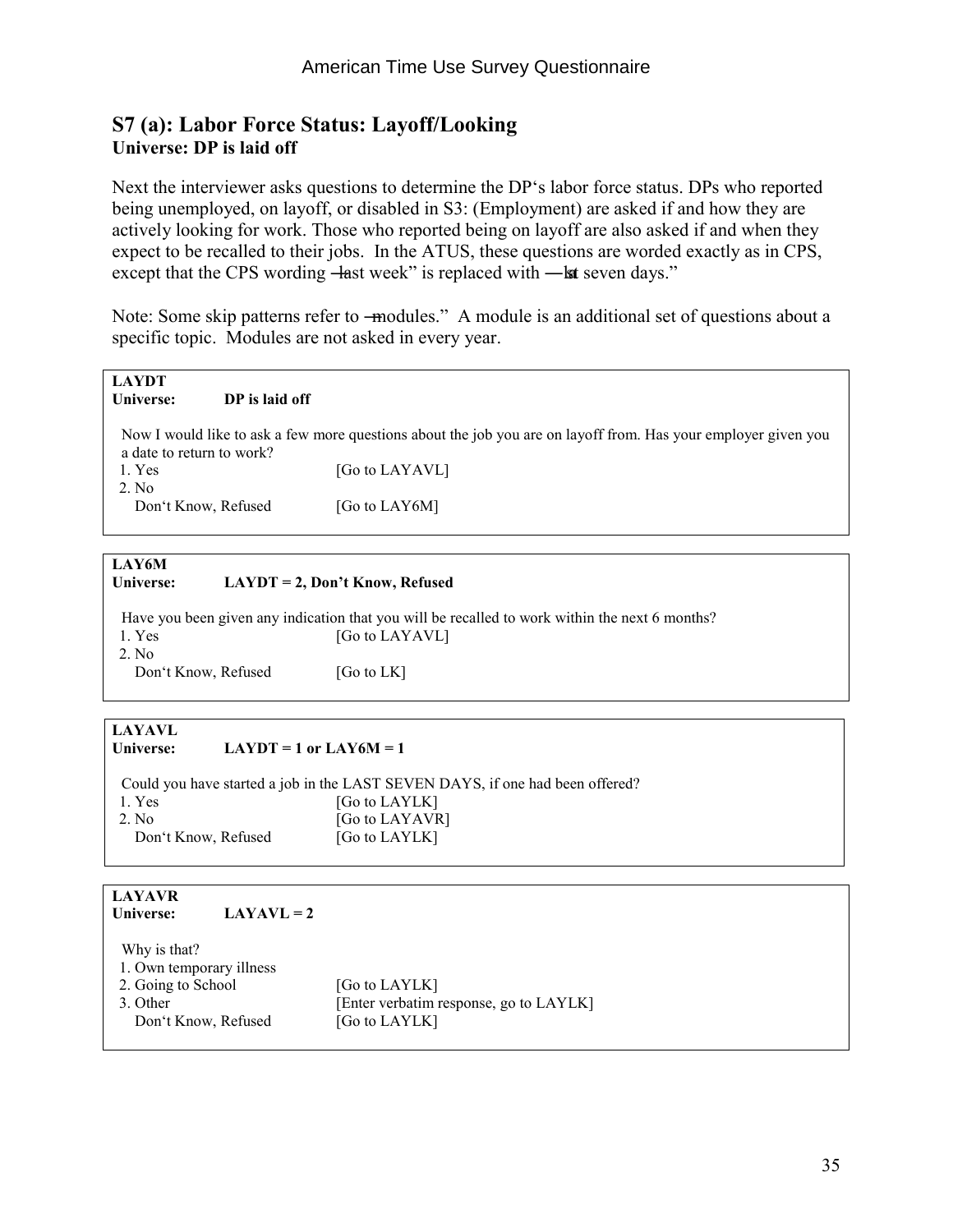### **LAYLK**  Universe:  $LAY6M = 1$  or  $LAYDT = 1$  Even though you expect to be called back to work, have you been looking for work during the last 4 weeks? 1. Yes 2. No<br>Don't Know, Refused If age  $\neq$  15-49, Don't Know, Refused go to Module OR go to S9: (Conclusion)] [If DP is prevented from working and age = 15-49, go to SCHENR]

| LK<br>Universe:     |                                    | $LAY6M = 2$ , Don't Know, Refused OR DP didn't work but wasn't prevented from working                         |
|---------------------|------------------------------------|---------------------------------------------------------------------------------------------------------------|
|                     |                                    | Now I would like to ask you a few questions about your job search activities. Have you been doing anything to |
|                     | find work during the last 4 weeks? |                                                                                                               |
| 1. Yes              |                                    | [Go to LKM1]                                                                                                  |
| $2$ No              |                                    |                                                                                                               |
| 3. Retired          |                                    | [If age $\neq$ 15-49, go to Module OR go to S9: Conclusion]                                                   |
|                     |                                    | [Else if age = 15-49, Don't Know, Refused, go to SCHENR]                                                      |
| 4. Disabled         |                                    |                                                                                                               |
| 5. Unable           |                                    | [If DIS1a or DIS1b or DIS1c = blank and $LK = 4$ , then go to DIS1d]                                          |
|                     |                                    | [If DIS2a or DIS2b or DIS2c and $LK = 5$ , then go to DIS2d]                                                  |
| Don't Know, Refused |                                    | [If age $\neq$ 15-49, go to Module OR go to S9: (Conclusion)]                                                 |
|                     |                                    | [Else if age = 15-49, Don't Know, Refused go to SCHENR]                                                       |

#### **DIS1d**  Universe: DIS1a or DIS2a or DIS1b or DIS2b or DIS1c or DIS2c = blank and LK = 4 Does your disability prevent you from accepting any kind of work during the next six months? 1. Yes

2. No

Don't Know, Refused [If age  $\neq$  15-49, go to Module OR go to S9: (Conclusion)] [Else if age = 15-49, Don't Know, Refused go to SCHENR]

#### **DIS2d Universe: DIS1a or DIS2a or DIS1b or DIS2b or DIS1c or DIS2c = blank and LK = 5**  Do you have a disability that prevents you from accepting any kind of work during the next six months? 1. Yes 2. No<br>Don't Know, Refused [If age  $\neq$  15-49, go to Module OR go to S9: (Conclusion)] [Else if age = 15-49, Don't Know, Refused go to SCHENR]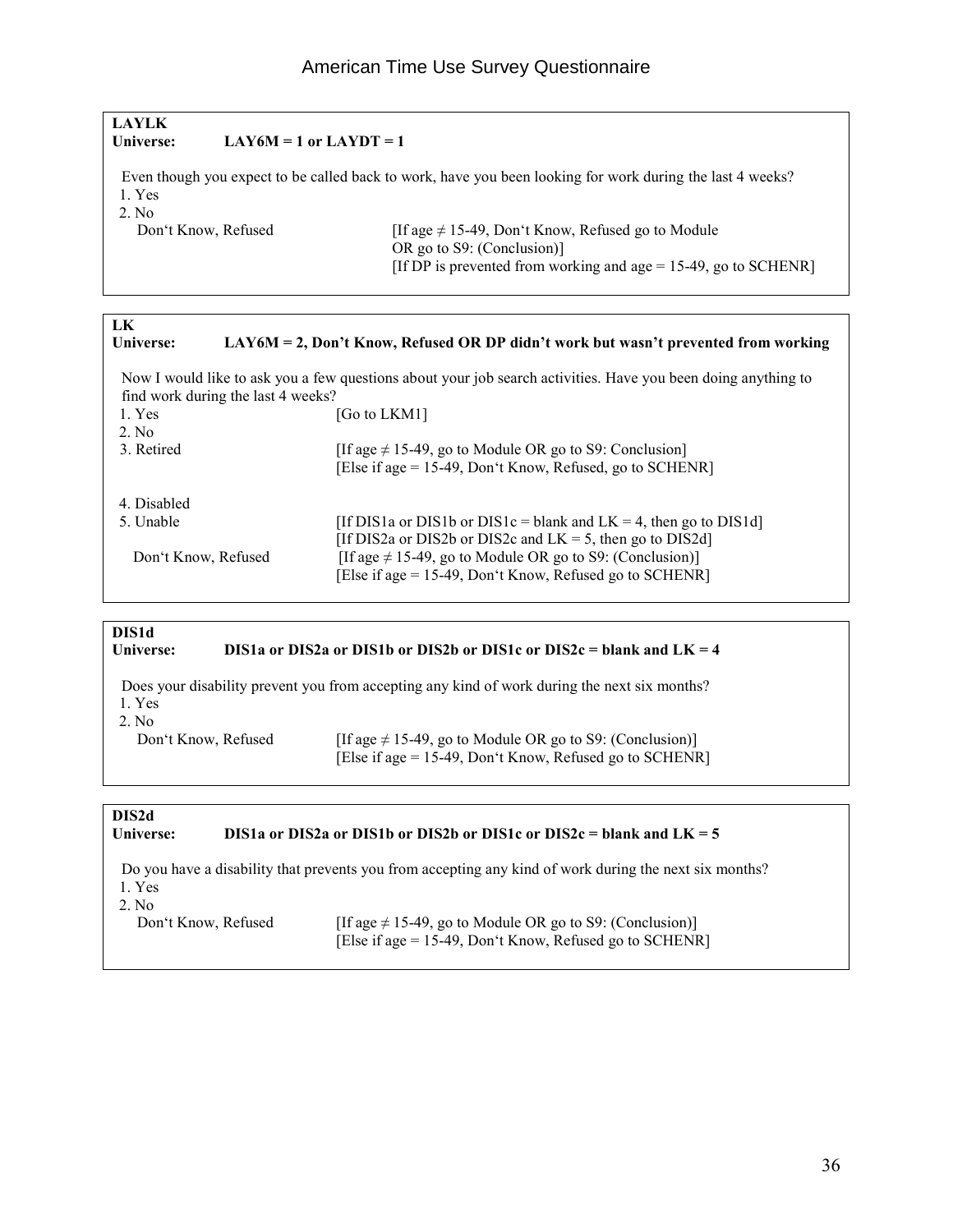For the variable LKM, the interviewer follows the pattern described below for up to six iterations, if necessary.

| LKM1-LKM6                                   |                                                                                |                                                               |  |
|---------------------------------------------|--------------------------------------------------------------------------------|---------------------------------------------------------------|--|
| <b>Universe for LKM1:</b>                   | $LK = 1$                                                                       |                                                               |  |
|                                             | Universe for LKM2-6: LKM1-LKM5 = 1-11, 13                                      |                                                               |  |
|                                             |                                                                                |                                                               |  |
|                                             | What are all of the things you have done to find work during the last 4 weeks? |                                                               |  |
| * Do not read answer categories             |                                                                                |                                                               |  |
| <b>ACTIVE</b>                               |                                                                                |                                                               |  |
| 1. Contacted employer directly/interview    |                                                                                |                                                               |  |
| 2. Contacted public employment agency       |                                                                                |                                                               |  |
| 3. Contacted private employment agency      |                                                                                |                                                               |  |
| 4. Contacted friends or relatives           |                                                                                |                                                               |  |
|                                             | 5. Contacted school/university/employment center                               |                                                               |  |
| 6. Sent out resumes/filled out applications |                                                                                |                                                               |  |
| 7. Check union/professional registers       |                                                                                |                                                               |  |
| 8. Placed or answered ads                   |                                                                                | [Go to LKM2] [Else if on LKM6, then go to LKAVL]              |  |
| 9. Other active                             | [Enter verbatim response, then go to LKM2]                                     |                                                               |  |
| <b>PASSIVE</b>                              |                                                                                |                                                               |  |
| 10. Looked at ads                           |                                                                                | [Go to LKM2]                                                  |  |
| 11. Attended job training programs/courses  |                                                                                | [If LKM1 – LKM5 = 10, 11, 13, then go to LKPS1]               |  |
|                                             |                                                                                | [Else go to LKAVL]                                            |  |
| 12. Nothing                                 |                                                                                | [Go to LKDK1]                                                 |  |
| 13. Other passive                           |                                                                                | [Enter verbatim response, then go to LKM2]                    |  |
| 14. Don't Know                              |                                                                                | [Go to LKDK1]                                                 |  |
| 15. Refused                                 |                                                                                | [If age $\neq$ 15-49, go to Module OR go to S9: (Conclusion)] |  |
|                                             |                                                                                | [Else if age = 15-49, Don't Know, Refused go to SCHENR]       |  |
| 97. No additional answers                   |                                                                                | [If LKM1 – LKM5 = 10, 11, 13, then go to LKPS1]               |  |
|                                             |                                                                                | [Else go to LKAVL]                                            |  |
|                                             |                                                                                |                                                               |  |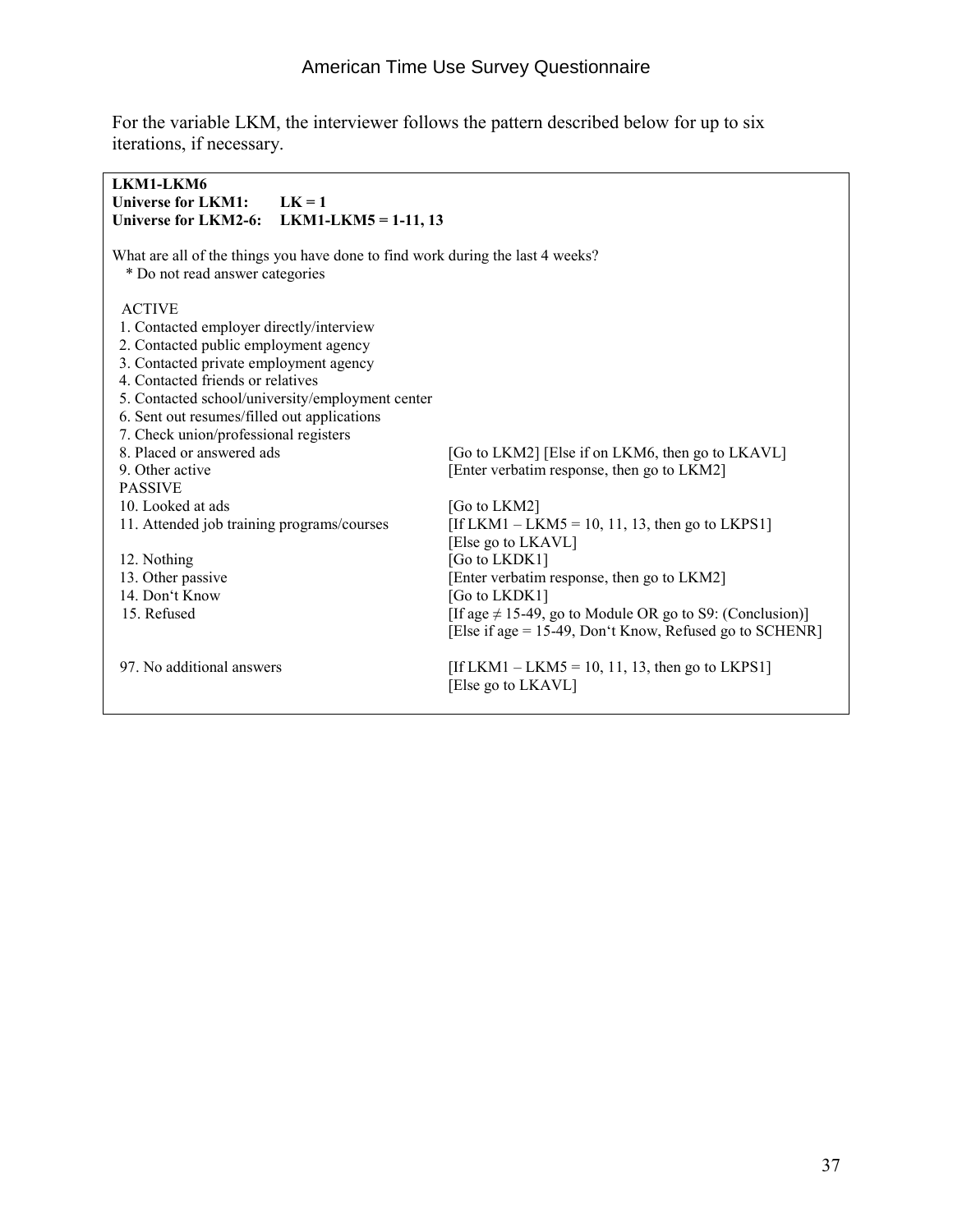For the variable LKDK, the interviewer follows the pattern described below for up to six iterations, if necessary.

| LKDK1-LKDK6<br><b>Universe for LKDK1:</b><br><b>Universe for LKDK2-LKDK6:</b>                                                                                                                                                                                                                                                                                                                                                                                      | $LKM1 = Don't Know, 12$<br>$LKDK1-5=1-11, 13$ |                                                                                                                                                                                                                                                                                  |  |
|--------------------------------------------------------------------------------------------------------------------------------------------------------------------------------------------------------------------------------------------------------------------------------------------------------------------------------------------------------------------------------------------------------------------------------------------------------------------|-----------------------------------------------|----------------------------------------------------------------------------------------------------------------------------------------------------------------------------------------------------------------------------------------------------------------------------------|--|
| You said you have been trying to find work. How did you go about looking?<br>* Do not read answer categories                                                                                                                                                                                                                                                                                                                                                       |                                               |                                                                                                                                                                                                                                                                                  |  |
| <b>ACTIVE</b><br>1. Contacted employer directly/interview<br>2. Contacted public employment agency<br>3. Contacted private employment agency<br>4. Contacted friends or relatives<br>5. Contacted school/university/employment center<br>6. Sent out resumes/filled out applications<br>7. Check union/professional registers<br>8. Placed or answered ads<br>9. Other active<br><b>PASSIVE</b><br>10. Looked at ads<br>11. Attended job training programs/courses |                                               | [Go to LKDK2]<br>[Enter verbatim response, then go to LKDK2]<br>[Else if on LKDK6, enter verbatim and then go to LAKVL]<br>[Go to LKDK2]<br>[Go to LKDK2]<br>[If LKDK6 and if LKDK1 $-LKDK5 = 10, 11, 13$ then:<br>[If age $\neq$ 15-49, go to Module OR go to S9: (Conclusion)] |  |
|                                                                                                                                                                                                                                                                                                                                                                                                                                                                    |                                               | [Else if age = 15-49, Don't Know, Refused go to SCHENR]<br>[Else go to LKAVL]]                                                                                                                                                                                                   |  |
| 12. Nothing                                                                                                                                                                                                                                                                                                                                                                                                                                                        |                                               | [If age $\neq$ 15-49, go to Module OR go to S9: (Conclusion)]<br>[Else if age = 15-49, Don't Know, Refused go to SCHENR]                                                                                                                                                         |  |
| 13. Other passive                                                                                                                                                                                                                                                                                                                                                                                                                                                  |                                               | [Enter verbatim response, then go to LKDK2]<br>[Else if LKDK6, enter verbatim and then go to LAKVL]                                                                                                                                                                              |  |
| 14. Don't Know, Refused                                                                                                                                                                                                                                                                                                                                                                                                                                            |                                               | [If age $\neq$ 15-49, go to Module OR go to S9: (Conclusion)]<br>[Else if age = 15-49, Don't Know, Refused go to SCHENR]                                                                                                                                                         |  |
| 97. No additional answers                                                                                                                                                                                                                                                                                                                                                                                                                                          |                                               | [If LKDK6 and if LKDK1 $-LKDK5 = 10$ , 11, 13 then:<br>[If age $\neq$ 15-49, go to Module OR go to S9: (Conclusion)]<br>[Else if age = 15-49, Don't Know, Refused go to SCHENR]<br>[Else go to LKAVL]]                                                                           |  |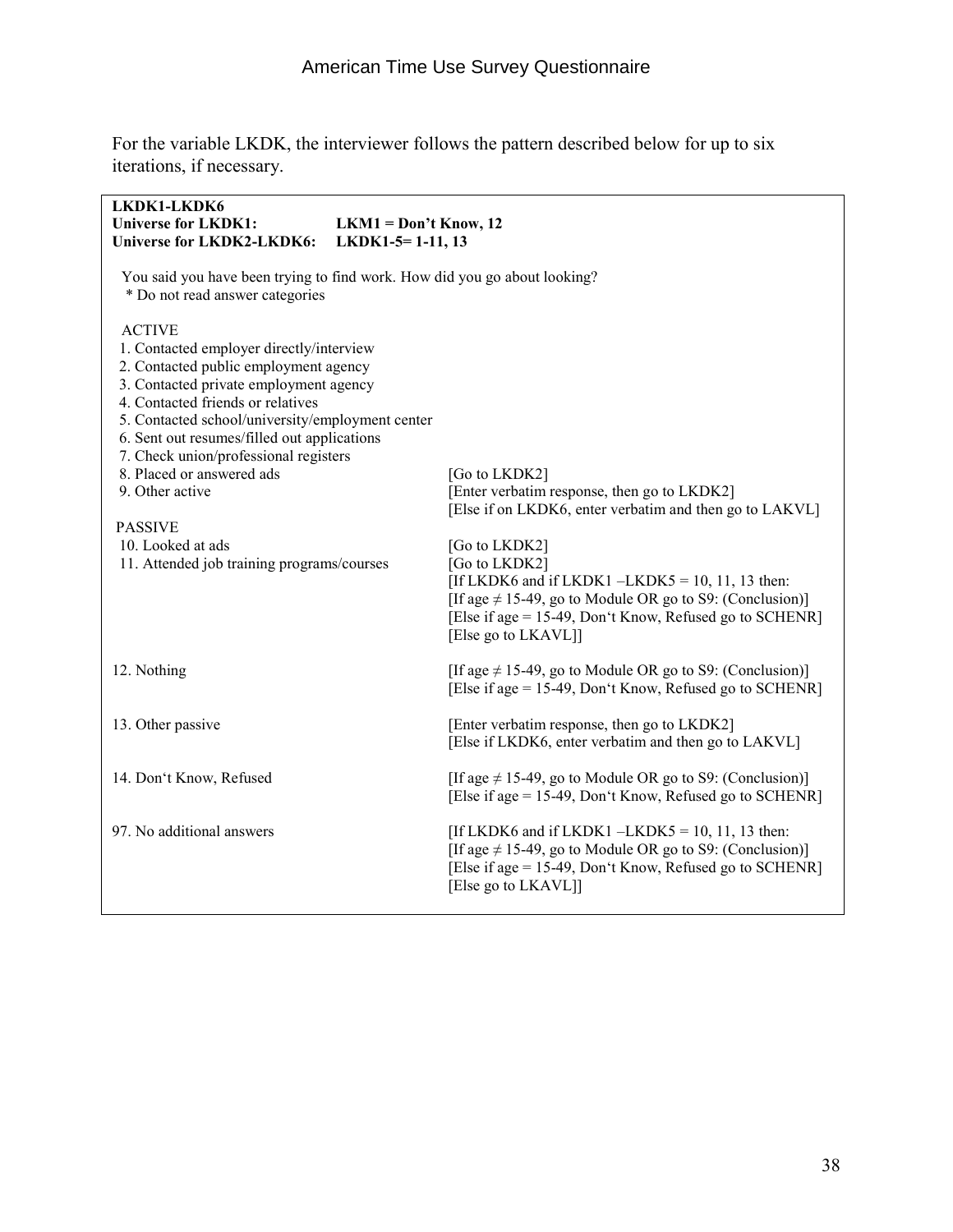For the variable LKPS, the interviewer follows the pattern described below for up to six iterations, if necessary.

| <b>LKPS1-LKPS6</b><br><b>Universe for LKPS1:</b>                                                                                                                                                                                                                                                                                                                                                                       |                      | The DP reported a passive job search activity, and/or refused to answer                                                                                                                                  |
|------------------------------------------------------------------------------------------------------------------------------------------------------------------------------------------------------------------------------------------------------------------------------------------------------------------------------------------------------------------------------------------------------------------------|----------------------|----------------------------------------------------------------------------------------------------------------------------------------------------------------------------------------------------------|
| <b>Universe for LKPS2-LKPS6:</b>                                                                                                                                                                                                                                                                                                                                                                                       | LKPS1-LKPS5=1-11, 13 | questions about job search activities.                                                                                                                                                                   |
| Can you tell me more about what you did to search for work?<br>* Do not read answer categories                                                                                                                                                                                                                                                                                                                         |                      |                                                                                                                                                                                                          |
| <b>ACTIVE</b><br>1. Contacted employer directly/interview<br>2. Contacted public employment agency<br>3. Contacted private employment agency<br>4. Contacted friends or relatives<br>5. Contacted school/ university/ employment center<br>6. Sent out resumes/filled out applications<br>7. Check union/professional registers<br>8. Placed or answered ads<br>9. Other active<br><b>PASSIVE</b><br>10. Looked at ads |                      | [Go to LKPS2]<br>[Else if LKPS6, go to LKAVL]<br>[Enter verbatim, then go to LKPS2]<br>[Go to LKPS2]                                                                                                     |
| 11. Attended job training programs/courses                                                                                                                                                                                                                                                                                                                                                                             |                      | [If LKPS6 and if LKPS1 $-$ LKPS5 = 10, 11, 13, then:<br>[If age $\neq$ 15-49, go to Module OR go to S9: (Conclusion)]<br>[Else if age = 15-49, Don't Know, Refused, go to SCHENR]<br>[Else go to LKAVL]] |
| 12. Nothing                                                                                                                                                                                                                                                                                                                                                                                                            |                      | [If age $\neq$ 15-49, go to Module or go to S9: (Conclusion)]<br>[Else if age = 15-49, Don't Know, Refused, go to SCHENR]                                                                                |
| 13. Other passive                                                                                                                                                                                                                                                                                                                                                                                                      |                      | [Enter verbatim, then go to LKPS2]<br>[If on LKPS6, then enter verbatim and go to LKAVL]                                                                                                                 |
| 14. Don't Know, Refused                                                                                                                                                                                                                                                                                                                                                                                                |                      | [If age $\neq$ 15-49, go to Module or go to S9: (Conclusion)]<br>[Else if age = 15-49, Don't Know, Refused, go to SCHENR]                                                                                |
| 97. No additional answer                                                                                                                                                                                                                                                                                                                                                                                               |                      | [If LKPS6 and if LKPS1 $-$ LKPS5 = 10, 11, 13, then:<br>[If age $\neq$ 15-49, go to Module OR go to S9: (Conclusion)]<br>[Else if age = 15-49, Don't Know, Refused go to SCHENR]<br>[Else go to LKAVL]]  |

| <b>LKAVL</b>        |                                                                  |
|---------------------|------------------------------------------------------------------|
| Universe:           | The DP reported an active job search activity.                   |
|                     | LAST WEEK, could you have started a job if one had been offered? |
| 1. Yes              | [Go to next section]                                             |
| 2. No               | [Go to LKAVR]                                                    |
| Don't Know, Refused | [If age $\neq$ 15-49, go to Module OR go to S9: (Conclusion)]    |
|                     | [Else if age = 15-49, Don't Know, Refused go to SCHENR]          |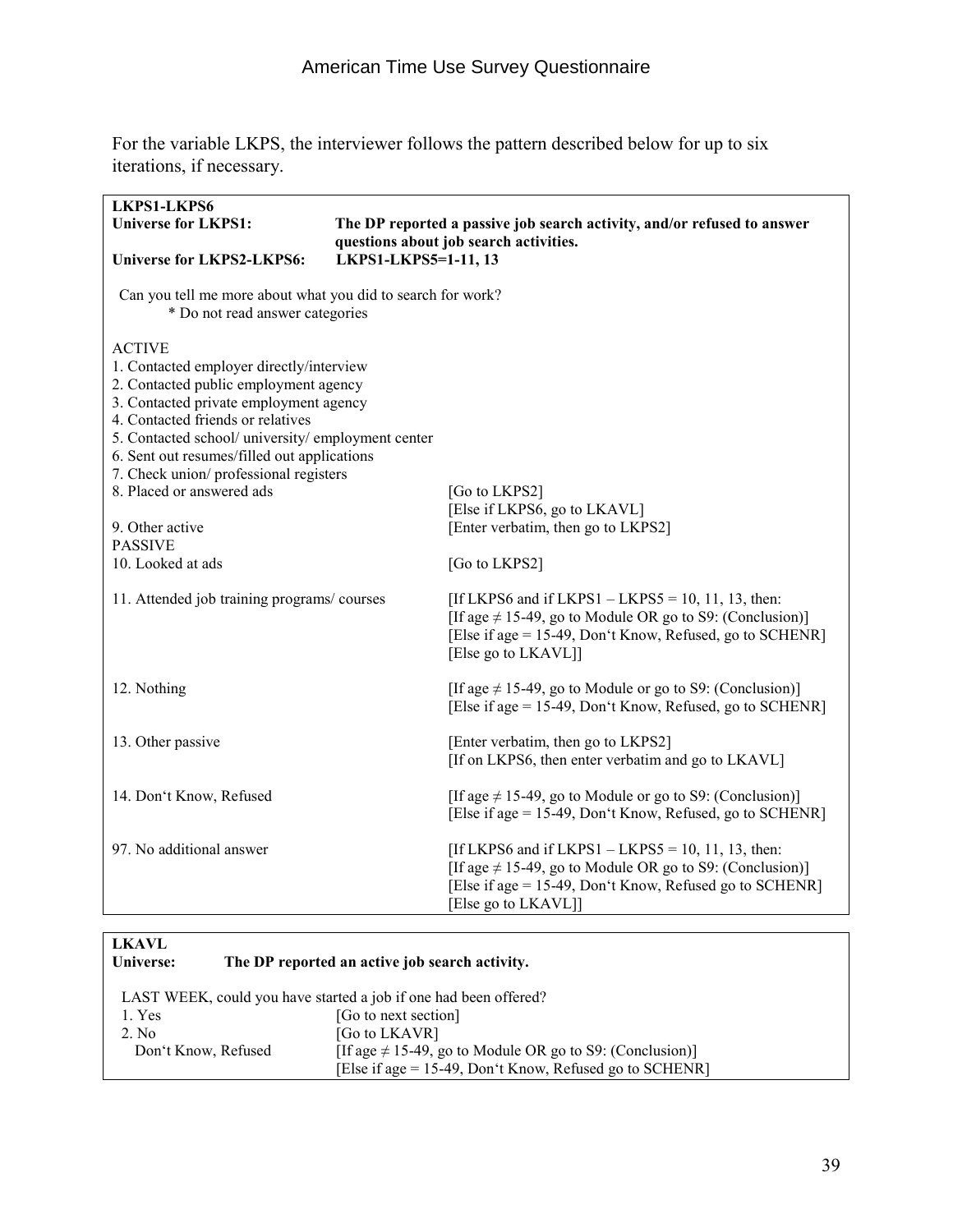| <b>LKAVR</b>             |                                 |                                                                                                          |
|--------------------------|---------------------------------|----------------------------------------------------------------------------------------------------------|
| Universe:                | $LAYAVL = 2$                    |                                                                                                          |
| Why is that?             |                                 |                                                                                                          |
|                          | 1. Waiting for new job to begin |                                                                                                          |
| 2. Own temporary illness |                                 |                                                                                                          |
| 3. Going to school       |                                 | [If age $\neq$ 15-49, go to Module OR go to S9: (Conclusion)]<br>[Else if age = $15-49$ , go to SCHENR]  |
| 4. Other (Specify)       |                                 | [Enter verbatim, then:                                                                                   |
|                          |                                 | [If age $\neq$ 15-49, go to Module OR go to S9: (Conclusion)]<br>[Else if age = $15-49$ , go to SCHENR]] |
|                          | Don't Know, Refused             | [If age $\neq$ 15-49, go to Module OR go to S9: (Conclusion)]                                            |
|                          |                                 | [Else if age = $15-49$ , go to SCHENR]                                                                   |
|                          |                                 |                                                                                                          |
|                          |                                 |                                                                                                          |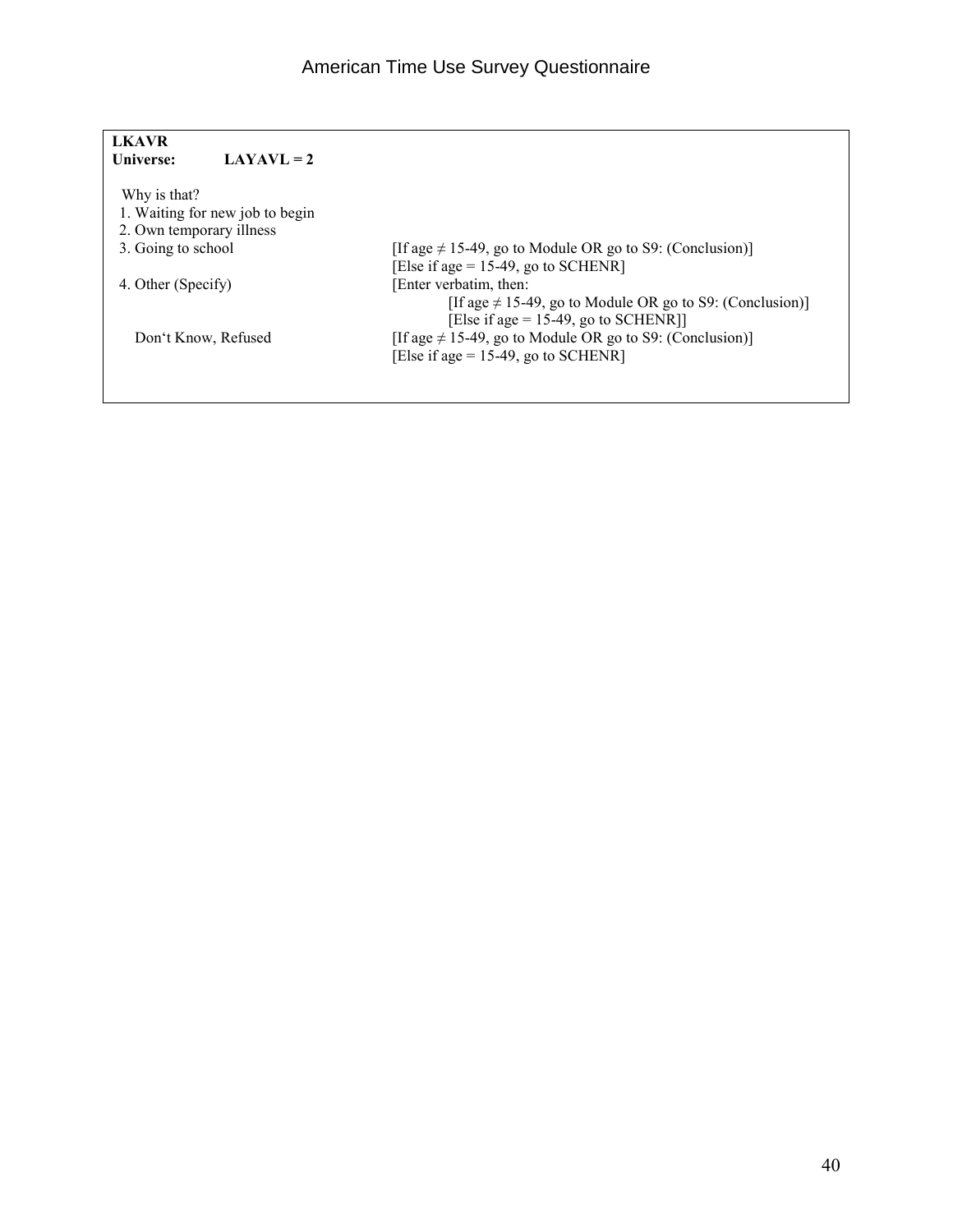#### **S7 (b): Labor Force Status: Employed Universe: DP is employed**

Next, the interviewer updates information on the DP's job title and description, and the industry in which the DP works, using questions unchanged from the CPS. If the DP's job has changed since the final CPS interview, the job title, description, and industry are all updated. If the interviewer confirms that the DP's job title, description, and industry have *not* changed, then the ATUS continues to a section on Earnings and School Enrollment.

| <b>IO LEAD</b><br>Universe: | DP worked |                                                                                                                                                                                                                                                                        |
|-----------------------------|-----------|------------------------------------------------------------------------------------------------------------------------------------------------------------------------------------------------------------------------------------------------------------------------|
|                             |           | Now I have a few questions about [your job/your main job/the job from which you are absent.]                                                                                                                                                                           |
| 1. Enter 1 to continue.     |           | [If DP is employed in ATUS, but MLR=3-7 in CPS, go to IO1INT]<br>[Else if DP is employed in ATUS and CPS, but employer name or industry were<br>missing, go to $IO1INT$<br>[Else if DP employed in both ATUS and CPS, and employer name was not blank, go to<br>IODP11 |

| IODP1               |                                                                                                                |
|---------------------|----------------------------------------------------------------------------------------------------------------|
| Universe:           | DP is employed and employer name was not blank                                                                 |
|                     |                                                                                                                |
|                     | Last time we talked to someone in this household, that would be [month of final CPS interview] it was reported |
|                     | that you worked for [Employer name]. Do you still work for [Employer name] [at your main job]?                 |
| 1. Yes              | [If CPS industry code was previously missing, go to IO1IND]                                                    |
|                     | [If CPS occupation code was previously missing, go to IO1OCC]                                                  |
|                     | [Else go to IODP2]                                                                                             |
| 2. No               | [Go to IO1INT]                                                                                                 |
| Don't Know, Refused | [Go to IO1INT]                                                                                                 |
|                     |                                                                                                                |

| IODP2<br>Universe:  | $IOPP1 = 1$ |                                                                                                |
|---------------------|-------------|------------------------------------------------------------------------------------------------|
|                     |             | Have the usual activities and duties of your job changed since [month of final CPS interview]? |
| 1. Yes              |             | [Go to IO1OCC]                                                                                 |
| 2. No               |             |                                                                                                |
| Don't Know, Refused |             | [If CPS occupation code was previously missing, go to IO1OCC]                                  |
|                     |             | [If CPS usual job activities were previously missing, go to IO1OCC]                            |
|                     |             | [If CPS weekly earnings were allocated, go to                                                  |
|                     |             | S8: (Earnings and School Enrollment)]                                                          |
|                     |             | [Else go to IODP3]                                                                             |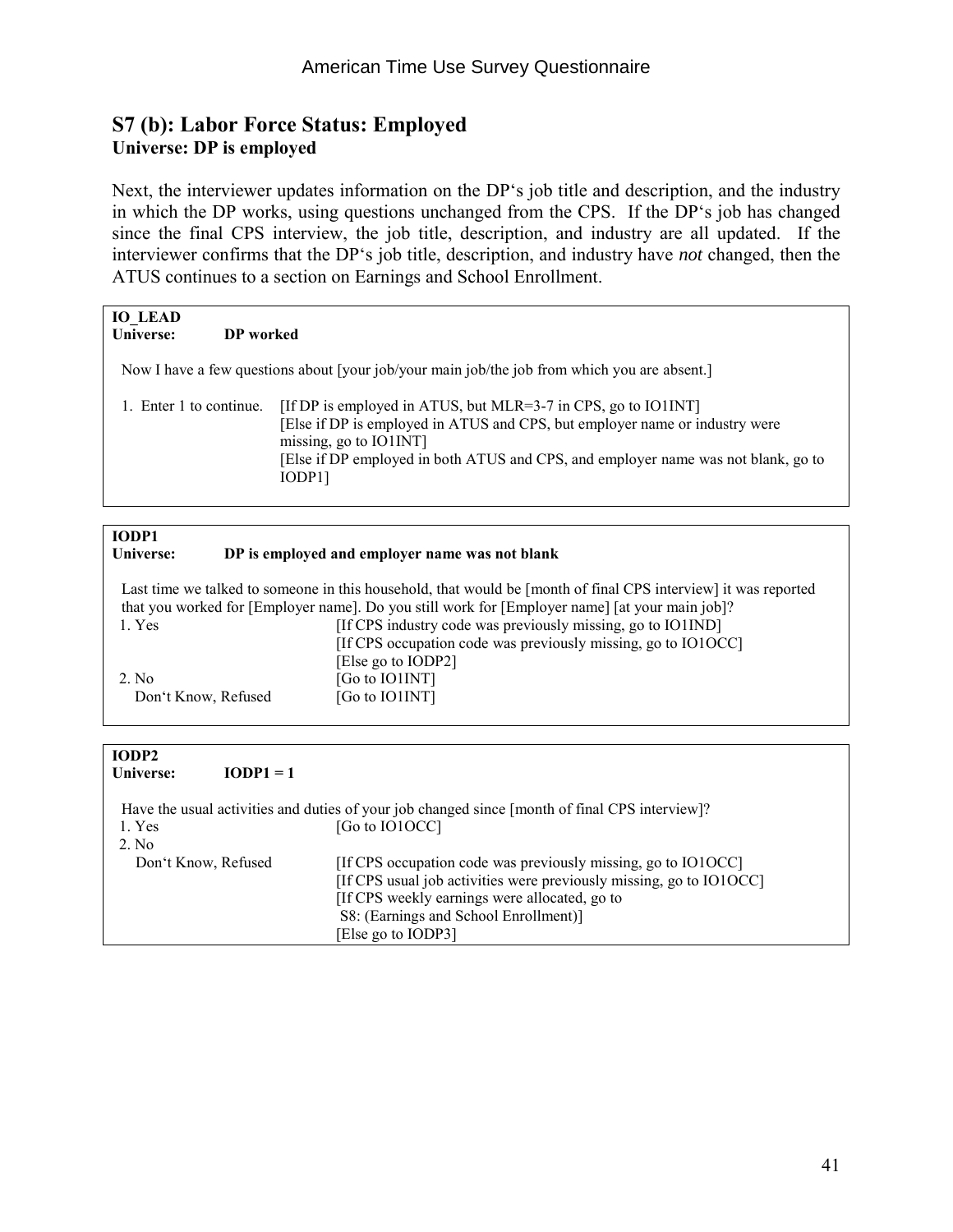| IODP3               |                                                                                                                                                                                                                            |
|---------------------|----------------------------------------------------------------------------------------------------------------------------------------------------------------------------------------------------------------------------|
| Universe:           | $(10DP2 = 2, Don't Know, or Refused) AND$                                                                                                                                                                                  |
|                     | (Industry and Occupation codes entered in CPS)                                                                                                                                                                             |
|                     | AND (Usual job activities entered in CPS)                                                                                                                                                                                  |
|                     | Last time we talked to someone in this household, you were reported as $(a/\text{an})$ [CPS occupation] and your usual<br>activities were [CPS usual job activities]. Is this an accurate description of your current job? |
| 1. Yes              | [Go to S8: (Earnings and School Enrollment)]                                                                                                                                                                               |
| 2. No               | [Go to IO1OCC]                                                                                                                                                                                                             |
| Don't Know, Refused | [Go to S8: (Earnings and School Enrollment)]                                                                                                                                                                               |

## **IO1INT**<br>**Universe:**

#### In ATUS DP works AND [(MLR=3-7 in CPS)  **OR (Employer name missing in CPS)] OR IODP1 = 2, Don't Know, Refused**

 Are you employed by government, by a private company, a non-profit organization or are you self-employed [or working in a family business]?

| 1. Government                 | [Go to IO1GVT] |
|-------------------------------|----------------|
| 2. Private for-profit company |                |
| 3. Non-profit organization    | [Go to IO1NMP] |
| 4. Self-employed              |                |
| 5. Working in family business | [Go to IO1INC] |
| Don't Know, Refused           | [Go to IO1NMP] |
|                               |                |

## **IO1GVT**

**IO1INT = 1** 

Would that be the federal, state or local government?

- 1. Federal
- 2. State
- 3. Local (county, city, township) Don't Know, Refused [Go to IO1NMG]

### **IO1INC**

| Universe:                      | $IO1INT = 4, 5$ |                                                            |
|--------------------------------|-----------------|------------------------------------------------------------|
| Is this business incorporated? |                 |                                                            |
| 1. Yes                         |                 | [Go to IO1NMB]                                             |
| $2$ No                         |                 |                                                            |
| Don't Know, Refused            |                 | [Go to IO1NMB]                                             |
|                                |                 | [Else if [BUS = 1 AND ((BUS2 $\neq$ 1)                     |
|                                |                 | OR (there is only one household member))], go to $IO1WP$ ] |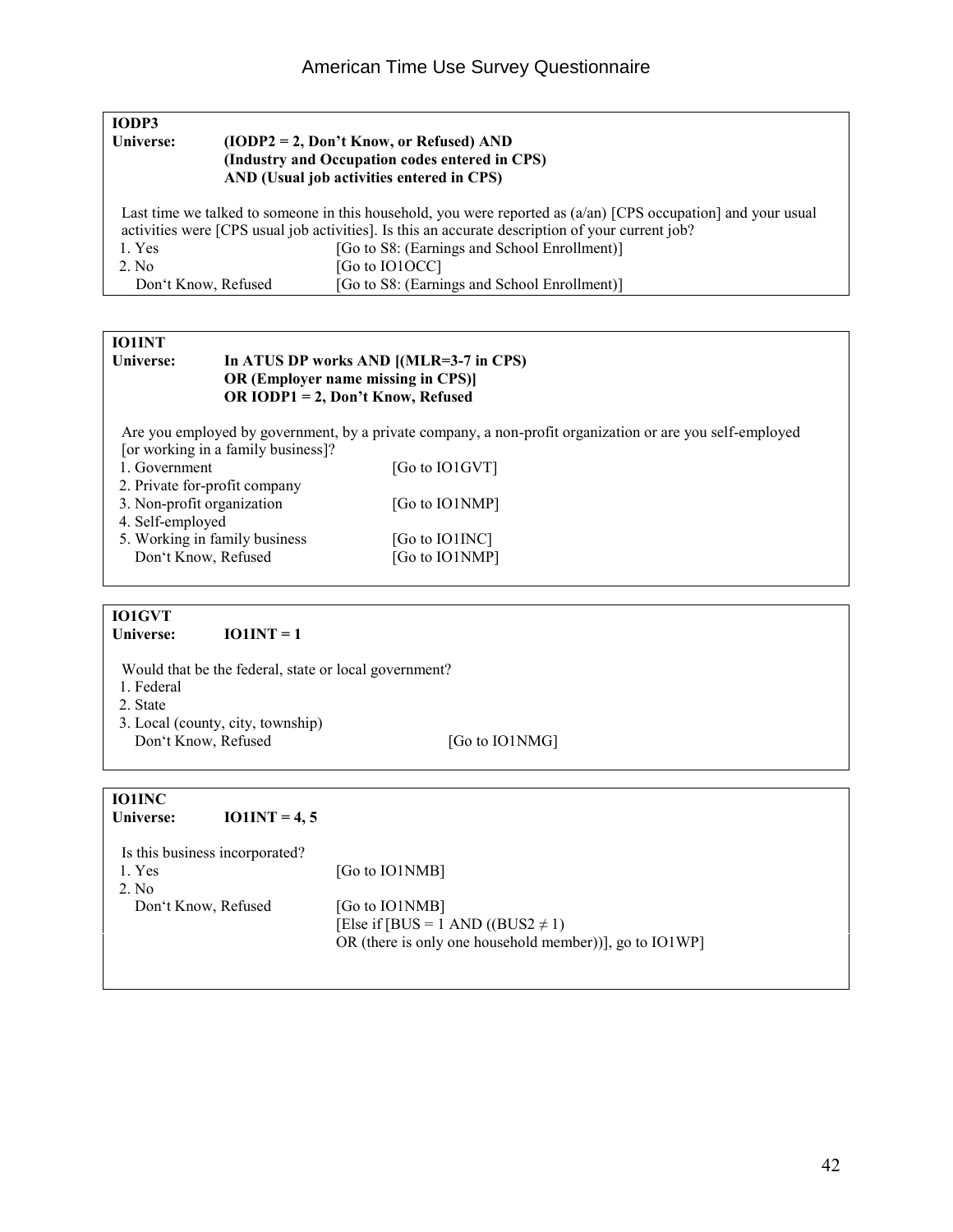### **IO1WP Universe: IO1INC = 2, Don't Know, Refused AND [BUS =1 AND ((BUS2** ≠**1) OR (only one household member))]**  Were you working for pay? 1. Yes 2. No Don't Know, Refused [Go to IO1NMB] **IO1NMP Universe: IO1INT = 2, 3, Don't Know, Refused** What is the name of the [company/non profit organization] for which you work [at your main job]? 1. Enter name [Go to IO1IND]

### **IO1NMG**

#### **Universe: IO1GVT = 1-3, Don't Know, Refused**

What is the name of the government agency for which you work [at your main job]? 1. Enter name [Go to IO1IND]

### **IO1NMB**

#### **Universe: IO1INC = 1, 2, Don't Know, Refused**

What is the name of your business? What is the name of the business for which you work? 1. Enter name [Go to IO1IND]

### **IO1IND**

#### **Universe: (IODP1 = 1 AND CPS industry code was previously missing) OR IO1NMP, IO1NMG, or IO1NMB = valid response**

 What kind of business or industry is this? \* Read if necessary: What do they make or do where you work? 1. Enter [Go to IO1MFG] Don't Know, Refused [Go to IO1OCC]

### **IO1MFG**

#### **Universe: IO1IND ≠ Don't Know, Refused**

Is this business or organization mainly manufacturing, retail trade, wholesale trade, or something else?

- 1. Manufacturing
- 2. Retail trade
- 3. Wholesale trade
- 4. Something else
	- Don't Know, Refused [Go to IO1OCC]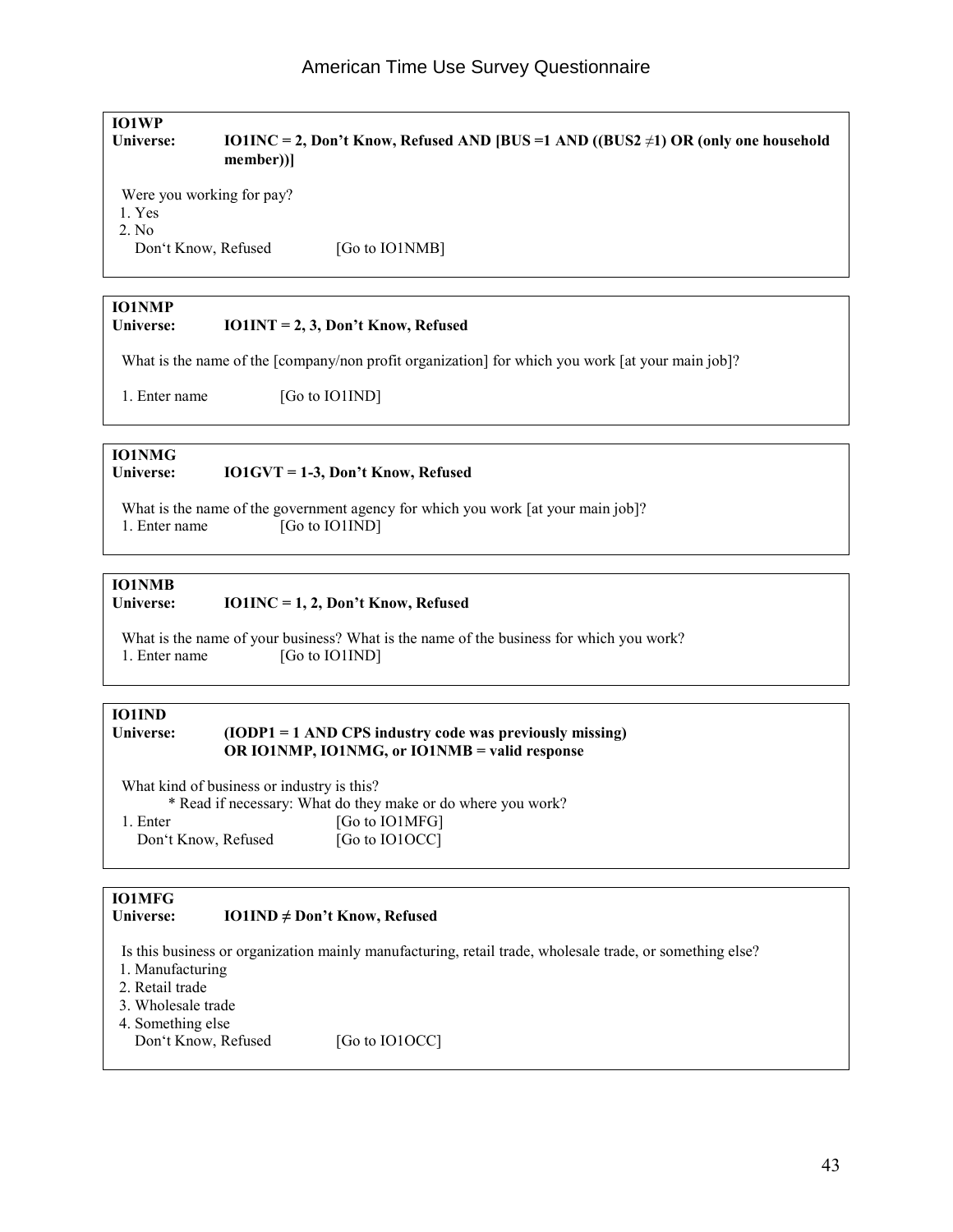| <b>IO10CC</b><br>Universe:                        | Industry and Occupation codes missing in CPS AND [(DP's usual job duties have changed<br>since CPS) OR (DP's usual job activities have not changed)]<br>OR Occupation, Industry and job activities not correct in CPS<br>OR IO1IND = Don't Know, Refused<br>OR IO1MFG = 1-4, Don't Know, Refused |  |
|---------------------------------------------------|--------------------------------------------------------------------------------------------------------------------------------------------------------------------------------------------------------------------------------------------------------------------------------------------------|--|
| 1. Enter verbatim response<br>Don't Know, Refused | What kind of work do you do, that is what is your occupation?<br>(For example: plumber, typist, farmer)<br>[Go to IO1DT1]                                                                                                                                                                        |  |

#### **IO1DT1 Universe: IO1OCC = Verbatim response, Don't Know, Refused**

What are your usual activities or duties at this job? (For example: types, keeps account books, files, sells cars, operates printing press, lays bricks) 1. Enter verbatim response<br>Don't Know, Refused

[Go to S8: (Earnings and School Enrollment)]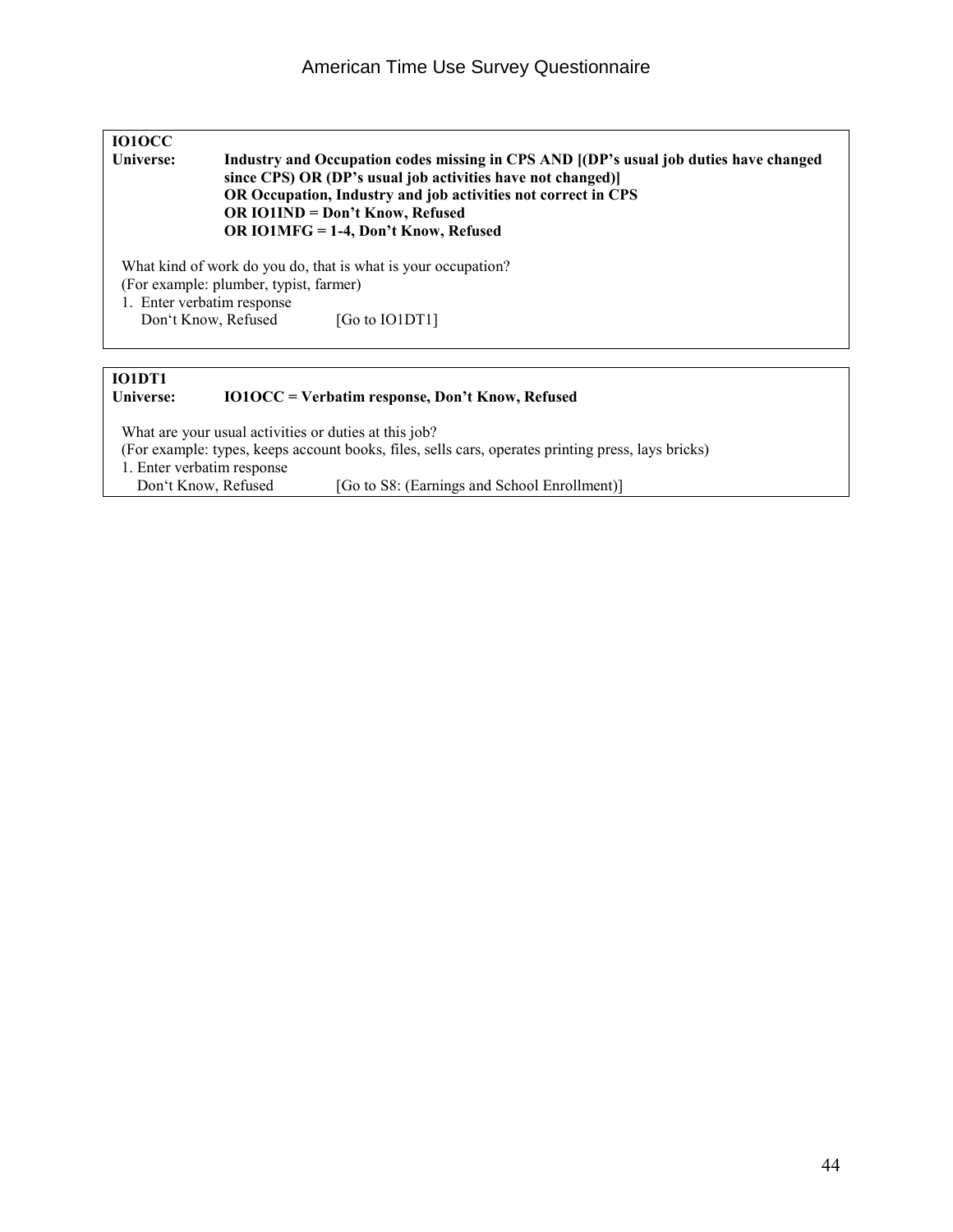#### **S8: Earnings and School Enrollment Universe: All**

For those who changed jobs or employers since the final CPS interview, or whose weekly earnings were imputed in the CPS, the interviewer collects data on the DP's earnings, including any overtime. Based on responses to several questions about earnings, the instrument calculates the DP's usual weekly earnings, which is confirmed by the DP.

Finally, all DP's between ages 15 and 49 are asked about school enrollment status.

Note: Some skip patterns refer to —modules." A module is an additional set of questions about a specific topic. Modules are not asked in every year.

#### **ERNP Universe: DP changed jobs or employers since CPS OR DP was not employed in CPS, but employed in ATUS OR DPS weekly earnings allocated in CPS**

This month I have a few questions about earnings.

1. Enter 1 to continue. [Go to ERNPR]

#### **ERNPR**

**Universe: All** 

 For your [main] job, what is the easiest way for you to report your total earnings BEFORE taxes or other deductions: hourly, weekly, annually, or on some other basis?

\* If necessary: We use this information to compare the amount that people earn in different types of jobs.

- 1. Hourly
- 2. Weekly
- 3. Bi-weekly
- 4. Twice monthly
- 5. Monthly
- 

| 6. Annually        | [Go to ERNUOT]                                            |
|--------------------|-----------------------------------------------------------|
| 7. Other (specify) | [Enter verbatim response, then go to ERNUOT]              |
| Don't Know         | [Go to ERNUOT]                                            |
| Refused            | [If age is $15 - 49$ , Don't Know, Refused, go to SCHENR] |
|                    | [Else go to Module OR go to S9: (Conclusion)]             |

| <b>ERNUOT</b><br>Universe: | $ERNPR = 1-7$ , Don't Know or verbatim response entered.                               |
|----------------------------|----------------------------------------------------------------------------------------|
| 1. Yes<br>2. No            | Do you usually receive overtime pay, tips, or commissions [at your main job]?          |
| Don't Know, Refused        | [If ERNPR = 1, go to ERNHRT]<br>[Else if ERNPR = 2-7, or Don't Know then go to ERNWK2] |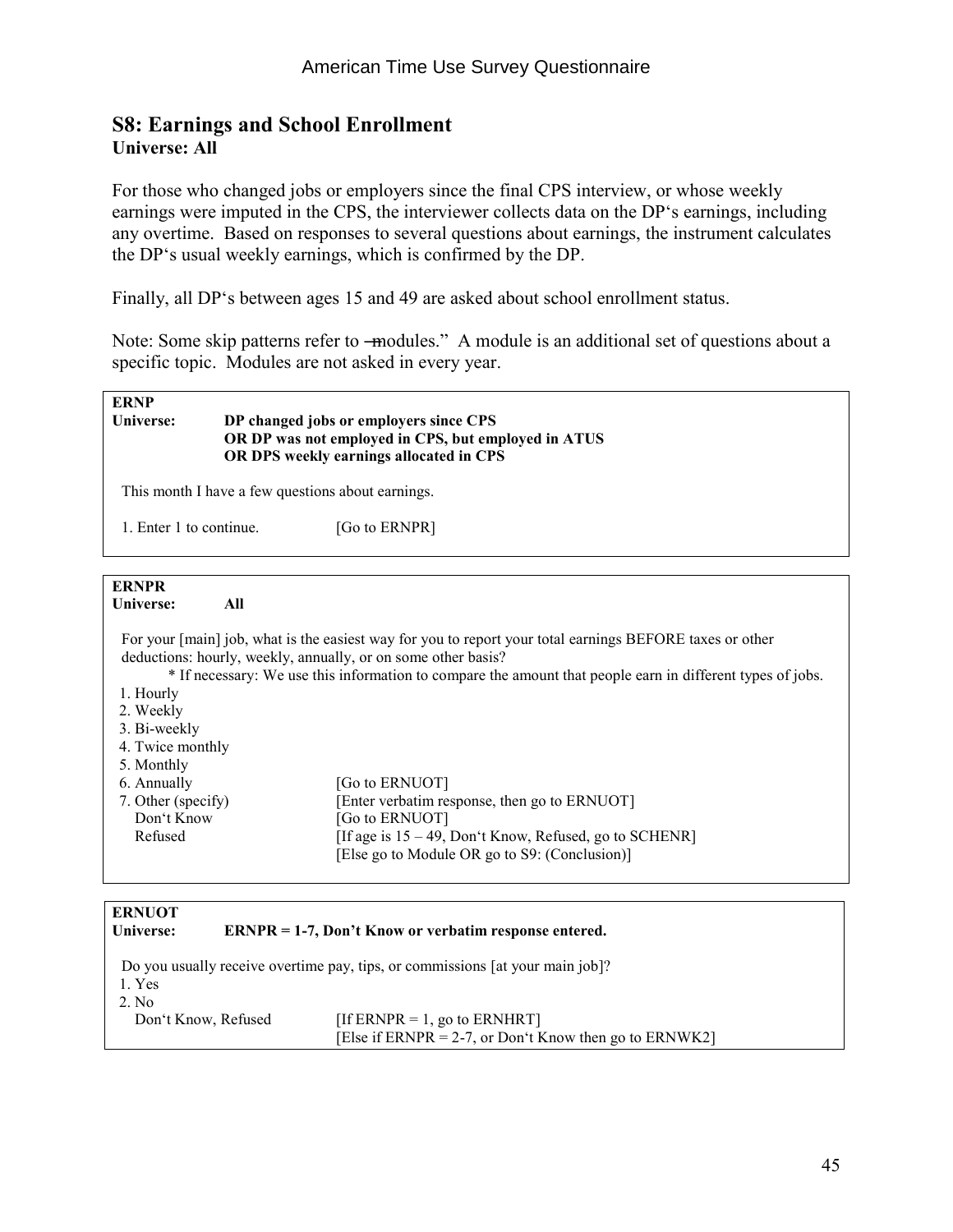| <b>ERNHRT</b><br>Universe:<br>$ERNPR = 1$                                     |                                                                                                          |  |
|-------------------------------------------------------------------------------|----------------------------------------------------------------------------------------------------------|--|
| main] job?                                                                    | If ERNUOT =1: EXCLUDING overtime pay, tips and commissions what is your hourly rate of pay on [this/your |  |
| IF ERNUOT $\neq$ 1: What is your hourly rate of pay on [this/ your main] job? |                                                                                                          |  |
| 1. Enter verbatim response                                                    | [Go to ERNHR]                                                                                            |  |
| Don't Know                                                                    | [Go to ERNHRE]                                                                                           |  |
| Refused                                                                       | [If age 15-49, Don't Know, Refused, go to SCHENR]                                                        |  |
|                                                                               | [Else if age $\neq$ 15-49 go to Module OR go to S9: (Conclusion)]                                        |  |
|                                                                               |                                                                                                          |  |
| <b>ERNHRE</b>                                                                 |                                                                                                          |  |
| Universe:<br>$ERNHRT = Don't Know$                                            |                                                                                                          |  |

What is your best estimate of your hourly rate of pay?

| 1. Enter verbatim response | [Go to ERNHR]                                                     |
|----------------------------|-------------------------------------------------------------------|
| Don't Know, Refused        | [If age $= 15-49$ , Don't Know, Refused go to SCHENR]             |
|                            | [Else if age $\neq$ 15-49 go to Module OR go to S9: (Conclusion)] |

### **ERNHR**

#### **Universe: ERNHRT = verbatim response OR ERNHRE = verbatim response**

How many hours do you usually work per week at this rate?

| 1. Enter response   | [If ERNUOT = 1, go to ERNOTP] [Else go to ERNVR1]              |
|---------------------|----------------------------------------------------------------|
| Don't Know, Refused | [If HRUSL1 = Don't Know, Hours Vary, Refused, go to $ERNWK2$ ] |
|                     | [Else if ERNUOT = 1 AND HRUSL1=1-99, go to ERNOTP]             |
|                     | [Else go to ERNVR1]                                            |

#### **ERNOTP ERNUOT = 1 AND (HRUSL1 = 1 – 99 and ERNHR = 1-99, Don't Know, Refused)**

[At your main job] How much do you usually receive JUST in overtime pay, tips or commissions, before taxes or other deductions?

\*Enter periodicity first.

- 1. Per hour
- 2. Per day
- 3. Per week
- 4. Per month

| 4. PEI IIIOIIUI                                                     |  |
|---------------------------------------------------------------------|--|
| [Go to ERNOTA]<br>5. Per year                                       |  |
| 6. Other                                                            |  |
| [Go to ERNOTE]<br>Don't Know                                        |  |
| [If age $= 15 - 49$ , Don't Know, Refused, go to SCHENR]<br>Refused |  |
| [Else if age $\neq$ 15-49 go to Module OR go to S9: (Conclusion)]   |  |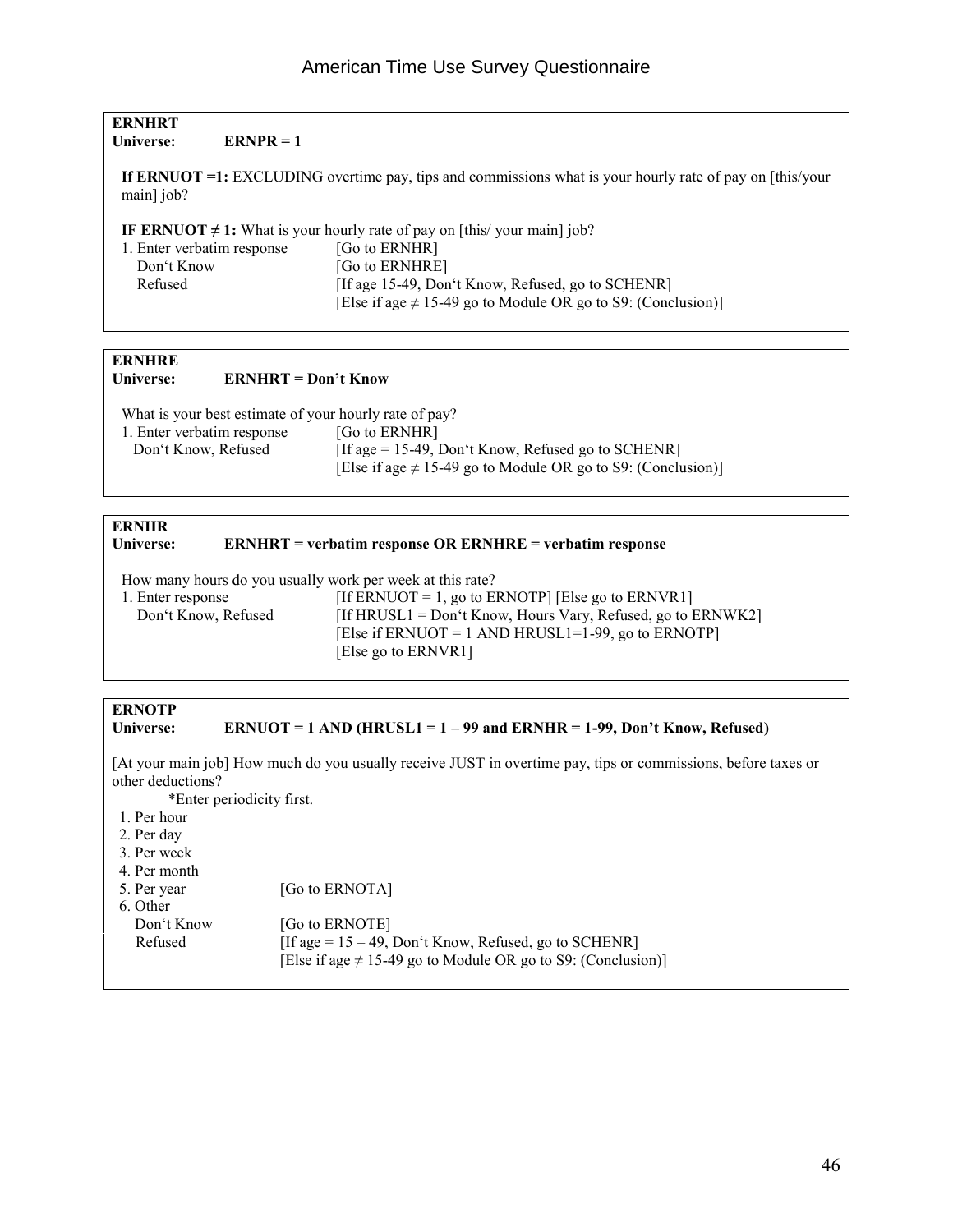#### American Time Use Survey Questionnaire

#### **ERNOTA Universe: ERNOTP = 1 - 5**

Enter Dollar Amount

1. Enter response [If ERNOPT = 1, go to ERNOH] [If ERNOTP = 2, go to ERNOTE] [If ERNOTP = 3, 4, 5, go to ERNVR1]

## **ERNOTE**

#### **ERNOTP = 6, Don't Know OR (ERNOTA = verbatim response and ERNOTP = 2)**

 What is your best estimate of how much you usually earn weekly, JUST in overtime pay, tips, or commissions, before taxes or other deductions?

1. Enter verbatim response [Go to ERNVR1]<br>Don't Know, Refused [IF age =  $15 - 49$ ,

 $[IF age = 15 - 49, Don't Know, Refused, go to SCHERR]$ [Else if age  $\neq$  15-49 go to Module OR go to S9: (Conclusion)]

### **ERNOH**<br>**Universe:**

#### **Universe: ERNOTP = 1 AND ERNOTA = verbatim response**

How many hours do you usually work per week at this rate?

| 1. Enter verbatim response | [Go to ERNVR1]                                                    |
|----------------------------|-------------------------------------------------------------------|
| Don't Know                 | [Go to ERNOHE]                                                    |
| Refused                    | [If age $=15-49$ , Don't Know, Refused, Go to SCHENR]             |
|                            | [Else if age $\neq$ 15-49 go to Module OR go to S9: (Conclusion)] |

#### **ERNOHE ERNOH = Don't Know**

|                     | What is your best estimate of the number of hours per week you usually work at this rate? |
|---------------------|-------------------------------------------------------------------------------------------|
| 1. Enter response   | [Go to ERNVR1]                                                                            |
| Don't Know, Refused | [IF age = $15 - 49$ , Don't Know, Refused go to SCHENR]                                   |
|                     | [Else if age $\neq$ 15-49 go to Module OR go to S9: (Conclusion)]                         |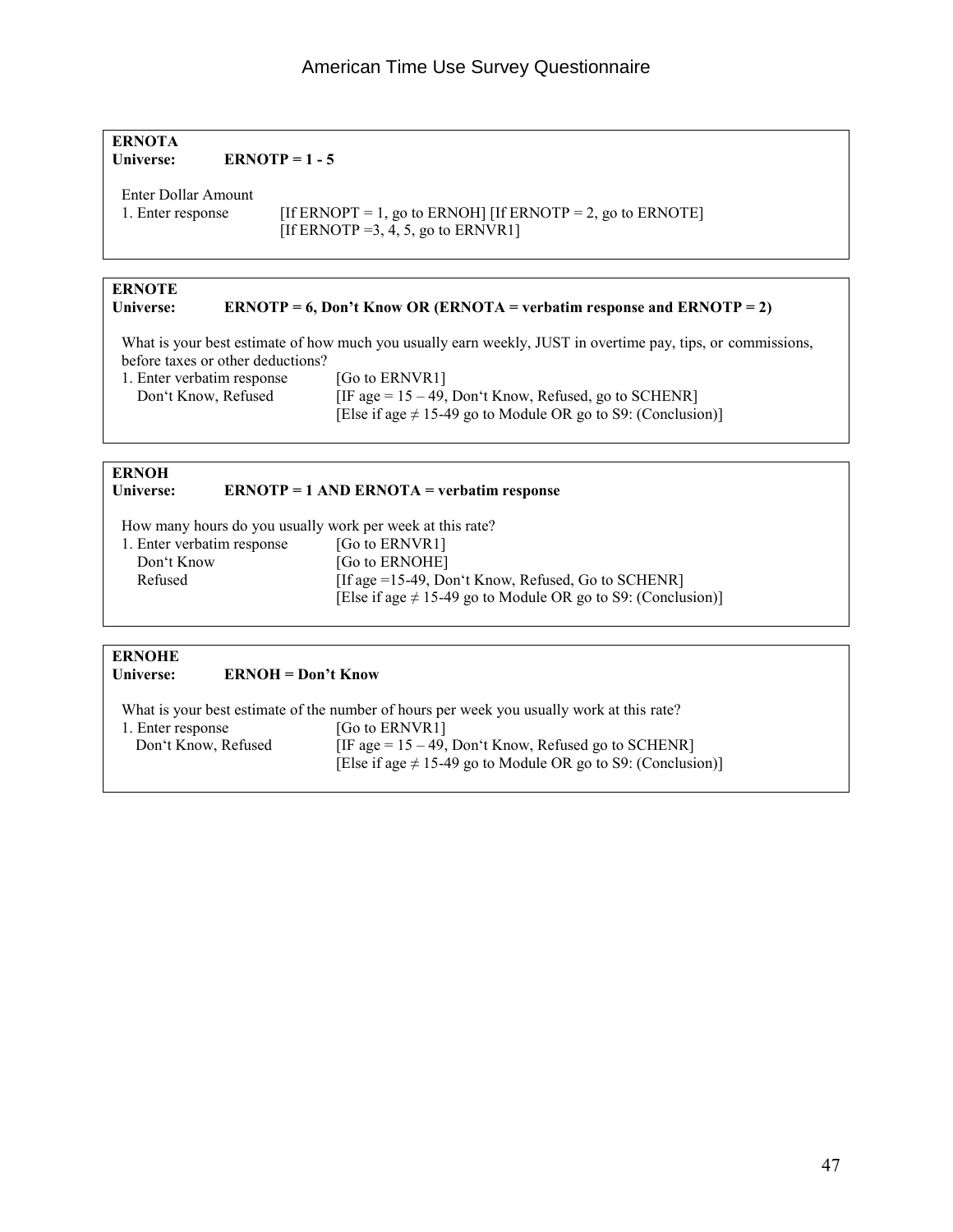| <b>ERNVR1</b>            |                                                                                                                                                                            |
|--------------------------|----------------------------------------------------------------------------------------------------------------------------------------------------------------------------|
| Universe:                | DP reported rate of pay, and timing of pay and does not earn overtime, tips or wages<br>OR DP earns overtime, tips or wages, and reported amount of pay, and timing of pay |
| Does that sound correct? | I have estimated your usual WEEKLY earnings [for your main job] as [HWKRN] before taxes or other deductions.                                                               |
| 1. Yes                   | [If age = $15 - 49$ , Don't Know, Refused go to SCHENR]<br>[Else if age $\neq$ 15-49 go to Module OR go to S9: (Conclusion)]                                               |
| 2. No                    |                                                                                                                                                                            |
| Don't Know               | [Verify information and correct error]<br>[If age = $15 - 49$ , Don't Know, Refused, go to SCHENR]<br>[Else if age $\neq$ 15-49 go to Module OR go to S9: (Conclusion)]    |
| Refused                  | [If age = $15 - 49$ , Don't Know, Refused, go to SCHENR]<br>[Else if age $\neq$ 15-49 go to Module OR go to S9: (Conclusion)]                                              |

If the DP responds that the calculated earnings are incorrect in ERNVR1, the ATUS instrument then goes through a series of variables to identify and correct the problem, then re-verifies the DP's earning information. This process is repeated until the earnings are correctly reported.

| <b>SCHENR</b><br>Universe:                                 |                                                      | $Age = 15 - 49$ , Refused but > 15, Don't Know, Refused |
|------------------------------------------------------------|------------------------------------------------------|---------------------------------------------------------|
|                                                            | I just have a few more questions.                    |                                                         |
| Are you enrolled in a high school, college, or university? |                                                      |                                                         |
|                                                            | * Enter "1" if currently on holiday or school break. |                                                         |
|                                                            | * Enter "2" for summer vacation from school.         |                                                         |
| 1. Yes                                                     |                                                      | [Go to SCHLVL]                                          |
| $2$ No                                                     |                                                      |                                                         |
| Don't Know, Refused                                        |                                                      | [Go to Module OR go to S9: (Conclusion)]                |
|                                                            |                                                      |                                                         |
|                                                            |                                                      |                                                         |

#### **SCHLVL**  Universe: **SCHENR = 1**

Would that be high school, college, or university?

- 1. High school
- 2. College or university Don't Know, Refused [Go to SCHFT]

#### **SCHFT**

#### **Universe: SCHLVL = 1, 2, Don't Know, Refused**

Are you enrolled in school as a full-time or part-time student?

- 1. Full-time
- 2. Part-time [Go to Module OR go to S9: (Conclusion)]